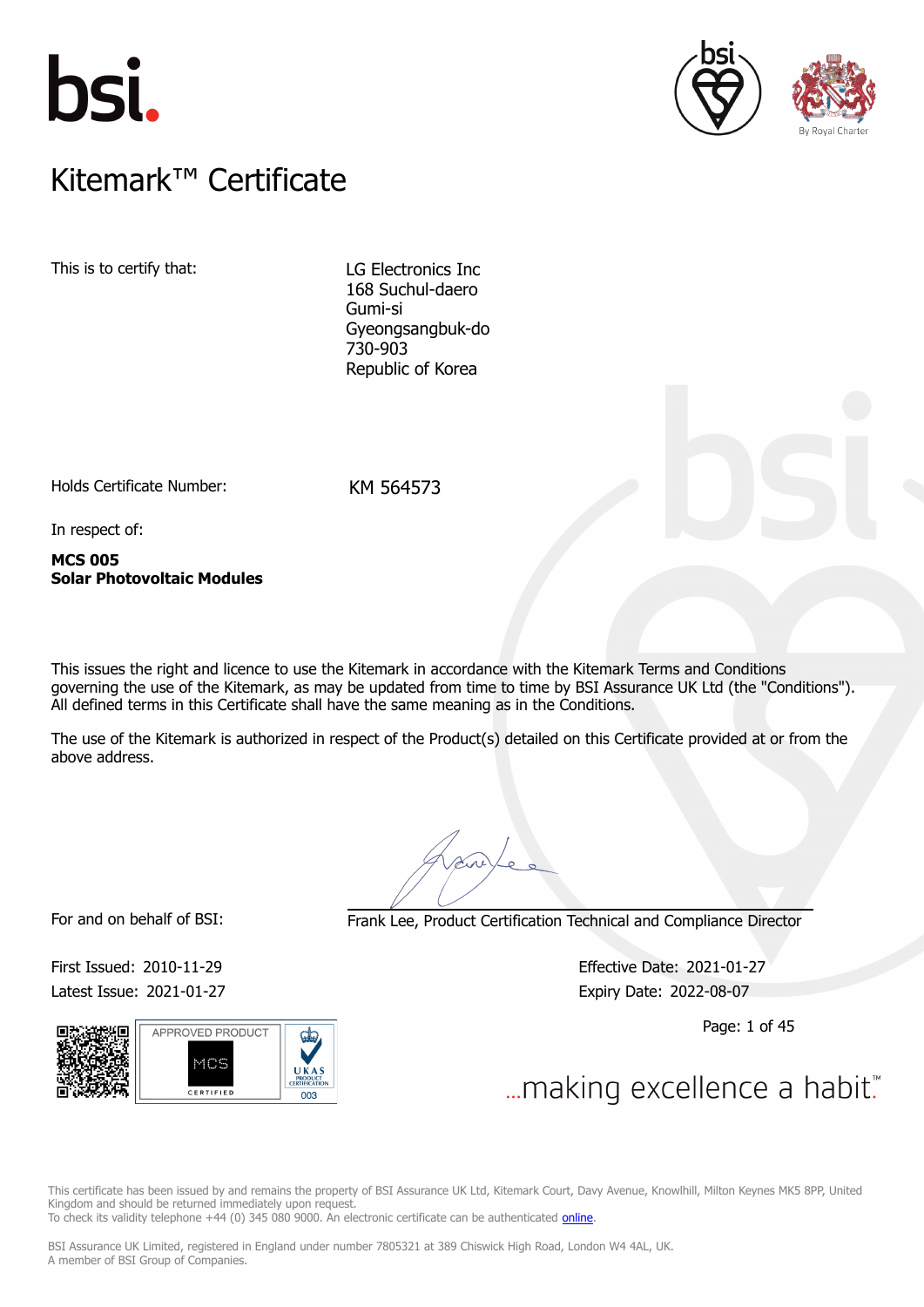No. KM 564573

#### **MCS 005 – Photovoltaic Panels (Tested in accordance with BS EN 61215:2005 - Crystalline Silicon Terrestrial Photovoltaic (PV) Modules)**

| <b>Description</b>                                        |
|-----------------------------------------------------------|
| Crystalline silicon terrestrial photovoltaic (PV) modules |
| Crystalline silicon terrestrial photovoltaic (PV) modules |
| Crystalline silicon terrestrial photovoltaic (PV) modules |
| Crystalline silicon terrestrial photovoltaic (PV) modules |
| Crystalline silicon terrestrial photovoltaic (PV) modules |
| Crystalline silicon terrestrial photovoltaic (PV) modules |
| Crystalline silicon terrestrial photovoltaic (PV) modules |
| Crystalline silicon terrestrial photovoltaic (PV) modules |
| Crystalline silicon terrestrial photovoltaic (PV) modules |
| Crystalline silicon terrestrial photovoltaic (PV) modules |
| Crystalline silicon terrestrial photovoltaic (PV) modules |
| Crystalline silicon terrestrial photovoltaic (PV) modules |
| Crystalline silicon terrestrial photovoltaic (PV) modules |
| Crystalline silicon terrestrial photovoltaic (PV) modules |
| Crystalline silicon terrestrial photovoltaic (PV) modules |
| Crystalline silicon terrestrial photovoltaic (PV) modules |
| Crystalline silicon terrestrial photovoltaic (PV) modules |
| Crystalline silicon terrestrial photovoltaic (PV) modules |
| Crystalline silicon terrestrial photovoltaic (PV) modules |
| Crystalline silicon terrestrial photovoltaic (PV) modules |
|                                                           |

Latest Issue: 2021-01-27 Expiry Date: 2022-08-07

First Issued: 2010-11-29 Effective Date: 2021-01-27

Page: 2 of 45

This certificate has been issued by and remains the property of BSI Assurance UK Ltd, Kitemark Court, Davy Avenue, Knowlhill, Milton Keynes MK5 8PP, United Kingdom and should be returned immediately upon request. To check its validity telephone +44 (0) 345 080 9000. An electronic certificate can be authenticated *[online](https://pgplus.bsigroup.com/CertificateValidation/CertificateValidator.aspx?CertificateNumber=KM+564573&ReIssueDate=27%2f01%2f2021&Template=uk)*.

BSI Assurance UK Limited, registered in England under number 7805321 at 389 Chiswick High Road, London W4 4AL, UK.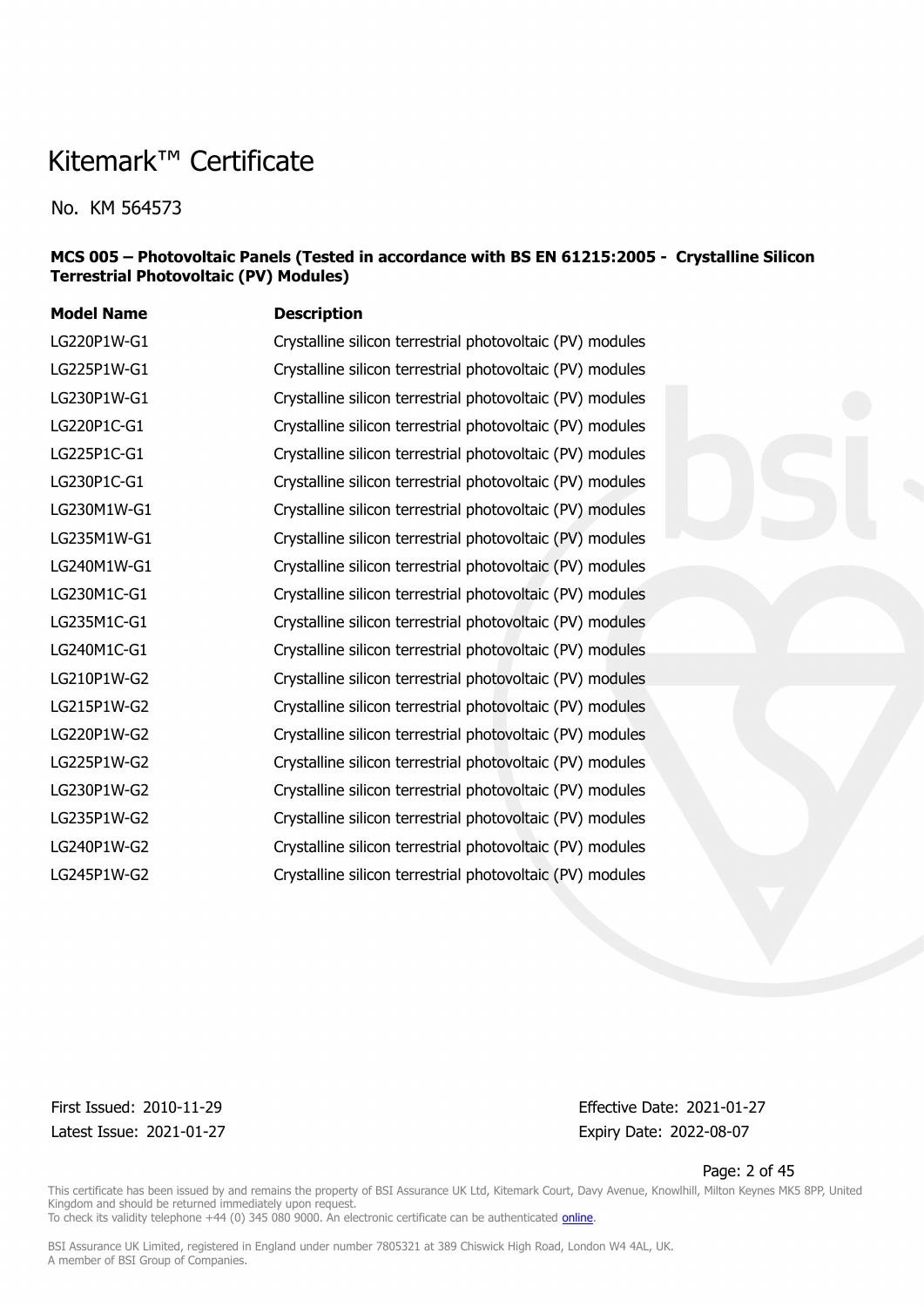No. KM 564573

#### **MCS 005 – Photovoltaic Panels (Tested in accordance with BS EN 61215:2005 - Crystalline Silicon Terrestrial Photovoltaic (PV) Modules)**

| <b>Model Name</b> | <b>Description</b>                                        |
|-------------------|-----------------------------------------------------------|
| LG250P1W-G2       | Crystalline silicon terrestrial photovoltaic (PV) modules |
| LG210P1C-G2       | Crystalline silicon terrestrial photovoltaic (PV) modules |
| LG215P1C-G2       | Crystalline silicon terrestrial photovoltaic (PV) modules |
| LG220P1C-G2       | Crystalline silicon terrestrial photovoltaic (PV) modules |
| LG225P1C-G2       | Crystalline silicon terrestrial photovoltaic (PV) modules |
| LG230P1C-G2       | Crystalline silicon terrestrial photovoltaic (PV) modules |
| LG235P1C-G2       | Crystalline silicon terrestrial photovoltaic (PV) modules |
| LG240P1C-G2       | Crystalline silicon terrestrial photovoltaic (PV) modules |
| LG245P1C-G2       | Crystalline silicon terrestrial photovoltaic (PV) modules |
| LG250P1C-G2       | Crystalline silicon terrestrial photovoltaic (PV) modules |
| LG215M1W-G2       | Crystalline silicon terrestrial photovoltaic (PV) modules |
| LG220M1W-G2       | Crystalline silicon terrestrial photovoltaic (PV) modules |
| LG225M1W-G2       | Crystalline silicon terrestrial photovoltaic (PV) modules |
| LG230M1W-G2       | Crystalline silicon terrestrial photovoltaic (PV) modules |
| LG235M1W-G2       | Crystalline silicon terrestrial photovoltaic (PV) modules |
| LG240M1W-G2       | Crystalline silicon terrestrial photovoltaic (PV) modules |
| LG245M1W-G2       | Crystalline silicon terrestrial photovoltaic (PV) modules |
|                   |                                                           |

Latest Issue: 2021-01-27 Expiry Date: 2022-08-07

First Issued: 2010-11-29 Effective Date: 2021-01-27

Page: 3 of 45

This certificate has been issued by and remains the property of BSI Assurance UK Ltd, Kitemark Court, Davy Avenue, Knowlhill, Milton Keynes MK5 8PP, United Kingdom and should be returned immediately upon request. To check its validity telephone +44 (0) 345 080 9000. An electronic certificate can be authenticated *[online](https://pgplus.bsigroup.com/CertificateValidation/CertificateValidator.aspx?CertificateNumber=KM+564573&ReIssueDate=27%2f01%2f2021&Template=uk)*.

BSI Assurance UK Limited, registered in England under number 7805321 at 389 Chiswick High Road, London W4 4AL, UK.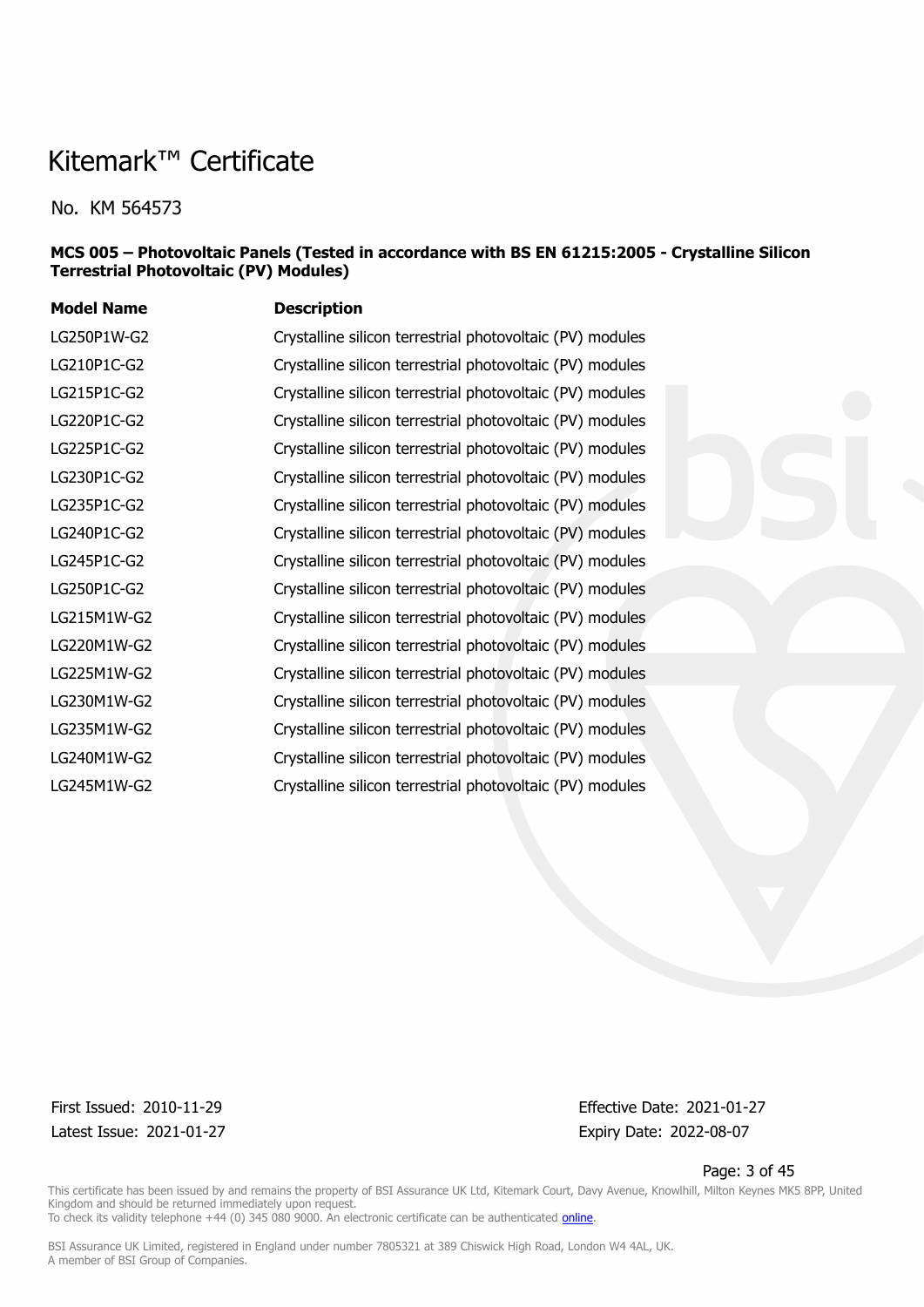No. KM 564573

#### **MCS 005 – Photovoltaic Panels (Tested in accordance with BS EN 61215:2005 - Crystalline Silicon Terrestrial Photovoltaic (PV) Modules)**

| <b>Model Name</b> | <b>Description</b>                                        |
|-------------------|-----------------------------------------------------------|
| LG250M1W-G2       | Crystalline silicon terrestrial photovoltaic (PV) modules |
| LG255M1W-G2       | Crystalline silicon terrestrial photovoltaic (PV) modules |
| LG215M1C-G2       | Crystalline silicon terrestrial photovoltaic (PV) modules |
| LG220M1C-G2       | Crystalline silicon terrestrial photovoltaic (PV) modules |
| LG225M1C-G2       | Crystalline silicon terrestrial photovoltaic (PV) modules |
| LG230M1C-G2       | Crystalline silicon terrestrial photovoltaic (PV) modules |
| LG235M1C-G2       | Crystalline silicon terrestrial photovoltaic (PV) modules |
| LG240M1C-G2       | Crystalline silicon terrestrial photovoltaic (PV) modules |
| LG245M1C-G2       | Crystalline silicon terrestrial photovoltaic (PV) modules |
| LG250M1C-G2       | Crystalline silicon terrestrial photovoltaic (PV) modules |
| LG255M1C-G2       | Crystalline silicon terrestrial photovoltaic (PV) modules |
| LG220S1W-G2       | Crystalline silicon terrestrial photovoltaic (PV) modules |
| LG225S1W-G2       | Crystalline silicon terrestrial photovoltaic (PV) modules |
| LG230S1W-G2       | Crystalline silicon terrestrial photovoltaic (PV) modules |
| LG235S1W-G2       | Crystalline silicon terrestrial photovoltaic (PV) modules |
| LG240S1W-G2       | Crystalline silicon terrestrial photovoltaic (PV) modules |
| LG245S1W-G2       | Crystalline silicon terrestrial photovoltaic (PV) modules |
| LG250S1W-G2       | Crystalline silicon terrestrial photovoltaic (PV) modules |
|                   |                                                           |

Latest Issue: 2021-01-27 Expiry Date: 2022-08-07

First Issued: 2010-11-29 Effective Date: 2021-01-27

Page: 4 of 45

This certificate has been issued by and remains the property of BSI Assurance UK Ltd, Kitemark Court, Davy Avenue, Knowlhill, Milton Keynes MK5 8PP, United Kingdom and should be returned immediately upon request. To check its validity telephone +44 (0) 345 080 9000. An electronic certificate can be authenticated *[online](https://pgplus.bsigroup.com/CertificateValidation/CertificateValidator.aspx?CertificateNumber=KM+564573&ReIssueDate=27%2f01%2f2021&Template=uk)*.

BSI Assurance UK Limited, registered in England under number 7805321 at 389 Chiswick High Road, London W4 4AL, UK.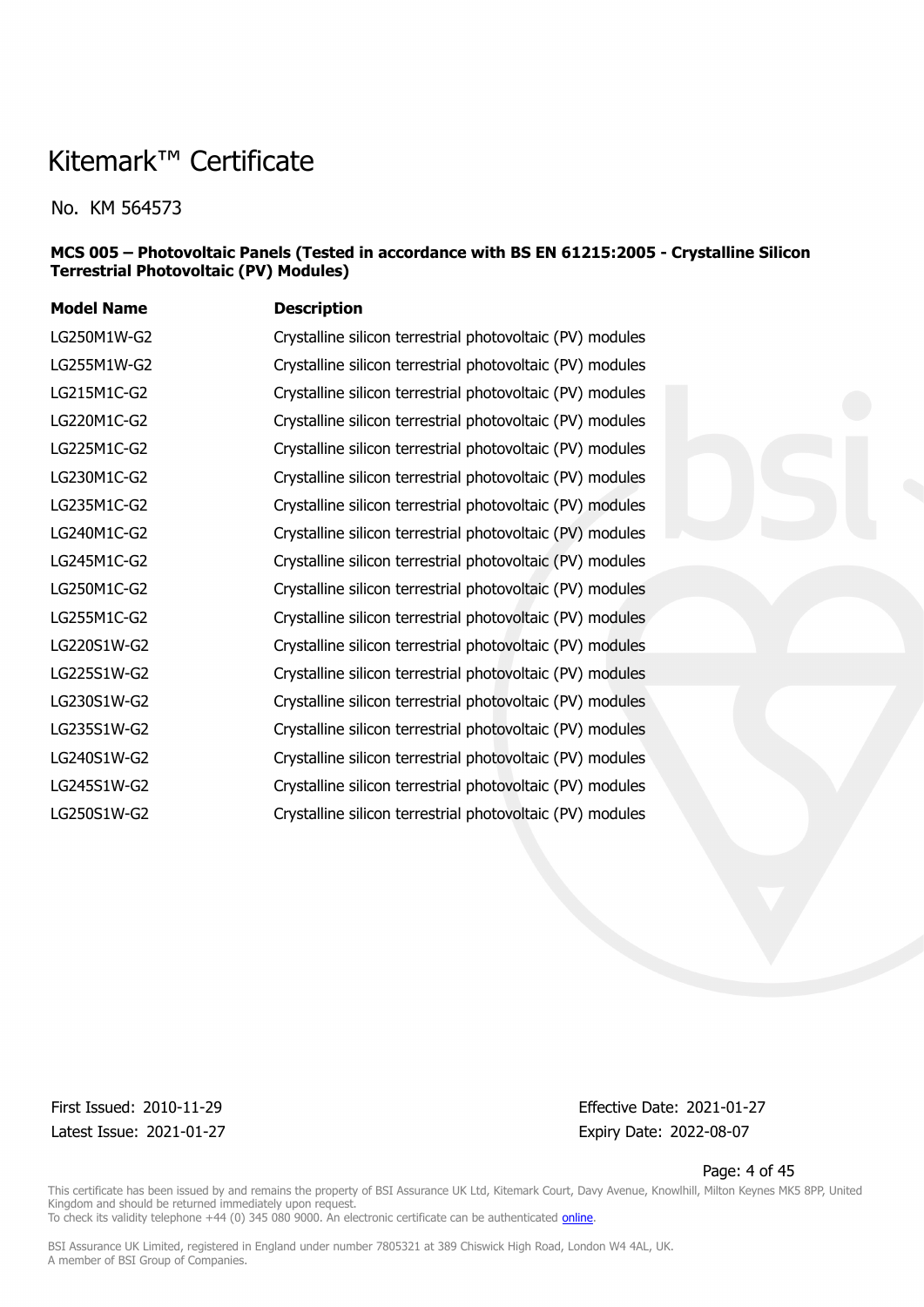No. KM 564573

#### **MCS 005 – Photovoltaic Panels (Tested in accordance with BS EN 61215:2005 - Crystalline Silicon Terrestrial Photovoltaic (PV) Modules)**

| <b>Model Name</b> | <b>Description</b>                                        |
|-------------------|-----------------------------------------------------------|
| LG255S1W-G2       | Crystalline silicon terrestrial photovoltaic (PV) modules |
| LG260S1W-G2       | Crystalline silicon terrestrial photovoltaic (PV) modules |
| LG220S1C-G2       | Crystalline silicon terrestrial photovoltaic (PV) modules |
| LG225S1C-G2       | Crystalline silicon terrestrial photovoltaic (PV) modules |
| LG230S1C-G2       | Crystalline silicon terrestrial photovoltaic (PV) modules |
| LG235S1C-G2       | Crystalline silicon terrestrial photovoltaic (PV) modules |
| LG240S1C-G2       | Crystalline silicon terrestrial photovoltaic (PV) modules |
| LG245S1C-G2       | Crystalline silicon terrestrial photovoltaic (PV) modules |
| LG250S1C-G2       | Crystalline silicon terrestrial photovoltaic (PV) modules |
| LG255S1C-G2       | Crystalline silicon terrestrial photovoltaic (PV) modules |
| LG260S1C-G2       | Crystalline silicon terrestrial photovoltaic (PV) modules |
| LG200R1C-G2       | Crystalline silicon terrestrial photovoltaic (PV) modules |
| LG205R1C-G2       | Crystalline silicon terrestrial photovoltaic (PV) modules |
| LG210R1C-G2       | Crystalline silicon terrestrial photovoltaic (PV) modules |
| LG215R1C-G2       | Crystalline silicon terrestrial photovoltaic (PV) modules |
| LG220R1C-G2       | Crystalline silicon terrestrial photovoltaic (PV) modules |
| LG225R1C-G2       | Crystalline silicon terrestrial photovoltaic (PV) modules |
| LG230R1C-G2       | Crystalline silicon terrestrial photovoltaic (PV) modules |
| LG235R1C-G2       | Crystalline silicon terrestrial photovoltaic (PV) modules |
| LG240R1C-G2       | Crystalline silicon terrestrial photovoltaic (PV) modules |
|                   |                                                           |

Latest Issue: 2021-01-27 Expiry Date: 2022-08-07

First Issued: 2010-11-29 Effective Date: 2021-01-27

Page: 5 of 45

This certificate has been issued by and remains the property of BSI Assurance UK Ltd, Kitemark Court, Davy Avenue, Knowlhill, Milton Keynes MK5 8PP, United Kingdom and should be returned immediately upon request. To check its validity telephone +44 (0) 345 080 9000. An electronic certificate can be authenticated *[online](https://pgplus.bsigroup.com/CertificateValidation/CertificateValidator.aspx?CertificateNumber=KM+564573&ReIssueDate=27%2f01%2f2021&Template=uk)*.

BSI Assurance UK Limited, registered in England under number 7805321 at 389 Chiswick High Road, London W4 4AL, UK.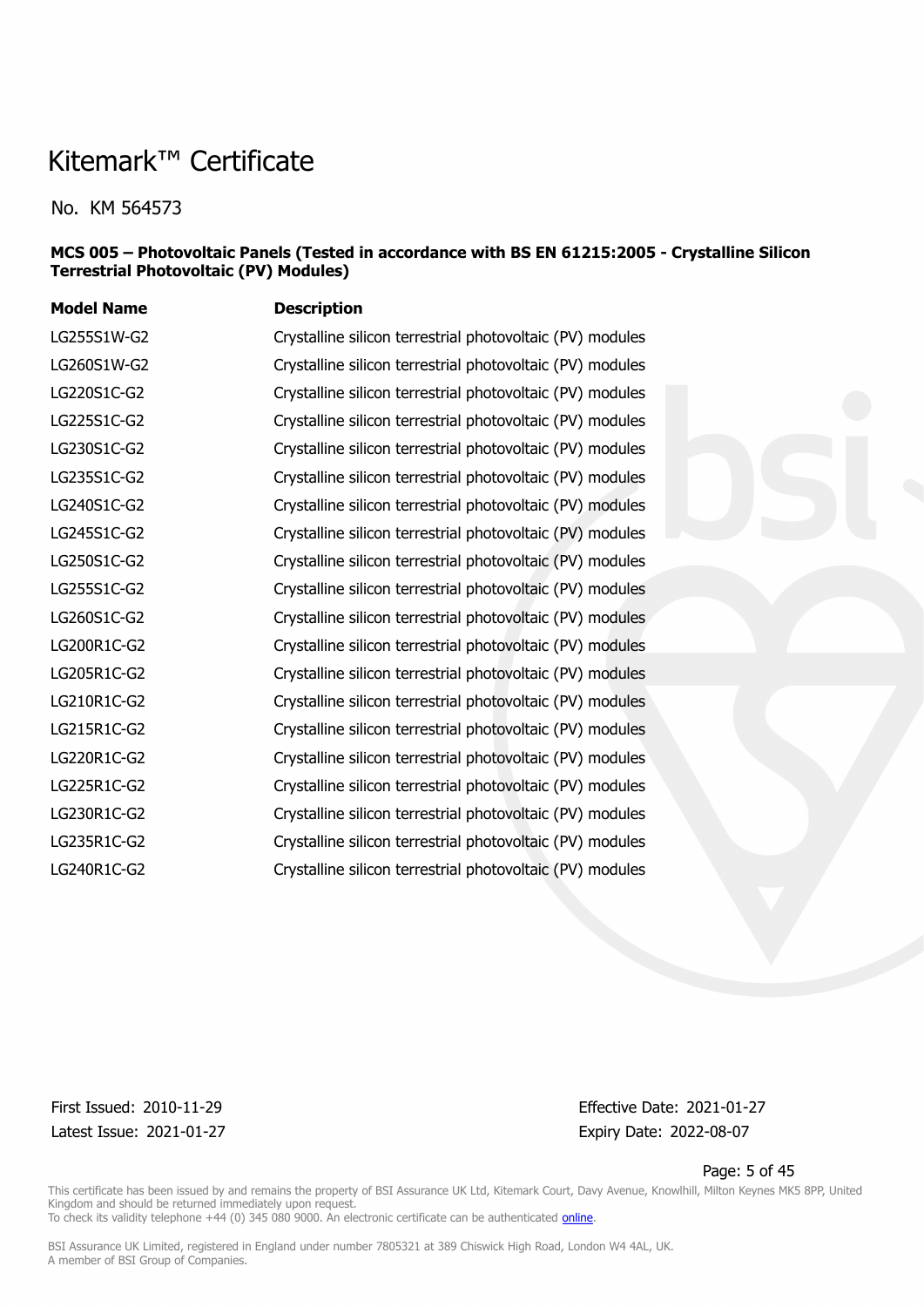No. KM 564573

#### **MCS 005 – Photovoltaic Panels (Tested in accordance with BS EN 61215:2005 - Crystalline Silicon Terrestrial Photovoltaic (PV) Modules)**

| <b>Model Name</b> | <b>Description</b>                                        |
|-------------------|-----------------------------------------------------------|
| LG265S1W-G2       | Crystalline silicon terrestrial photovoltaic (PV) modules |
| LG270S1W-G2       | Crystalline silicon terrestrial photovoltaic (PV) modules |
| LG275S1W-G2       | Crystalline silicon terrestrial photovoltaic (PV) modules |
| LG280S1W-G2       | Crystalline silicon terrestrial photovoltaic (PV) modules |
| LG265S1C-G2       | Crystalline silicon terrestrial photovoltaic (PV) modules |
| LG270S1C-G2       | Crystalline silicon terrestrial photovoltaic (PV) modules |
| LG275S1C-G2       | Crystalline silicon terrestrial photovoltaic (PV) modules |
| LG280S1C-G2       | Crystalline silicon terrestrial photovoltaic (PV) modules |
| LG230S1K-G2       | Crystalline silicon terrestrial photovoltaic (PV) modules |
| LG235S1K-G2       | Crystalline silicon terrestrial photovoltaic (PV) modules |
| LG240S1K-G2       | Crystalline silicon terrestrial photovoltaic (PV) modules |
| LG245S1K-G2       | Crystalline silicon terrestrial photovoltaic (PV) modules |
| LG250S1K-G2       | Crystalline silicon terrestrial photovoltaic (PV) modules |
| LG255S1K-G2       | Crystalline silicon terrestrial photovoltaic (PV) modules |
| LG260S1K-G2       | Crystalline silicon terrestrial photovoltaic (PV) modules |
| LG265S1K-G2       | Crystalline silicon terrestrial photovoltaic (PV) modules |
| LG270S1K-G2       | Crystalline silicon terrestrial photovoltaic (PV) modules |
| LG275S1K-G2       | Crystalline silicon terrestrial photovoltaic (PV) modules |
| LG280S1K-G2       | Crystalline silicon terrestrial photovoltaic (PV) modules |

Latest Issue: 2021-01-27 Expiry Date: 2022-08-07

First Issued: 2010-11-29 Effective Date: 2021-01-27

Page: 6 of 45

This certificate has been issued by and remains the property of BSI Assurance UK Ltd, Kitemark Court, Davy Avenue, Knowlhill, Milton Keynes MK5 8PP, United Kingdom and should be returned immediately upon request. To check its validity telephone +44 (0) 345 080 9000. An electronic certificate can be authenticated *[online](https://pgplus.bsigroup.com/CertificateValidation/CertificateValidator.aspx?CertificateNumber=KM+564573&ReIssueDate=27%2f01%2f2021&Template=uk)*.

BSI Assurance UK Limited, registered in England under number 7805321 at 389 Chiswick High Road, London W4 4AL, UK.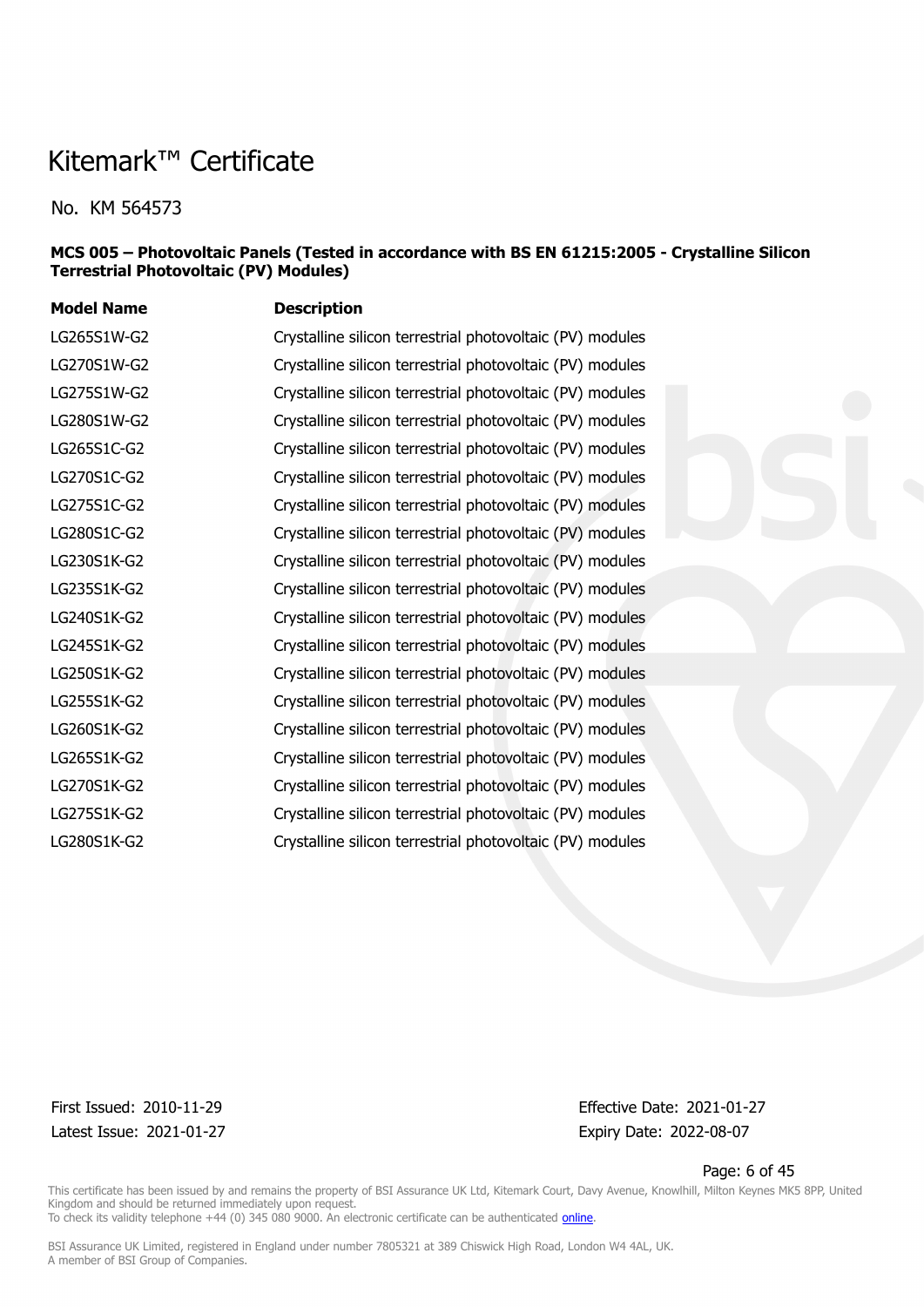No. KM 564573

#### **MCS 005 – Photovoltaic Panels (Tested in accordance with BS EN 61215:2005 - Crystalline Silicon Terrestrial Photovoltaic (PV) Modules)**

| <b>Model Name</b> | <b>Description</b>                                        |
|-------------------|-----------------------------------------------------------|
| LG245R1C-G2       | Crystalline silicon terrestrial photovoltaic (PV) modules |
| LG250R1C-G2       | Crystalline silicon terrestrial photovoltaic (PV) modules |
| LG210R1W-G2       | Crystalline silicon terrestrial photovoltaic (PV) modules |
| LG215R1W-G2       | Crystalline silicon terrestrial photovoltaic (PV) modules |
| LG220R1W-G2       | Crystalline silicon terrestrial photovoltaic (PV) modules |
| LG225R1W-G2       | Crystalline silicon terrestrial photovoltaic (PV) modules |
| LG230R1W-G2       | Crystalline silicon terrestrial photovoltaic (PV) modules |
| LG235R1W-G2       | Crystalline silicon terrestrial photovoltaic (PV) modules |
| LG240R1W-G2       | Crystalline silicon terrestrial photovoltaic (PV) modules |
| LG245R1W-G2       | Crystalline silicon terrestrial photovoltaic (PV) modules |
| LG250R1W-G2       | Crystalline silicon terrestrial photovoltaic (PV) modules |
| LG230S1C-G3       | Crystalline silicon terrestrial photovoltaic (PV) modules |
| LG235S1C-G3       | Crystalline silicon terrestrial photovoltaic (PV) modules |
| LG240S1C-G3       | Crystalline silicon terrestrial photovoltaic (PV) modules |
| LG245S1C-G3       | Crystalline silicon terrestrial photovoltaic (PV) modules |
| LG250S1C-G3       | Crystalline silicon terrestrial photovoltaic (PV) modules |
| LG255S1C-G3       | Crystalline silicon terrestrial photovoltaic (PV) modules |
| LG260S1C-G3       | Crystalline silicon terrestrial photovoltaic (PV) modules |
| LG265S1C-G3       | Crystalline silicon terrestrial photovoltaic (PV) modules |
| LG270S1C-G3       | Crystalline silicon terrestrial photovoltaic (PV) modules |
| LG275S1C-G3       | Crystalline silicon terrestrial photovoltaic (PV) modules |
| LG280S1C-G3       | Crystalline silicon terrestrial photovoltaic (PV) modules |
|                   |                                                           |

Latest Issue: 2021-01-27 Expiry Date: 2022-08-07

First Issued: 2010-11-29 Effective Date: 2021-01-27

Page: 7 of 45

This certificate has been issued by and remains the property of BSI Assurance UK Ltd, Kitemark Court, Davy Avenue, Knowlhill, Milton Keynes MK5 8PP, United Kingdom and should be returned immediately upon request. To check its validity telephone +44 (0) 345 080 9000. An electronic certificate can be authenticated *[online](https://pgplus.bsigroup.com/CertificateValidation/CertificateValidator.aspx?CertificateNumber=KM+564573&ReIssueDate=27%2f01%2f2021&Template=uk)*.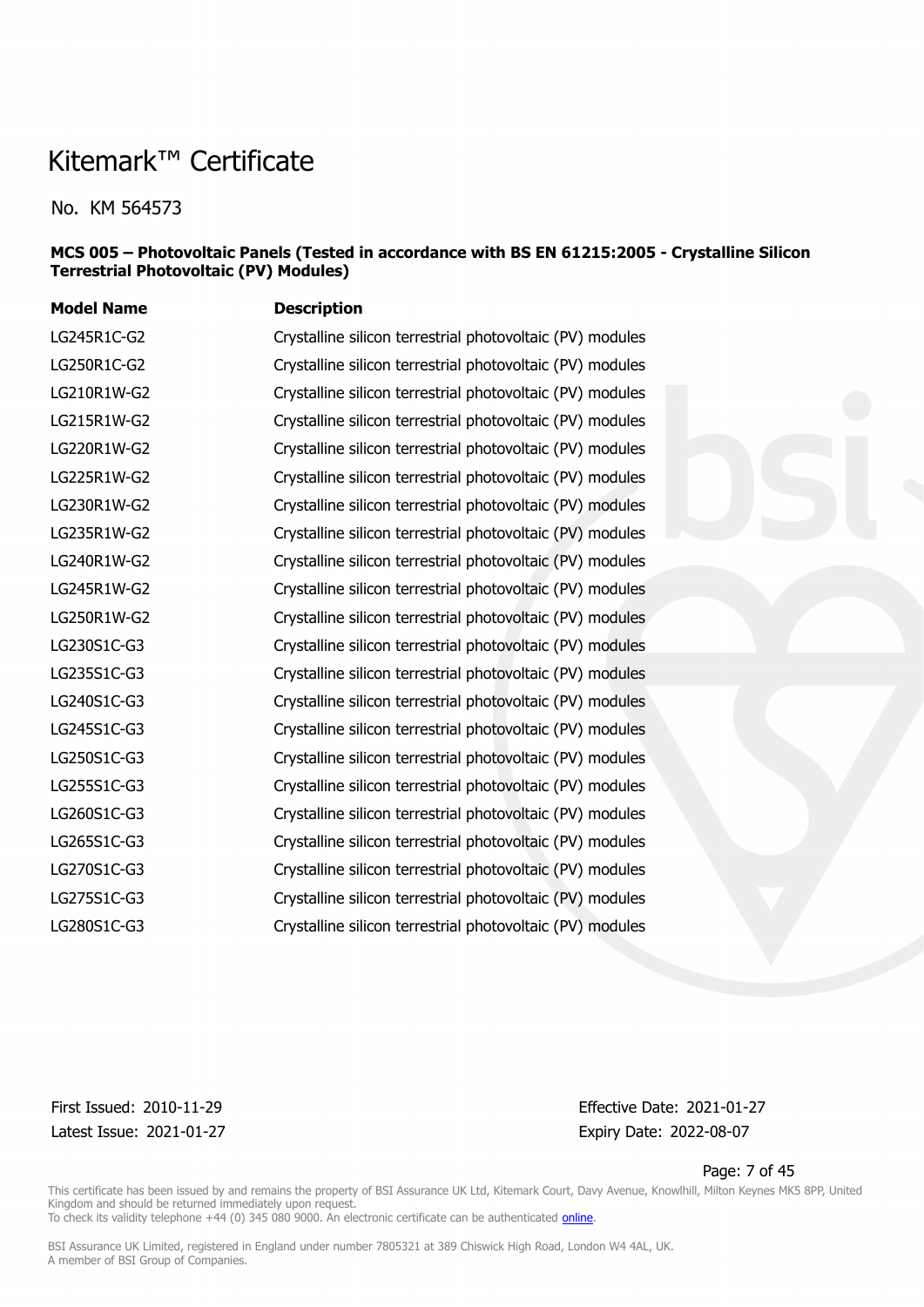No. KM 564573

#### **MCS 005 – Photovoltaic Panels (Tested in accordance with BS EN 61215:2005 - Crystalline Silicon Terrestrial Photovoltaic (PV) Modules)**

| <b>Model Name</b> | <b>Description</b>                                        |
|-------------------|-----------------------------------------------------------|
| LG230S1W-G3       | Crystalline silicon terrestrial photovoltaic (PV) modules |
| LG235S1W-G3       | Crystalline silicon terrestrial photovoltaic (PV) modules |
| LG240S1W-G3       | Crystalline silicon terrestrial photovoltaic (PV) modules |
| LG245S1W-G3       | Crystalline silicon terrestrial photovoltaic (PV) modules |
| LG250S1W-G3       | Crystalline silicon terrestrial photovoltaic (PV) modules |
| LG255S1W-G3       | Crystalline silicon terrestrial photovoltaic (PV) modules |
| LG260S1W-G3       | Crystalline silicon terrestrial photovoltaic (PV) modules |
| LG265S1W-G3       | Crystalline silicon terrestrial photovoltaic (PV) modules |
| LG270S1W-G3       | Crystalline silicon terrestrial photovoltaic (PV) modules |
| LG275S1W-G3       | Crystalline silicon terrestrial photovoltaic (PV) modules |
| LG280S1W-G3       | Crystalline silicon terrestrial photovoltaic (PV) modules |
| LG230S1K-G3       | Crystalline silicon terrestrial photovoltaic (PV) modules |
| LG235S1K-G3       | Crystalline silicon terrestrial photovoltaic (PV) modules |
| LG240S1K-G3       | Crystalline silicon terrestrial photovoltaic (PV) modules |
| LG245S1K-G3       | Crystalline silicon terrestrial photovoltaic (PV) modules |
| LG250S1K-G3       | Crystalline silicon terrestrial photovoltaic (PV) modules |
| LG255S1K-G3       | Crystalline silicon terrestrial photovoltaic (PV) modules |
| LG260S1K-G3       | Crystalline silicon terrestrial photovoltaic (PV) modules |
| LG265S1K-G3       | Crystalline silicon terrestrial photovoltaic (PV) modules |
| LG270S1K-G3       | Crystalline silicon terrestrial photovoltaic (PV) modules |
| LG275S1K-G3       | Crystalline silicon terrestrial photovoltaic (PV) modules |
| LG280S1K-G3       | Crystalline silicon terrestrial photovoltaic (PV) modules |
| LG200S8C-G3       | Crystalline silicon terrestrial photovoltaic (PV) modules |
| LG205S8C-G3       | Crystalline silicon terrestrial photovoltaic (PV) modules |

Latest Issue: 2021-01-27 Expiry Date: 2022-08-07

First Issued: 2010-11-29 Effective Date: 2021-01-27

Page: 8 of 45

This certificate has been issued by and remains the property of BSI Assurance UK Ltd, Kitemark Court, Davy Avenue, Knowlhill, Milton Keynes MK5 8PP, United Kingdom and should be returned immediately upon request. To check its validity telephone +44 (0) 345 080 9000. An electronic certificate can be authenticated *[online](https://pgplus.bsigroup.com/CertificateValidation/CertificateValidator.aspx?CertificateNumber=KM+564573&ReIssueDate=27%2f01%2f2021&Template=uk)*.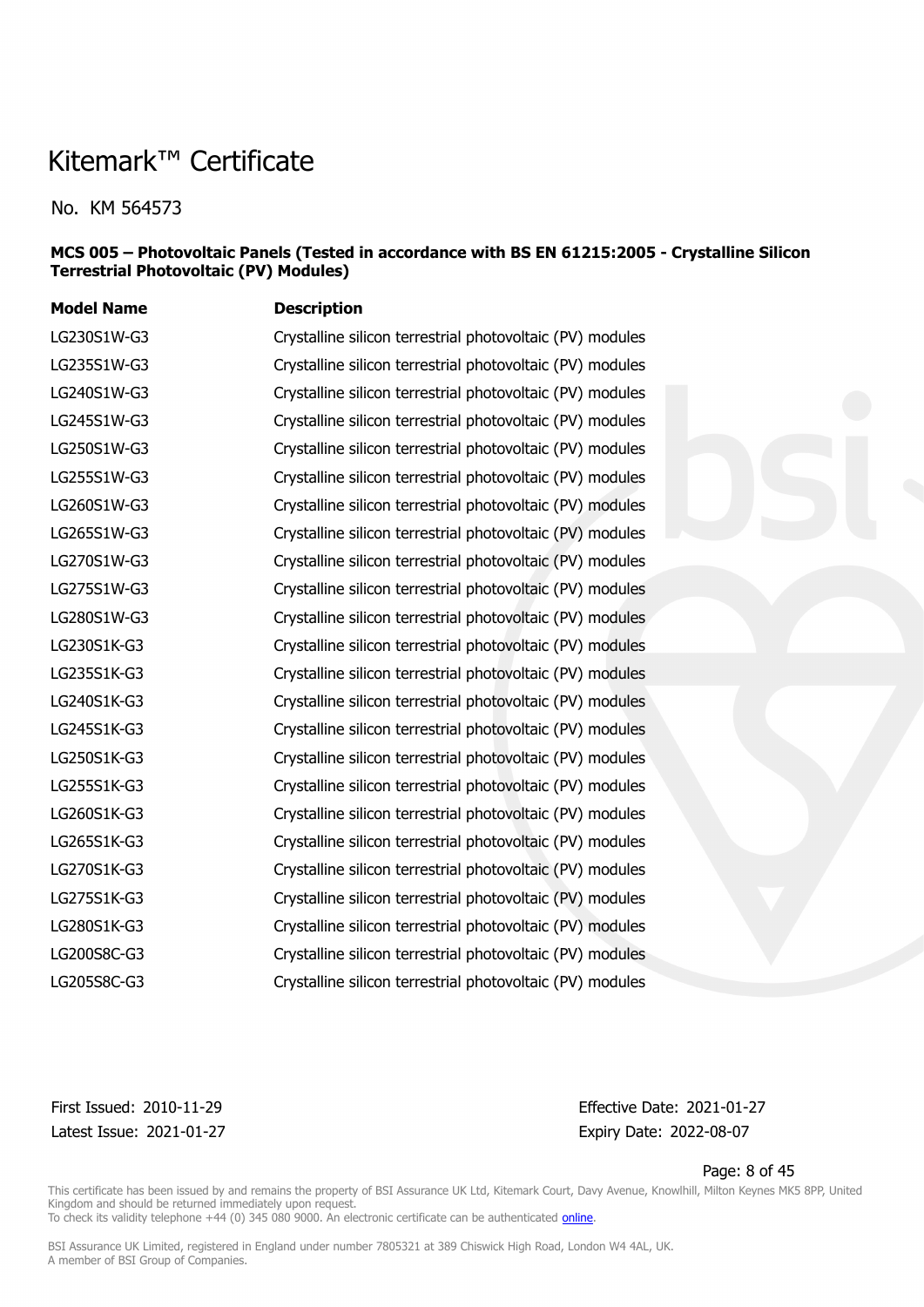No. KM 564573

#### **MCS 005 – Photovoltaic Panels (Tested in accordance with BS EN 61215:2005 - Crystalline Silicon Terrestrial Photovoltaic (PV) Modules)**

**Model Name Description** LG207S8C-G3 Crystalline silicon terrestrial photovoltaic (PV) modules LG208S8C-G3 Crystalline silicon terrestrial photovoltaic (PV) modules LG210S8C-G3 Crystalline silicon terrestrial photovoltaic (PV) modules LG200S8W-G3 Crystalline silicon terrestrial photovoltaic (PV) modules LG205S8W-G3 Crystalline silicon terrestrial photovoltaic (PV) modules LG207S8W-G3 Crystalline silicon terrestrial photovoltaic (PV) modules LG208S8W-G3 Crystalline silicon terrestrial photovoltaic (PV) modules LG210S8W-G3 Crystalline silicon terrestrial photovoltaic (PV) modules LG200S8K-G3 Crystalline silicon terrestrial photovoltaic (PV) modules LG205S8K-G3 Crystalline silicon terrestrial photovoltaic (PV) modules LG207S8K-G3 Crystalline silicon terrestrial photovoltaic (PV) modules LG208S8K-G3 Crystalline silicon terrestrial photovoltaic (PV) modules LG210S8K-G3 Crystalline silicon terrestrial photovoltaic (PV) modules LG250N1C-G3 Crystalline silicon terrestrial photovoltaic (PV) modules LG255N1C-G3 Crystalline silicon terrestrial photovoltaic (PV) modules LG260N1C-G3 Crystalline silicon terrestrial photovoltaic (PV) modules LG265N1C-G3 Crystalline silicon terrestrial photovoltaic (PV) modules LG270N1C-G3 Crystalline silicon terrestrial photovoltaic (PV) modules LG275N1C-G3 Crystalline silicon terrestrial photovoltaic (PV) modules LG280N1C-G3 Crystalline silicon terrestrial photovoltaic (PV) modules LG285N1C-G3 Crystalline silicon terrestrial photovoltaic (PV) modules LG290N1C-G3 Crystalline silicon terrestrial photovoltaic (PV) modules LG295N1C-G3 Crystalline silicon terrestrial photovoltaic (PV) modules LG300N1C-G3 Crystalline silicon terrestrial photovoltaic (PV) modules

Latest Issue: 2021-01-27 Expiry Date: 2022-08-07

First Issued: 2010-11-29 Effective Date: 2021-01-27

Page: 9 of 45

This certificate has been issued by and remains the property of BSI Assurance UK Ltd, Kitemark Court, Davy Avenue, Knowlhill, Milton Keynes MK5 8PP, United Kingdom and should be returned immediately upon request.

To check its validity telephone +44 (0) 345 080 9000. An electronic certificate can be authenticated [online](https://pgplus.bsigroup.com/CertificateValidation/CertificateValidator.aspx?CertificateNumber=KM+564573&ReIssueDate=27%2f01%2f2021&Template=uk).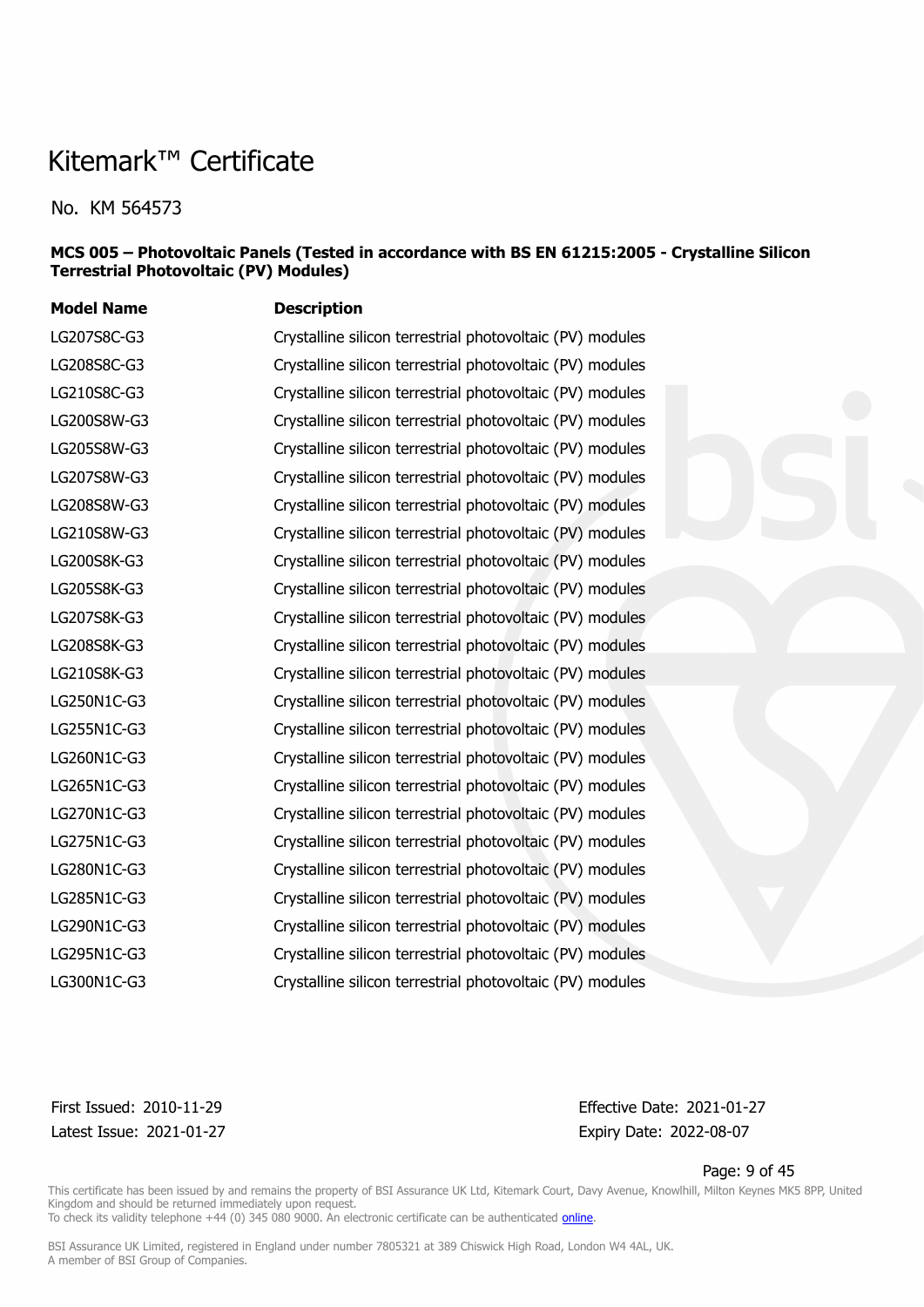No. KM 564573

#### **MCS 005 – Photovoltaic Panels (Tested in accordance with BS EN 61215:2005 - Crystalline Silicon Terrestrial Photovoltaic (PV) Modules)**

| <b>Model Name</b> | <b>Description</b>                                        |
|-------------------|-----------------------------------------------------------|
| LG250N1W-G3       | Crystalline silicon terrestrial photovoltaic (PV) modules |
| LG255N1W-G3       | Crystalline silicon terrestrial photovoltaic (PV) modules |
| LG260N1W-G3       | Crystalline silicon terrestrial photovoltaic (PV) modules |
| LG265N1W-G3       | Crystalline silicon terrestrial photovoltaic (PV) modules |
| LG270N1W-G3       | Crystalline silicon terrestrial photovoltaic (PV) modules |
| LG275N1W-G3       | Crystalline silicon terrestrial photovoltaic (PV) modules |
| LG280N1W-G3       | Crystalline silicon terrestrial photovoltaic (PV) modules |
| LG285N1W-G3       | Crystalline silicon terrestrial photovoltaic (PV) modules |
| LG290N1W-G3       | Crystalline silicon terrestrial photovoltaic (PV) modules |
| LG295N1W-G3       | Crystalline silicon terrestrial photovoltaic (PV) modules |
| LG300N1W-G3       | Crystalline silicon terrestrial photovoltaic (PV) modules |
| LG250S1W-A3       | Crystalline silicon terrestrial photovoltaic (PV) modules |
| LG255S1W-A3       | Crystalline silicon terrestrial photovoltaic (PV) modules |
| LG260S1W-A3       | Crystalline silicon terrestrial photovoltaic (PV) modules |
| LG265S1W-A3       | Crystalline silicon terrestrial photovoltaic (PV) modules |
| LG270S1W-A3       | Crystalline silicon terrestrial photovoltaic (PV) modules |
| LG275S1W-A3       | Crystalline silicon terrestrial photovoltaic (PV) modules |
| LG280S1W-A3       | Crystalline silicon terrestrial photovoltaic (PV) modules |
| LG250S1C-A3       | Crystalline silicon terrestrial photovoltaic (PV) modules |
| LG255S1C-A3       | Crystalline silicon terrestrial photovoltaic (PV) modules |
| LG260S1C-A3       | Crystalline silicon terrestrial photovoltaic (PV) modules |
| LG265S1C-A3       | Crystalline silicon terrestrial photovoltaic (PV) modules |
| LG270S1C-A3       | Crystalline silicon terrestrial photovoltaic (PV) modules |
| LG275S1C-A3       | Crystalline silicon terrestrial photovoltaic (PV) modules |

Latest Issue: 2021-01-27 Expiry Date: 2022-08-07

First Issued: 2010-11-29 Effective Date: 2021-01-27

Page: 10 of 45

This certificate has been issued by and remains the property of BSI Assurance UK Ltd, Kitemark Court, Davy Avenue, Knowlhill, Milton Keynes MK5 8PP, United Kingdom and should be returned immediately upon request.

To check its validity telephone +44 (0) 345 080 9000. An electronic certificate can be authenticated *[online](https://pgplus.bsigroup.com/CertificateValidation/CertificateValidator.aspx?CertificateNumber=KM+564573&ReIssueDate=27%2f01%2f2021&Template=uk)*.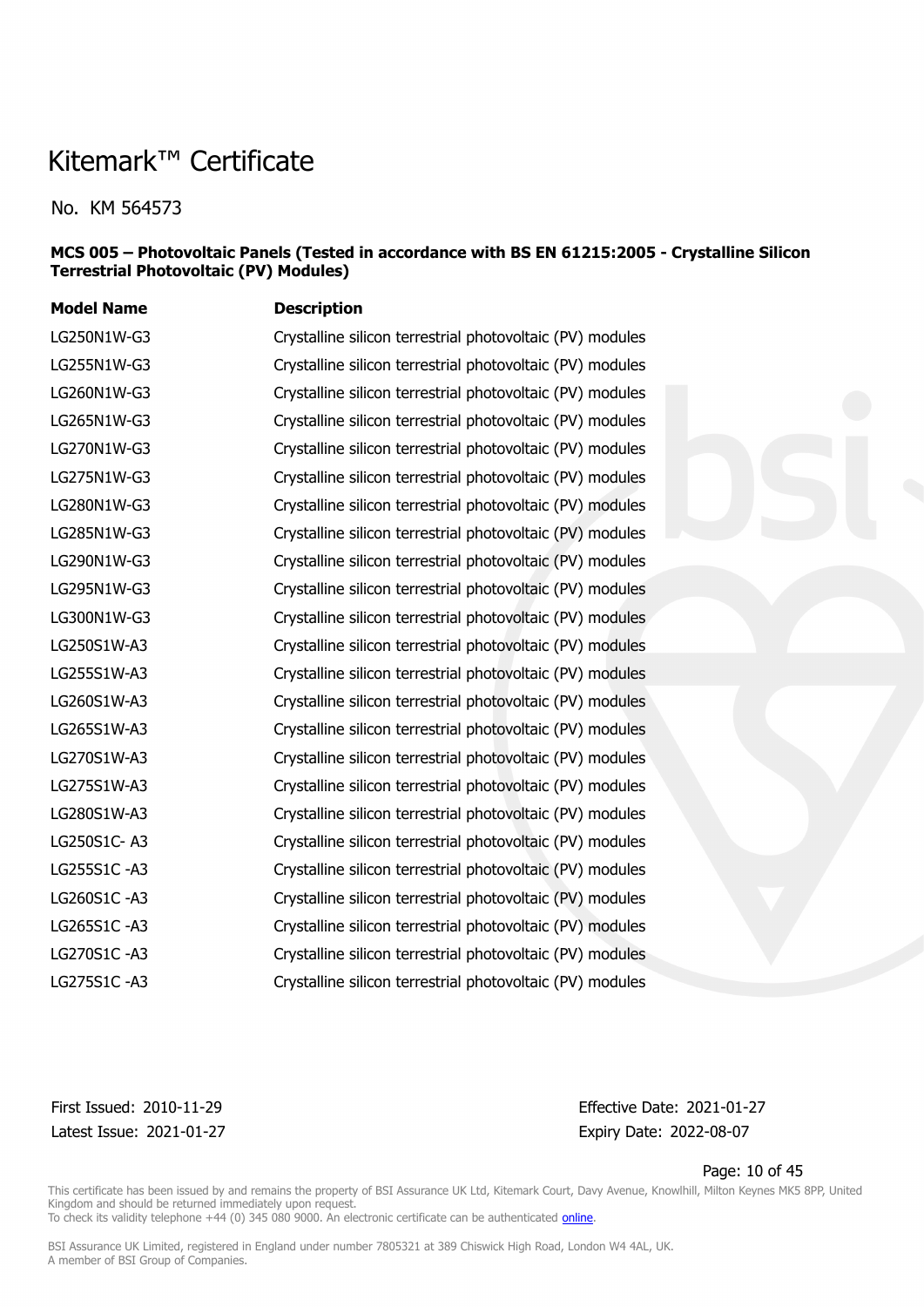No. KM 564573

#### **MCS 005 – Photovoltaic Panels (Tested in accordance with BS EN 61215:2005 - Crystalline Silicon Terrestrial Photovoltaic (PV) Modules)**

| <b>Model Name</b> | <b>Description</b>                                        |
|-------------------|-----------------------------------------------------------|
| LG280S1C-A3       | Crystalline silicon terrestrial photovoltaic (PV) modules |
| LG250S1K-A3       | Crystalline silicon terrestrial photovoltaic (PV) modules |
| LG255S1K-A3       | Crystalline silicon terrestrial photovoltaic (PV) modules |
| LG260S1K-A3       | Crystalline silicon terrestrial photovoltaic (PV) modules |
| LG265S1K-A3       | Crystalline silicon terrestrial photovoltaic (PV) modules |
| LG270S1K-A3       | Crystalline silicon terrestrial photovoltaic (PV) modules |
| LG275S1K-A3       | Crystalline silicon terrestrial photovoltaic (PV) modules |
| LG280S1K-A3       | Crystalline silicon terrestrial photovoltaic (PV) modules |
| LG280N1C-A3       | Crystalline silicon terrestrial photovoltaic (PV) modules |
| LG285N1C-A3       | Crystalline silicon terrestrial photovoltaic (PV) modules |
| LG290N1C-A3       | Crystalline silicon terrestrial photovoltaic (PV) modules |
| LG295N1C-A3       | Crystalline silicon terrestrial photovoltaic (PV) modules |
| LG300N1C-A3       | Crystalline silicon terrestrial photovoltaic (PV) modules |
| LG305N1C-A3       | Crystalline silicon terrestrial photovoltaic (PV) modules |
| LG310N1C-A3       | Crystalline silicon terrestrial photovoltaic (PV) modules |
| LG280N1W-A3       | Crystalline silicon terrestrial photovoltaic (PV) modules |
| LG285N1W-A3       | Crystalline silicon terrestrial photovoltaic (PV) modules |
| LG290N1W-A3       | Crystalline silicon terrestrial photovoltaic (PV) modules |
| LG295N1W-A3       | Crystalline silicon terrestrial photovoltaic (PV) modules |
| LG300N1W-A3       | Crystalline silicon terrestrial photovoltaic (PV) modules |
| LG305N1W-A3       | Crystalline silicon terrestrial photovoltaic (PV) modules |
| LG310N1W-A3       | Crystalline silicon terrestrial photovoltaic (PV) modules |
|                   |                                                           |

Latest Issue: 2021-01-27 Expiry Date: 2022-08-07

First Issued: 2010-11-29 Effective Date: 2021-01-27

Page: 11 of 45

This certificate has been issued by and remains the property of BSI Assurance UK Ltd, Kitemark Court, Davy Avenue, Knowlhill, Milton Keynes MK5 8PP, United Kingdom and should be returned immediately upon request. To check its validity telephone +44 (0) 345 080 9000. An electronic certificate can be authenticated *[online](https://pgplus.bsigroup.com/CertificateValidation/CertificateValidator.aspx?CertificateNumber=KM+564573&ReIssueDate=27%2f01%2f2021&Template=uk)*.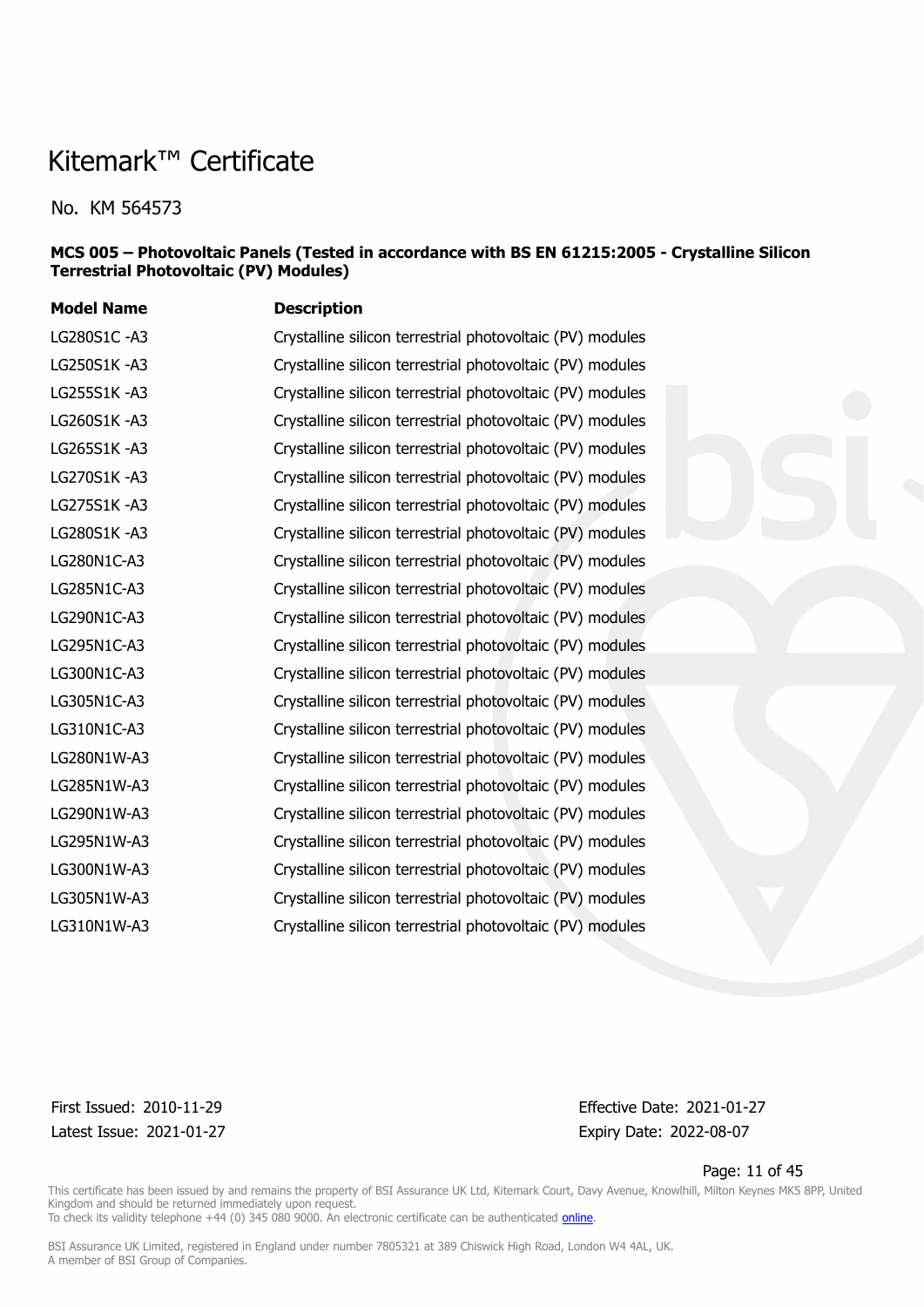No. KM 564573

#### **MCS 005 – Photovoltaic Panels (Tested in accordance with BS EN 61215:2005 - Crystalline Silicon Terrestrial Photovoltaic (PV) Modules)**

| <b>Model Name</b> | <b>Description</b>                                        |
|-------------------|-----------------------------------------------------------|
| LG280N1K-A3       | Crystalline silicon terrestrial photovoltaic (PV) modules |
| LG285N1K-A3       | Crystalline silicon terrestrial photovoltaic (PV) modules |
| LG290N1K-A3       | Crystalline silicon terrestrial photovoltaic (PV) modules |
| LG295N1K-A3       | Crystalline silicon terrestrial photovoltaic (PV) modules |
| LG300N1K-A3       | Crystalline silicon terrestrial photovoltaic (PV) modules |
| LG305N1K-A3       | Crystalline silicon terrestrial photovoltaic (PV) modules |
| LG310N1K-A3       | Crystalline silicon terrestrial photovoltaic (PV) modules |
| LG250S1W-B3       | Crystalline silicon terrestrial photovoltaic (PV) modules |
| LG255S1W-B3       | Crystalline silicon terrestrial photovoltaic (PV) modules |
| LG260S1W-B3       | Crystalline silicon terrestrial photovoltaic (PV) modules |
| LG265S1W-B3       | Crystalline silicon terrestrial photovoltaic (PV) modules |
| LG270S1W-B3       | Crystalline silicon terrestrial photovoltaic (PV) modules |
| LG275S1W-B3       | Crystalline silicon terrestrial photovoltaic (PV) modules |
| LG280S1W-B3       | Crystalline silicon terrestrial photovoltaic (PV) modules |
| LG250S1C-B3       | Crystalline silicon terrestrial photovoltaic (PV) modules |
| LG255S1C-B3       | Crystalline silicon terrestrial photovoltaic (PV) modules |
| LG260S1C-B3       | Crystalline silicon terrestrial photovoltaic (PV) modules |
| LG265S1C-B3       | Crystalline silicon terrestrial photovoltaic (PV) modules |
| LG270S1C-B3       | Crystalline silicon terrestrial photovoltaic (PV) modules |
| LG275S1C-B3       | Crystalline silicon terrestrial photovoltaic (PV) modules |
| LG280S1C-B3       | Crystalline silicon terrestrial photovoltaic (PV) modules |
|                   |                                                           |

Latest Issue: 2021-01-27 Expiry Date: 2022-08-07

First Issued: 2010-11-29 Effective Date: 2021-01-27

Page: 12 of 45

This certificate has been issued by and remains the property of BSI Assurance UK Ltd, Kitemark Court, Davy Avenue, Knowlhill, Milton Keynes MK5 8PP, United Kingdom and should be returned immediately upon request. To check its validity telephone +44 (0) 345 080 9000. An electronic certificate can be authenticated *[online](https://pgplus.bsigroup.com/CertificateValidation/CertificateValidator.aspx?CertificateNumber=KM+564573&ReIssueDate=27%2f01%2f2021&Template=uk)*.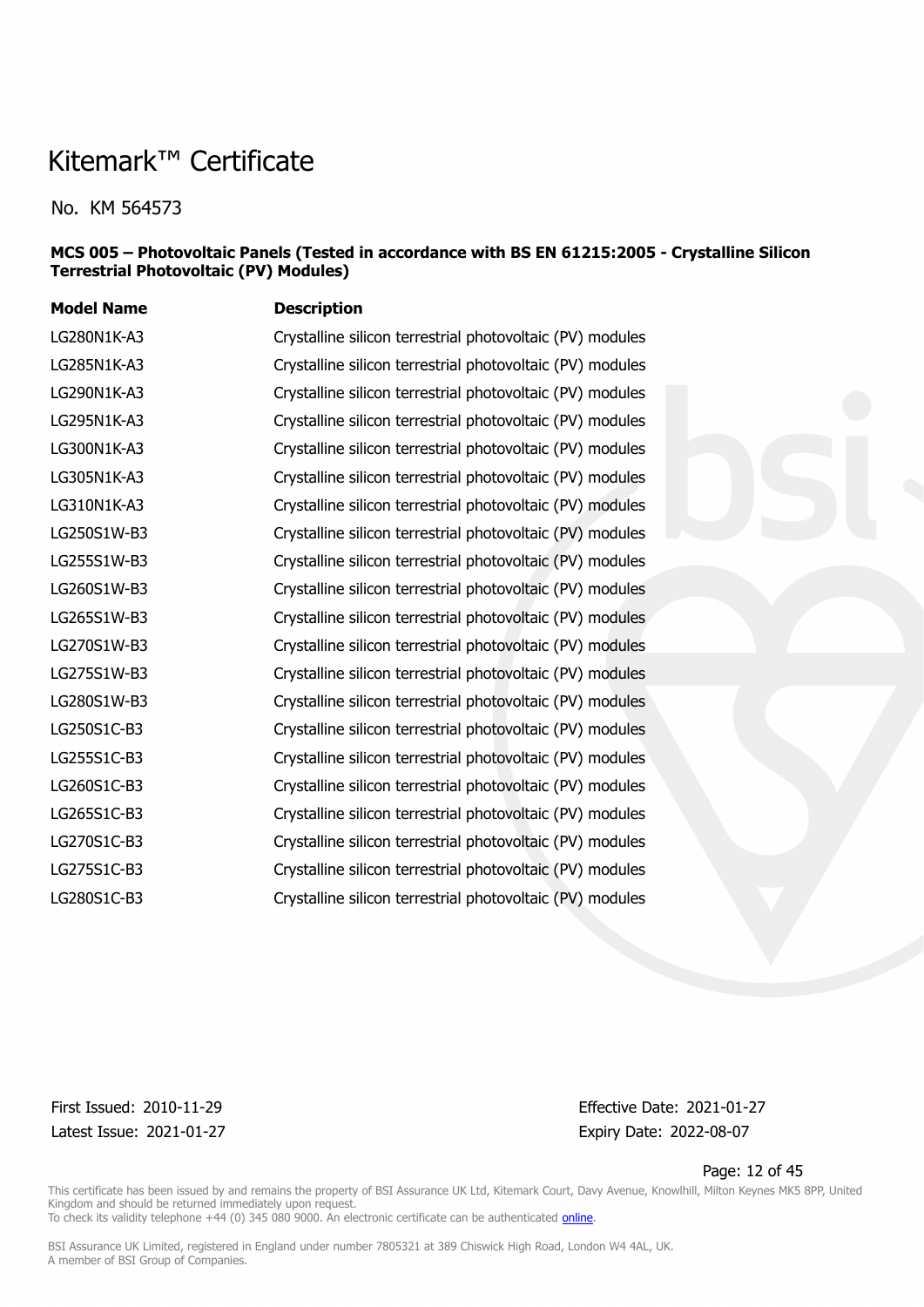No. KM 564573

#### **MCS 005 – Photovoltaic Panels (Tested in accordance with BS EN 61215:2005 - Crystalline Silicon Terrestrial Photovoltaic (PV) Modules)**

| <b>Model Name</b> | <b>Description</b>                                        |
|-------------------|-----------------------------------------------------------|
| LG250S1K-B3       | Crystalline silicon terrestrial photovoltaic (PV) modules |
| LG255S1K-B3       | Crystalline silicon terrestrial photovoltaic (PV) modules |
| LG260S1K-B3       | Crystalline silicon terrestrial photovoltaic (PV) modules |
| LG265S1K-B3       | Crystalline silicon terrestrial photovoltaic (PV) modules |
| LG270S1K-B3       | Crystalline silicon terrestrial photovoltaic (PV) modules |
| LG275S1K-B3       | Crystalline silicon terrestrial photovoltaic (PV) modules |
| LG270N1C-B3       | Crystalline silicon terrestrial photovoltaic (PV) modules |
| LG275N1C-B3       | Crystalline silicon terrestrial photovoltaic (PV) modules |
| LG280N1C-B3       | Crystalline silicon terrestrial photovoltaic (PV) modules |
| LG285N1C-B3       | Crystalline silicon terrestrial photovoltaic (PV) modules |
| LG290N1C-B3       | Crystalline silicon terrestrial photovoltaic (PV) modules |
| LG295N1C-B3       | Crystalline silicon terrestrial photovoltaic (PV) modules |
| LG300N1C-B3       | Crystalline silicon terrestrial photovoltaic (PV) modules |
| LG305N1C-B3       | Crystalline silicon terrestrial photovoltaic (PV) modules |
| LG310N1C-B3       | Crystalline silicon terrestrial photovoltaic (PV) modules |
| LG270N1W-B3       | Crystalline silicon terrestrial photovoltaic (PV) modules |
| LG275N1W-B3       | Crystalline silicon terrestrial photovoltaic (PV) modules |
| LG280N1W-B3       | Crystalline silicon terrestrial photovoltaic (PV) modules |
| LG285N1W-B3       | Crystalline silicon terrestrial photovoltaic (PV) modules |
| LG290N1W-B3       | Crystalline silicon terrestrial photovoltaic (PV) modules |
| LG295N1W-B3       | Crystalline silicon terrestrial photovoltaic (PV) modules |
| LG300N1W-B3       | Crystalline silicon terrestrial photovoltaic (PV) modules |
| LG305N1W-B3       | Crystalline silicon terrestrial photovoltaic (PV) modules |
| LG310N1W-B3       | Crystalline silicon terrestrial photovoltaic (PV) modules |
| LG270N1K-B3       | Crystalline silicon terrestrial photovoltaic (PV) modules |
| LG275N1K-B3       | Crystalline silicon terrestrial photovoltaic (PV) modules |

Latest Issue: 2021-01-27 Expiry Date: 2022-08-07

First Issued: 2010-11-29 Effective Date: 2021-01-27

Page: 13 of 45

This certificate has been issued by and remains the property of BSI Assurance UK Ltd, Kitemark Court, Davy Avenue, Knowlhill, Milton Keynes MK5 8PP, United Kingdom and should be returned immediately upon request.

To check its validity telephone +44 (0) 345 080 9000. An electronic certificate can be authenticated *[online](https://pgplus.bsigroup.com/CertificateValidation/CertificateValidator.aspx?CertificateNumber=KM+564573&ReIssueDate=27%2f01%2f2021&Template=uk)*.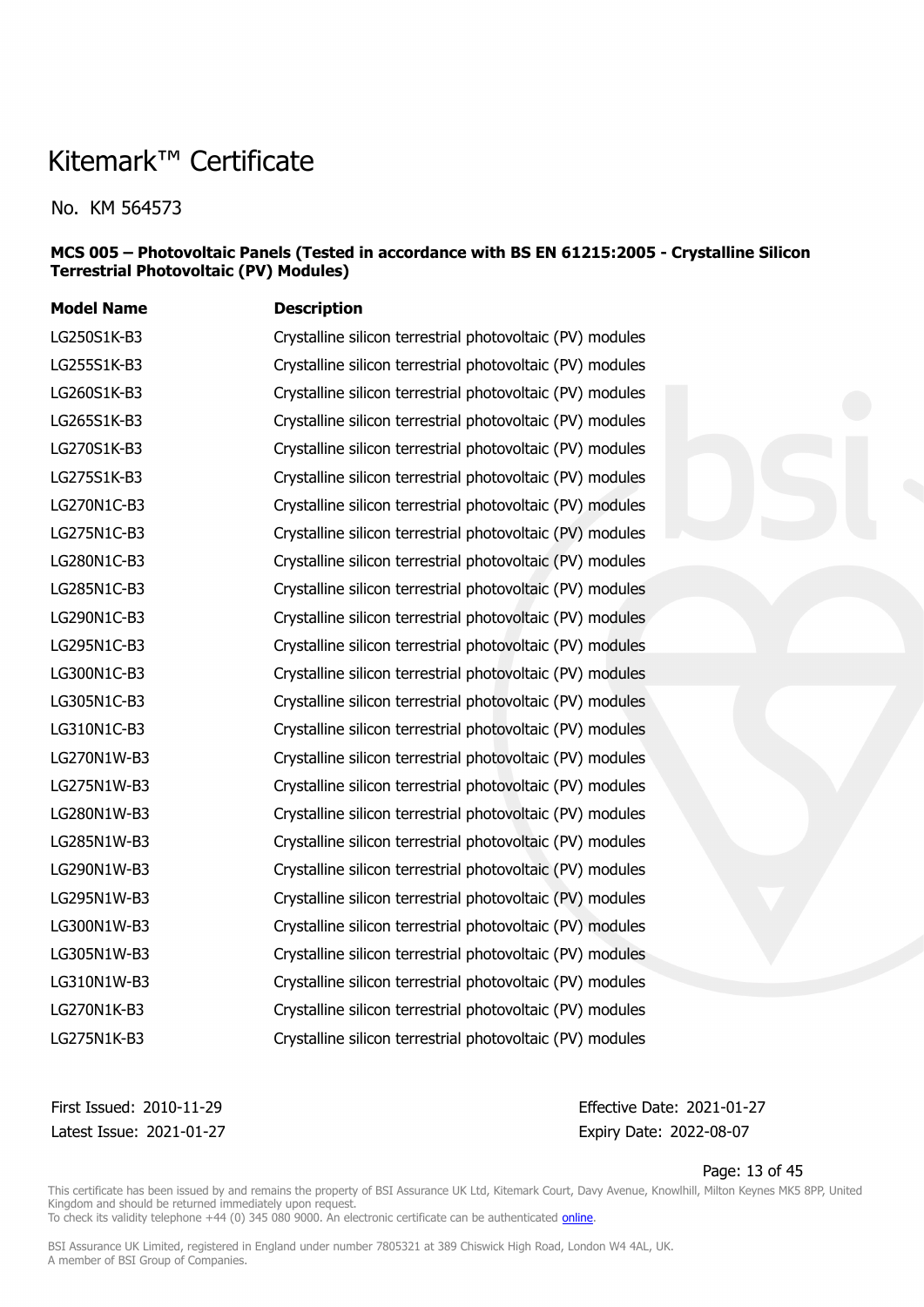No. KM 564573

#### **MCS 005 – Photovoltaic Panels (Tested in accordance with BS EN 61215:2005 - Crystalline Silicon Terrestrial Photovoltaic (PV) Modules)**

| <b>Model Name</b> | <b>Description</b>                                        |
|-------------------|-----------------------------------------------------------|
| LG280N1K-B3       | Crystalline silicon terrestrial photovoltaic (PV) modules |
| LG285N1K-B3       | Crystalline silicon terrestrial photovoltaic (PV) modules |
| LG290N1K-B3       | Crystalline silicon terrestrial photovoltaic (PV) modules |
| LG295N1K-B3       | Crystalline silicon terrestrial photovoltaic (PV) modules |
| LG300N1K-B3       | Crystalline silicon terrestrial photovoltaic (PV) modules |
| LG305N1K-B3       | Crystalline silicon terrestrial photovoltaic (PV) modules |
| LG310N1K-B3       | Crystalline silicon terrestrial photovoltaic (PV) modules |
| LG250S1K-T3       | Crystalline silicon terrestrial photovoltaic (PV) modules |
| LG255S1K-T3       | Crystalline silicon terrestrial photovoltaic (PV) modules |
| LG260S1K-T3       | Crystalline silicon terrestrial photovoltaic (PV) modules |
| LG265S1K-T3       | Crystalline silicon terrestrial photovoltaic (PV) modules |
| LG270S1K-T3       | Crystalline silicon terrestrial photovoltaic (PV) modules |
| LG275S1K-T3       | Crystalline silicon terrestrial photovoltaic (PV) modules |
| LG270N1C-B3       | Crystalline silicon terrestrial photovoltaic (PV) modules |
| LG275N1C-B3       | Crystalline silicon terrestrial photovoltaic (PV) modules |
| LG270N1C-A3       | Crystalline silicon terrestrial photovoltaic (PV) modules |
| LG275N1C-A3       | Crystalline silicon terrestrial photovoltaic (PV) modules |
| LG270N1W-B3       | Crystalline silicon terrestrial photovoltaic (PV) modules |
| LG275N1W-B3       | Crystalline silicon terrestrial photovoltaic (PV) modules |
| LG270N1W-A3       | Crystalline silicon terrestrial photovoltaic (PV) modules |
| LG275N1W-A3       | Crystalline silicon terrestrial photovoltaic (PV) modules |
| LG270N1K-B3       | Crystalline silicon terrestrial photovoltaic (PV) modules |
| LG275N1K-B3       | Crystalline silicon terrestrial photovoltaic (PV) modules |
| LG270N1K-A3       | Crystalline silicon terrestrial photovoltaic (PV) modules |
| LG275N1K-A3       | Crystalline silicon terrestrial photovoltaic (PV) modules |

Latest Issue: 2021-01-27 Expiry Date: 2022-08-07

First Issued: 2010-11-29 Effective Date: 2021-01-27

Page: 14 of 45

This certificate has been issued by and remains the property of BSI Assurance UK Ltd, Kitemark Court, Davy Avenue, Knowlhill, Milton Keynes MK5 8PP, United Kingdom and should be returned immediately upon request.

To check its validity telephone +44 (0) 345 080 9000. An electronic certificate can be authenticated *[online](https://pgplus.bsigroup.com/CertificateValidation/CertificateValidator.aspx?CertificateNumber=KM+564573&ReIssueDate=27%2f01%2f2021&Template=uk)*.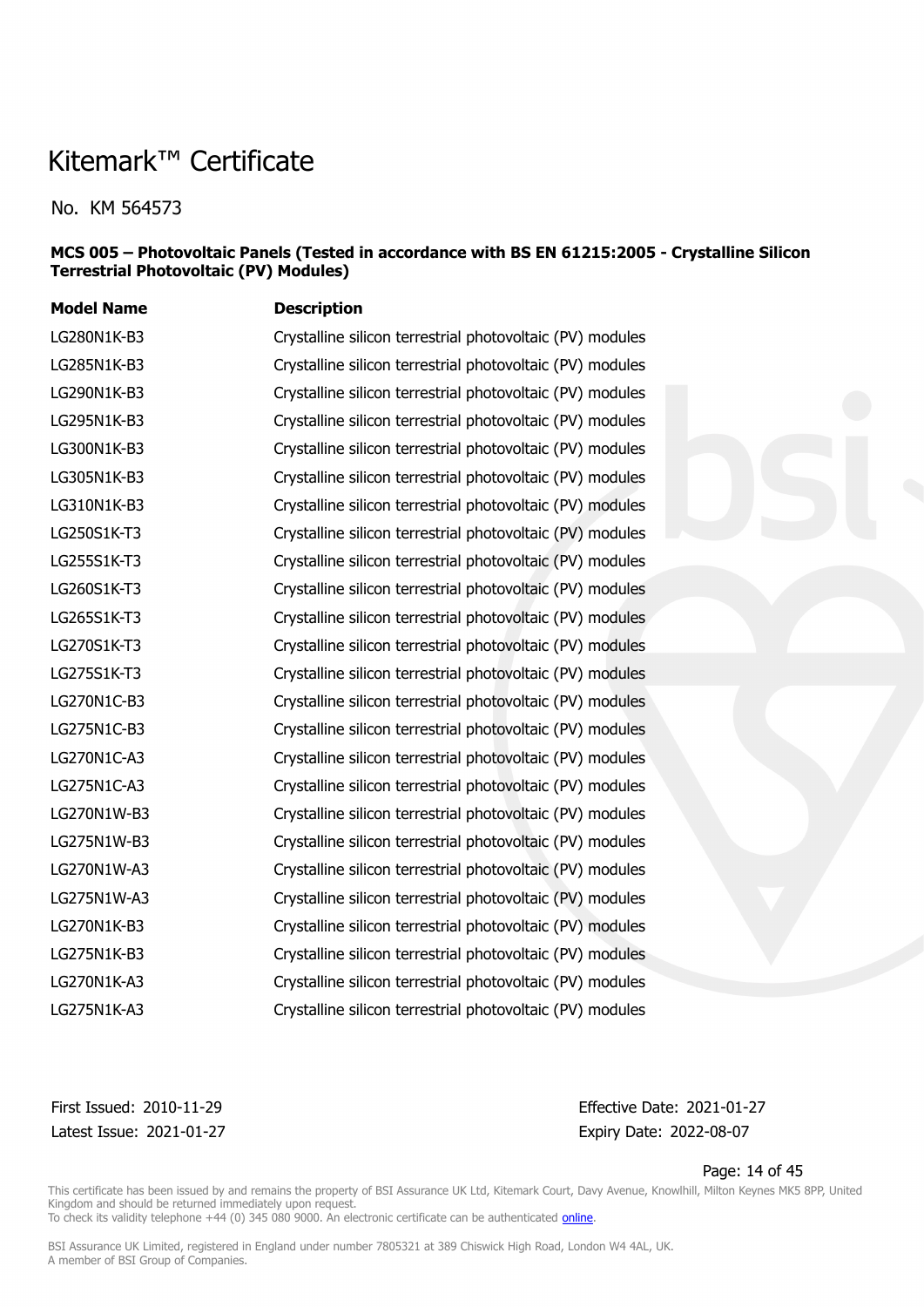No. KM 564573

#### **MCS 005 – Photovoltaic Panels (Tested in accordance with BS EN 61215:2005 - Crystalline Silicon Terrestrial Photovoltaic (PV) Modules)**

| <b>Model Name</b> | <b>Description</b>                                        |
|-------------------|-----------------------------------------------------------|
| LG315N1C-B3       | Crystalline silicon terrestrial photovoltaic (PV) modules |
| LG320N1C-B3       | Crystalline silicon terrestrial photovoltaic (PV) modules |
| LG325N1C-B3       | Crystalline silicon terrestrial photovoltaic (PV) modules |
| LG330N1C-B3       | Crystalline silicon terrestrial photovoltaic (PV) modules |
| LG315N1C-A3       | Crystalline silicon terrestrial photovoltaic (PV) modules |
| LG320N1C-A3       | Crystalline silicon terrestrial photovoltaic (PV) modules |
| LG325N1C-A3       | Crystalline silicon terrestrial photovoltaic (PV) modules |
| LG330N1C-A3       | Crystalline silicon terrestrial photovoltaic (PV) modules |
| LG315N1W-B3       | Crystalline silicon terrestrial photovoltaic (PV) modules |
| LG320N1W-B3       | Crystalline silicon terrestrial photovoltaic (PV) modules |
| LG325N1W-B3       | Crystalline silicon terrestrial photovoltaic (PV) modules |
| LG330N1W-B3       | Crystalline silicon terrestrial photovoltaic (PV) modules |
| LG315N1W-A3       | Crystalline silicon terrestrial photovoltaic (PV) modules |
| LG320N1W-A3       | Crystalline silicon terrestrial photovoltaic (PV) modules |
| LG325N1W-A3       | Crystalline silicon terrestrial photovoltaic (PV) modules |
| LG330N1W-A3       | Crystalline silicon terrestrial photovoltaic (PV) modules |
| LG285S1C-A3       | Crystalline silicon terrestrial photovoltaic (PV) modules |
| LG285S1W-A3       | Crystalline silicon terrestrial photovoltaic (PV) modules |
| LG285S1C-B3       | Crystalline silicon terrestrial photovoltaic (PV) modules |
| LG285S1W-B3       | Crystalline silicon terrestrial photovoltaic (PV) modules |
| LG280N1W-G4       | Crystalline silicon terrestrial photovoltaic (PV) modules |
| LG285N1W-G4       | Crystalline silicon terrestrial photovoltaic (PV) modules |
| LG290N1W-G4       | Crystalline silicon terrestrial photovoltaic (PV) modules |
| LG295N1W-G4       | Crystalline silicon terrestrial photovoltaic (PV) modules |
| LG300N1W-G4       | Crystalline silicon terrestrial photovoltaic (PV) modules |

Latest Issue: 2021-01-27 Expiry Date: 2022-08-07

First Issued: 2010-11-29 Effective Date: 2021-01-27

Page: 15 of 45

This certificate has been issued by and remains the property of BSI Assurance UK Ltd, Kitemark Court, Davy Avenue, Knowlhill, Milton Keynes MK5 8PP, United Kingdom and should be returned immediately upon request.

To check its validity telephone +44 (0) 345 080 9000. An electronic certificate can be authenticated *[online](https://pgplus.bsigroup.com/CertificateValidation/CertificateValidator.aspx?CertificateNumber=KM+564573&ReIssueDate=27%2f01%2f2021&Template=uk)*.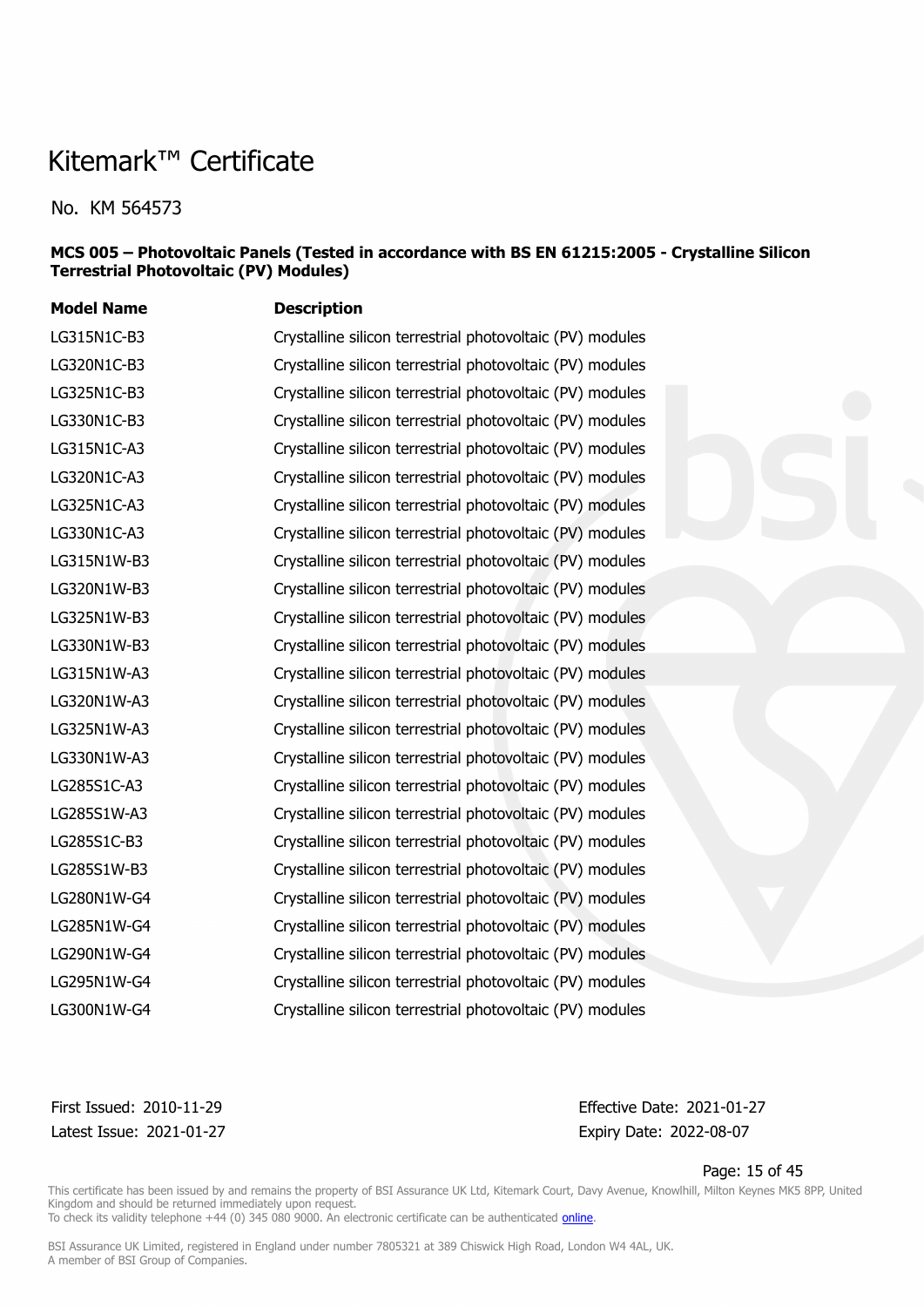No. KM 564573

#### **MCS 005 – Photovoltaic Panels (Tested in accordance with BS EN 61215:2005 - Crystalline Silicon Terrestrial Photovoltaic (PV) Modules)**

| <b>Model Name</b> | <b>Description</b>                                        |
|-------------------|-----------------------------------------------------------|
| LG305N1W-G4       | Crystalline silicon terrestrial photovoltaic (PV) modules |
| LG310N1W-G4       | Crystalline silicon terrestrial photovoltaic (PV) modules |
| LG315N1W-G4       | Crystalline silicon terrestrial photovoltaic (PV) modules |
| LG320N1W-G4       | Crystalline silicon terrestrial photovoltaic (PV) modules |
| LG325N1W-G4       | Crystalline silicon terrestrial photovoltaic (PV) modules |
| LG330N1W-G4       | Crystalline silicon terrestrial photovoltaic (PV) modules |
| LG335N1W-G4       | Crystalline silicon terrestrial photovoltaic (PV) modules |
| LG340N1W-G4       | Crystalline silicon terrestrial photovoltaic (PV) modules |
| LG280N1C-G4       | Crystalline silicon terrestrial photovoltaic (PV) modules |
| LG285N1C-G4       | Crystalline silicon terrestrial photovoltaic (PV) modules |
| LG290N1C-G4       | Crystalline silicon terrestrial photovoltaic (PV) modules |
| LG295N1C-G4       | Crystalline silicon terrestrial photovoltaic (PV) modules |
| LG300N1C-G4       | Crystalline silicon terrestrial photovoltaic (PV) modules |
| LG305N1C-G4       | Crystalline silicon terrestrial photovoltaic (PV) modules |
| LG310N1C-G4       | Crystalline silicon terrestrial photovoltaic (PV) modules |
| LG315N1C-G4       | Crystalline silicon terrestrial photovoltaic (PV) modules |
| LG320N1C-G4       | Crystalline silicon terrestrial photovoltaic (PV) modules |
| LG325N1C-G4       | Crystalline silicon terrestrial photovoltaic (PV) modules |
| LG330N1C-G4       | Crystalline silicon terrestrial photovoltaic (PV) modules |
| LG335N1C-G4       | Crystalline silicon terrestrial photovoltaic (PV) modules |
| LG340N1C-G4       | Crystalline silicon terrestrial photovoltaic (PV) modules |
|                   |                                                           |

Latest Issue: 2021-01-27 Expiry Date: 2022-08-07

First Issued: 2010-11-29 Effective Date: 2021-01-27

Page: 16 of 45

This certificate has been issued by and remains the property of BSI Assurance UK Ltd, Kitemark Court, Davy Avenue, Knowlhill, Milton Keynes MK5 8PP, United Kingdom and should be returned immediately upon request. To check its validity telephone +44 (0) 345 080 9000. An electronic certificate can be authenticated *[online](https://pgplus.bsigroup.com/CertificateValidation/CertificateValidator.aspx?CertificateNumber=KM+564573&ReIssueDate=27%2f01%2f2021&Template=uk)*.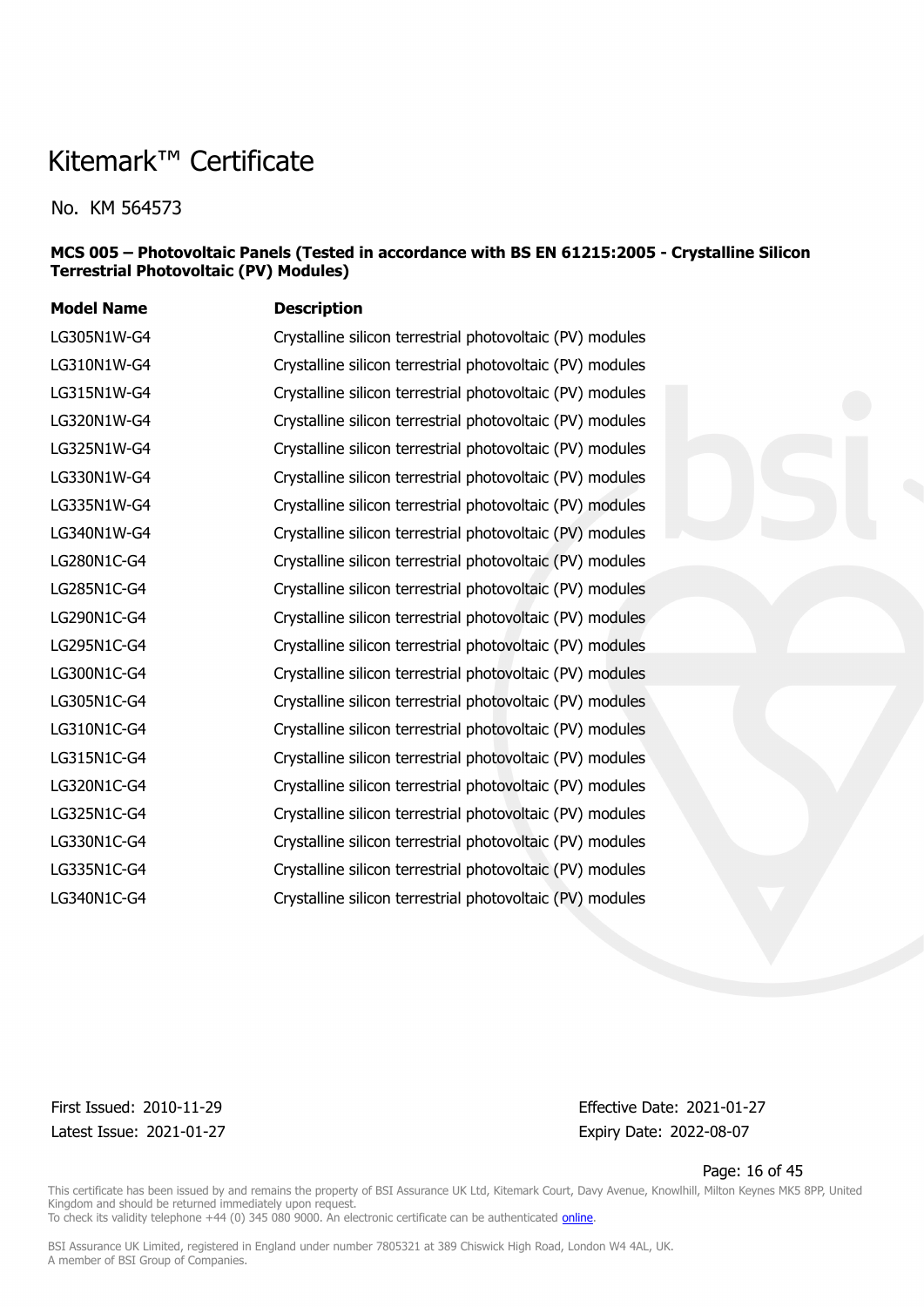No. KM 564573

#### **MCS 005 – Photovoltaic Panels (Tested in accordance with BS EN 61215:2005 - Crystalline Silicon Terrestrial Photovoltaic (PV) Modules)**

| <b>Model Name</b> | <b>Description</b>                                        |
|-------------------|-----------------------------------------------------------|
| LG280N1K-G4       | Crystalline silicon terrestrial photovoltaic (PV) modules |
| LG285N1K-G4       | Crystalline silicon terrestrial photovoltaic (PV) modules |
| LG290N1K-G4       | Crystalline silicon terrestrial photovoltaic (PV) modules |
| LG295N1K-G4       | Crystalline silicon terrestrial photovoltaic (PV) modules |
| LG300N1K-G4       | Crystalline silicon terrestrial photovoltaic (PV) modules |
| LG305N1K-G4       | Crystalline silicon terrestrial photovoltaic (PV) modules |
| LG310N1K-G4       | Crystalline silicon terrestrial photovoltaic (PV) modules |
| LG315N1K-G4       | Crystalline silicon terrestrial photovoltaic (PV) modules |
| LG320N1K-G4       | Crystalline silicon terrestrial photovoltaic (PV) modules |
| LG325N1K-G4       | Crystalline silicon terrestrial photovoltaic (PV) modules |
| LG330N1K-G4       | Crystalline silicon terrestrial photovoltaic (PV) modules |
| LG270N9W-G4       | Crystalline silicon terrestrial photovoltaic (PV) modules |
| LG275N9W-G4       | Crystalline silicon terrestrial photovoltaic (PV) modules |
| LG280N9W-G4       | Crystalline silicon terrestrial photovoltaic (PV) modules |
| LG285N9W-G4       | Crystalline silicon terrestrial photovoltaic (PV) modules |
| LG290N9W-G4       | Crystalline silicon terrestrial photovoltaic (PV) modules |
| LG270N9C-G4       | Crystalline silicon terrestrial photovoltaic (PV) modules |
| LG275N9C-G4       | Crystalline silicon terrestrial photovoltaic (PV) modules |
| LG280N9C-G4       | Crystalline silicon terrestrial photovoltaic (PV) modules |
| LG285N9C-G4       | Crystalline silicon terrestrial photovoltaic (PV) modules |
| LG290N9C-G4       | Crystalline silicon terrestrial photovoltaic (PV) modules |
|                   |                                                           |

Latest Issue: 2021-01-27 Expiry Date: 2022-08-07

First Issued: 2010-11-29 Effective Date: 2021-01-27

Page: 17 of 45

This certificate has been issued by and remains the property of BSI Assurance UK Ltd, Kitemark Court, Davy Avenue, Knowlhill, Milton Keynes MK5 8PP, United Kingdom and should be returned immediately upon request. To check its validity telephone +44 (0) 345 080 9000. An electronic certificate can be authenticated *[online](https://pgplus.bsigroup.com/CertificateValidation/CertificateValidator.aspx?CertificateNumber=KM+564573&ReIssueDate=27%2f01%2f2021&Template=uk)*.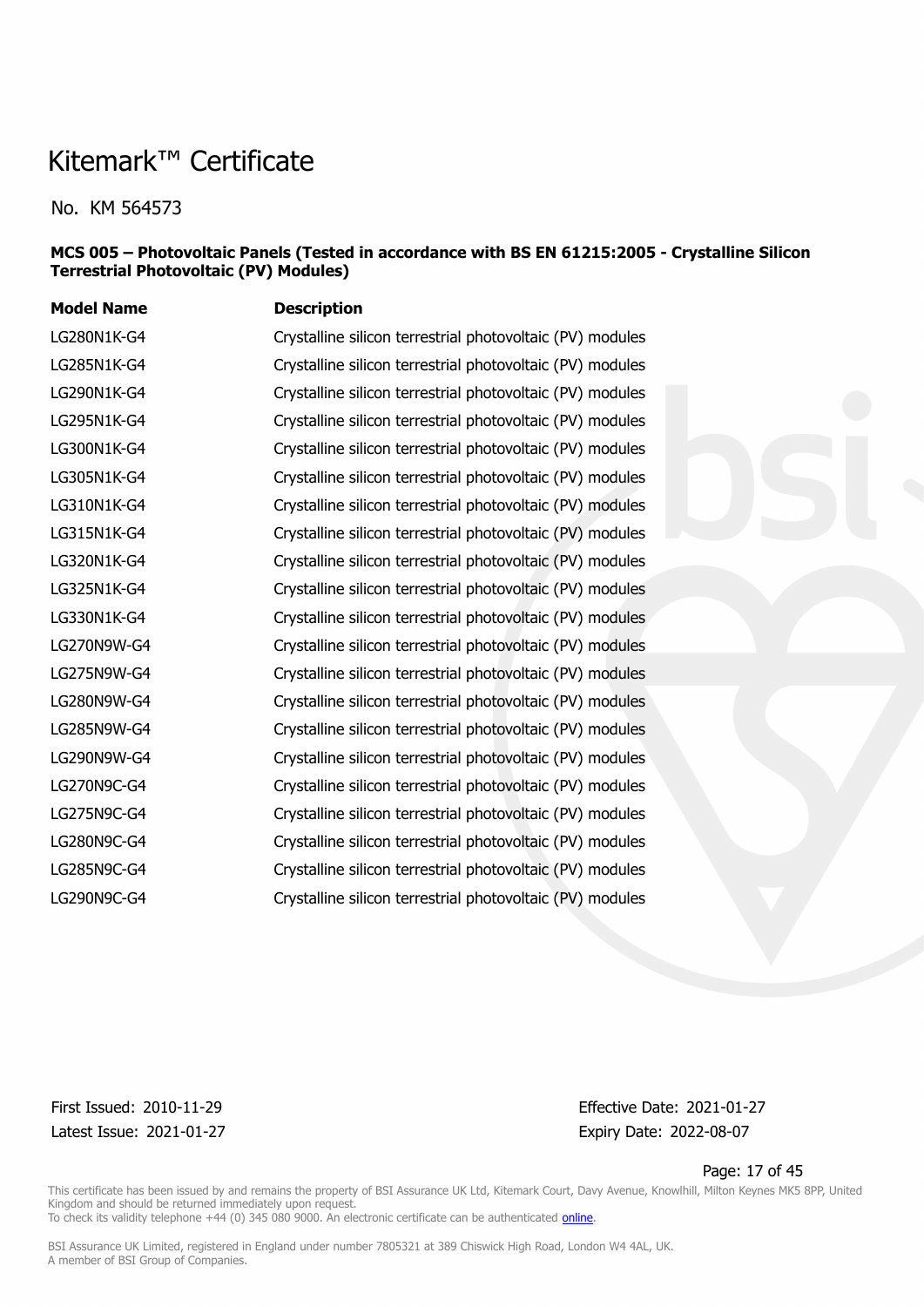No. KM 564573

#### **MCS 005 – Photovoltaic Panels (Tested in accordance with BS EN 61215:2005 - Crystalline Silicon Terrestrial Photovoltaic (PV) Modules)**

| <b>Model Name</b> | <b>Description</b>                                        |
|-------------------|-----------------------------------------------------------|
| LG250S1W-L4       | Crystalline silicon terrestrial photovoltaic (PV) modules |
| LG255S1W-L4       | Crystalline silicon terrestrial photovoltaic (PV) modules |
| LG260S1W-L4       | Crystalline silicon terrestrial photovoltaic (PV) modules |
| LG265S1W-L4       | Crystalline silicon terrestrial photovoltaic (PV) modules |
| LG270S1W-L4       | Crystalline silicon terrestrial photovoltaic (PV) modules |
| LG275S1W-L4       | Crystalline silicon terrestrial photovoltaic (PV) modules |
| LG280S1W-L4       | Crystalline silicon terrestrial photovoltaic (PV) modules |
| LG285S1W-L4       | Crystalline silicon terrestrial photovoltaic (PV) modules |
| LG290S1W-L4       | Crystalline silicon terrestrial photovoltaic (PV) modules |
| LG295S1W-L4       | Crystalline silicon terrestrial photovoltaic (PV) modules |
| LG300S1W-L4       | Crystalline silicon terrestrial photovoltaic (PV) modules |
| LG250S1C-L4       | Crystalline silicon terrestrial photovoltaic (PV) modules |
| LG255S1C-L4       | Crystalline silicon terrestrial photovoltaic (PV) modules |
| LG260S1C-L4       | Crystalline silicon terrestrial photovoltaic (PV) modules |
| LG265S1C-L4       | Crystalline silicon terrestrial photovoltaic (PV) modules |
| LG270S1C-L4       | Crystalline silicon terrestrial photovoltaic (PV) modules |
| LG275S1C-L4       | Crystalline silicon terrestrial photovoltaic (PV) modules |
| LG280S1C-L4       | Crystalline silicon terrestrial photovoltaic (PV) modules |
| LG285S1C-L4       | Crystalline silicon terrestrial photovoltaic (PV) modules |
| LG290S1C-L4       | Crystalline silicon terrestrial photovoltaic (PV) modules |
| LG295S1C-L4       | Crystalline silicon terrestrial photovoltaic (PV) modules |
| LG300S1C-L4       | Crystalline silicon terrestrial photovoltaic (PV) modules |
|                   |                                                           |

Latest Issue: 2021-01-27 Expiry Date: 2022-08-07

First Issued: 2010-11-29 Effective Date: 2021-01-27

Page: 18 of 45

This certificate has been issued by and remains the property of BSI Assurance UK Ltd, Kitemark Court, Davy Avenue, Knowlhill, Milton Keynes MK5 8PP, United Kingdom and should be returned immediately upon request. To check its validity telephone +44 (0) 345 080 9000. An electronic certificate can be authenticated *[online](https://pgplus.bsigroup.com/CertificateValidation/CertificateValidator.aspx?CertificateNumber=KM+564573&ReIssueDate=27%2f01%2f2021&Template=uk)*.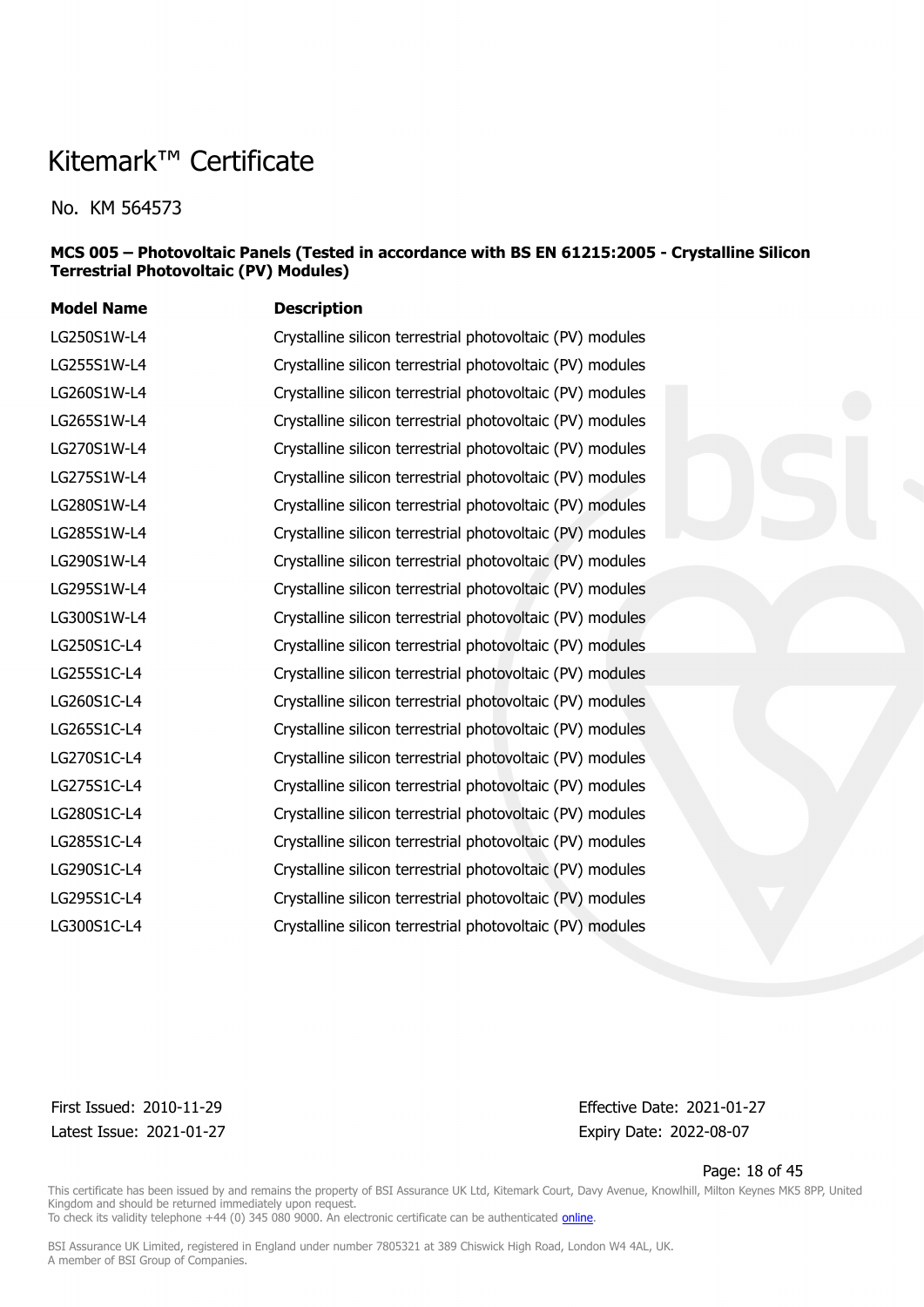No. KM 564573

#### **MCS 005 – Photovoltaic Panels (Tested in accordance with BS EN 61215:2005 - Crystalline Silicon Terrestrial Photovoltaic (PV) Modules)**

| <b>Model Name</b> | <b>Description</b>                                        |
|-------------------|-----------------------------------------------------------|
| LG240N8C-G4       | Crystalline silicon terrestrial photovoltaic (PV) modules |
| LG245N8C-G4       | Crystalline silicon terrestrial photovoltaic (PV) modules |
| LG250N8C-G4       | Crystalline silicon terrestrial photovoltaic (PV) modules |
| LG255N8C-G4       | Crystalline silicon terrestrial photovoltaic (PV) modules |
| LG260N8C-G4       | Crystalline silicon terrestrial photovoltaic (PV) modules |
| LG240N8W-G4       | Crystalline silicon terrestrial photovoltaic (PV) modules |
| LG245N8W-G4       | Crystalline silicon terrestrial photovoltaic (PV) modules |
| LG250N8W-G4       | Crystalline silicon terrestrial photovoltaic (PV) modules |
| LG255N8W-G4       | Crystalline silicon terrestrial photovoltaic (PV) modules |
| LG260N8W-G4       | Crystalline silicon terrestrial photovoltaic (PV) modules |
| LG230N8K-G4       | Crystalline silicon terrestrial photovoltaic (PV) modules |
| LG235N8K-G4       | Crystalline silicon terrestrial photovoltaic (PV) modules |
| LG240N8K-G4       | Crystalline silicon terrestrial photovoltaic (PV) modules |
| LG245N8K-G4       | Crystalline silicon terrestrial photovoltaic (PV) modules |
| LG250N8K-G4       | Crystalline silicon terrestrial photovoltaic (PV) modules |
| LG260N9K-G4       | Crystalline silicon terrestrial photovoltaic (PV) modules |
| LG265N9K-G4       | Crystalline silicon terrestrial photovoltaic (PV) modules |
| LG270N9K-G4       | Crystalline silicon terrestrial photovoltaic (PV) modules |
| LG275N9K-G4       | Crystalline silicon terrestrial photovoltaic (PV) modules |
| LG280N9K-G4       | Crystalline silicon terrestrial photovoltaic (PV) modules |
| LG205S8C-L4       | Crystalline silicon terrestrial photovoltaic (PV) modules |
| LG210S8C-L4       | Crystalline silicon terrestrial photovoltaic (PV) modules |
| LG215S8C-L4       | Crystalline silicon terrestrial photovoltaic (PV) modules |
| LG220S8C-L4       | Crystalline silicon terrestrial photovoltaic (PV) modules |

Latest Issue: 2021-01-27 Expiry Date: 2022-08-07

First Issued: 2010-11-29 Effective Date: 2021-01-27

Page: 19 of 45

This certificate has been issued by and remains the property of BSI Assurance UK Ltd, Kitemark Court, Davy Avenue, Knowlhill, Milton Keynes MK5 8PP, United Kingdom and should be returned immediately upon request.

To check its validity telephone +44 (0) 345 080 9000. An electronic certificate can be authenticated *[online](https://pgplus.bsigroup.com/CertificateValidation/CertificateValidator.aspx?CertificateNumber=KM+564573&ReIssueDate=27%2f01%2f2021&Template=uk)*.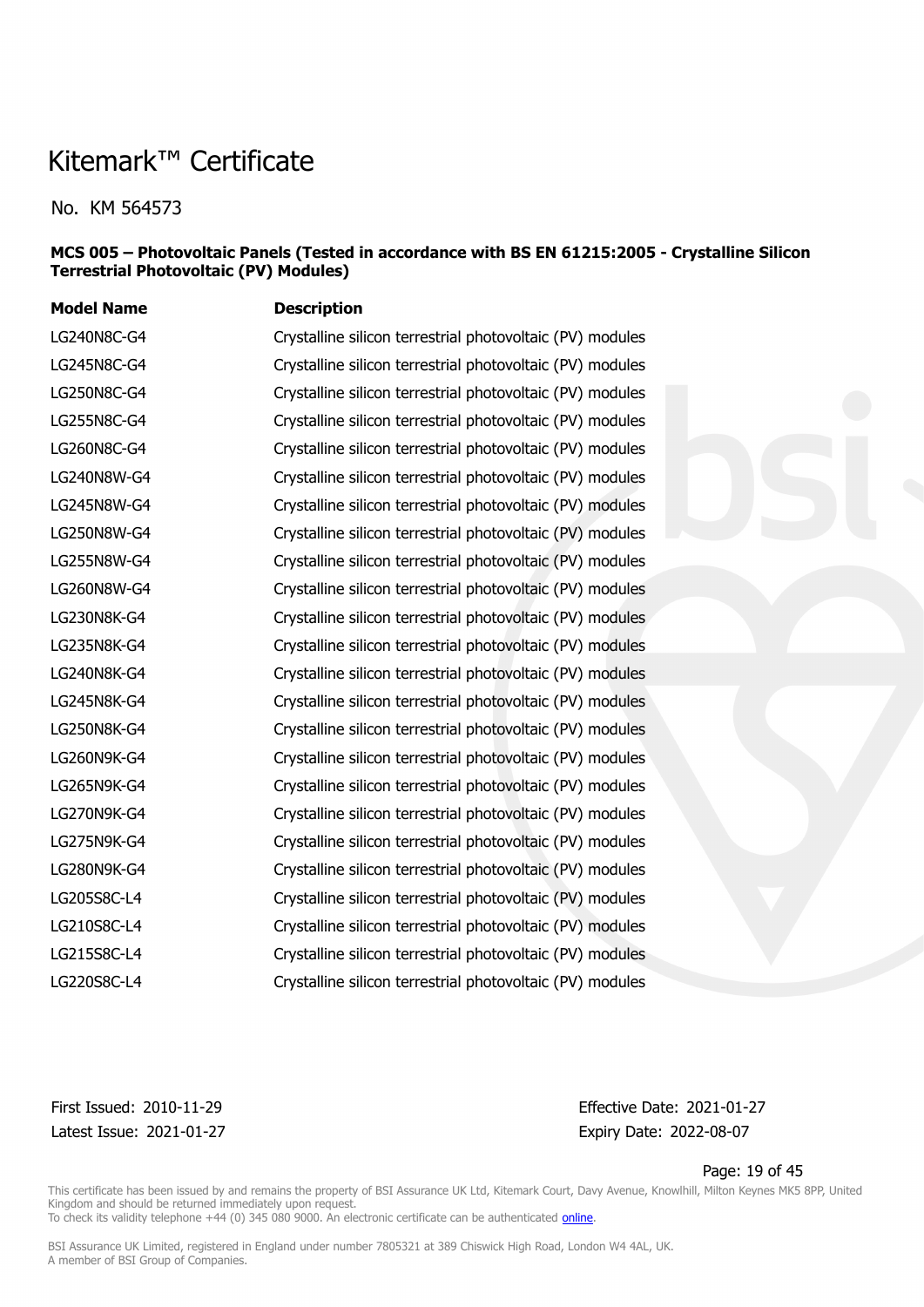No. KM 564573

#### **MCS 005 – Photovoltaic Panels (Tested in accordance with BS EN 61215:2005 - Crystalline Silicon Terrestrial Photovoltaic (PV) Modules)**

| <b>Model Name</b> | <b>Description</b>                                        |
|-------------------|-----------------------------------------------------------|
| LG225S8C-L4       | Crystalline silicon terrestrial photovoltaic (PV) modules |
| LG230S8C-L4       | Crystalline silicon terrestrial photovoltaic (PV) modules |
| LG235S8C-L4       | Crystalline silicon terrestrial photovoltaic (PV) modules |
| LG240S8C-L4       | Crystalline silicon terrestrial photovoltaic (PV) modules |
| LG245S8C-L4       | Crystalline silicon terrestrial photovoltaic (PV) modules |
| LG205S8W-L4       | Crystalline silicon terrestrial photovoltaic (PV) modules |
| LG210S8W-L4       | Crystalline silicon terrestrial photovoltaic (PV) modules |
| LG215S8W-L4       | Crystalline silicon terrestrial photovoltaic (PV) modules |
| LG220S8W-L4       | Crystalline silicon terrestrial photovoltaic (PV) modules |
| LG225S8W-L4       | Crystalline silicon terrestrial photovoltaic (PV) modules |
| LG230S8W-L4       | Crystalline silicon terrestrial photovoltaic (PV) modules |
| LG235S8W-L4       | Crystalline silicon terrestrial photovoltaic (PV) modules |
| LG240S8W-L4       | Crystalline silicon terrestrial photovoltaic (PV) modules |
| LG245S8W-L4       | Crystalline silicon terrestrial photovoltaic (PV) modules |
| LG250S1K-L4       | Crystalline silicon terrestrial photovoltaic (PV) modules |
| LG255S1K-L4       | Crystalline silicon terrestrial photovoltaic (PV) modules |
| LG260S1K-L4       | Crystalline silicon terrestrial photovoltaic (PV) modules |
| LG265S1K-L4       | Crystalline silicon terrestrial photovoltaic (PV) modules |
| LG270S1K-L4       | Crystalline silicon terrestrial photovoltaic (PV) modules |
| LG275S1K-L4       | Crystalline silicon terrestrial photovoltaic (PV) modules |
| LG280S1K-L4       | Crystalline silicon terrestrial photovoltaic (PV) modules |
| LG285S1K-L4       | Crystalline silicon terrestrial photovoltaic (PV) modules |
| LG290S1K-L4       | Crystalline silicon terrestrial photovoltaic (PV) modules |
| LG295S1K-L4       | Crystalline silicon terrestrial photovoltaic (PV) modules |

Latest Issue: 2021-01-27 Expiry Date: 2022-08-07

First Issued: 2010-11-29 Effective Date: 2021-01-27

Page: 20 of 45

This certificate has been issued by and remains the property of BSI Assurance UK Ltd, Kitemark Court, Davy Avenue, Knowlhill, Milton Keynes MK5 8PP, United Kingdom and should be returned immediately upon request.

To check its validity telephone +44 (0) 345 080 9000. An electronic certificate can be authenticated *[online](https://pgplus.bsigroup.com/CertificateValidation/CertificateValidator.aspx?CertificateNumber=KM+564573&ReIssueDate=27%2f01%2f2021&Template=uk)*.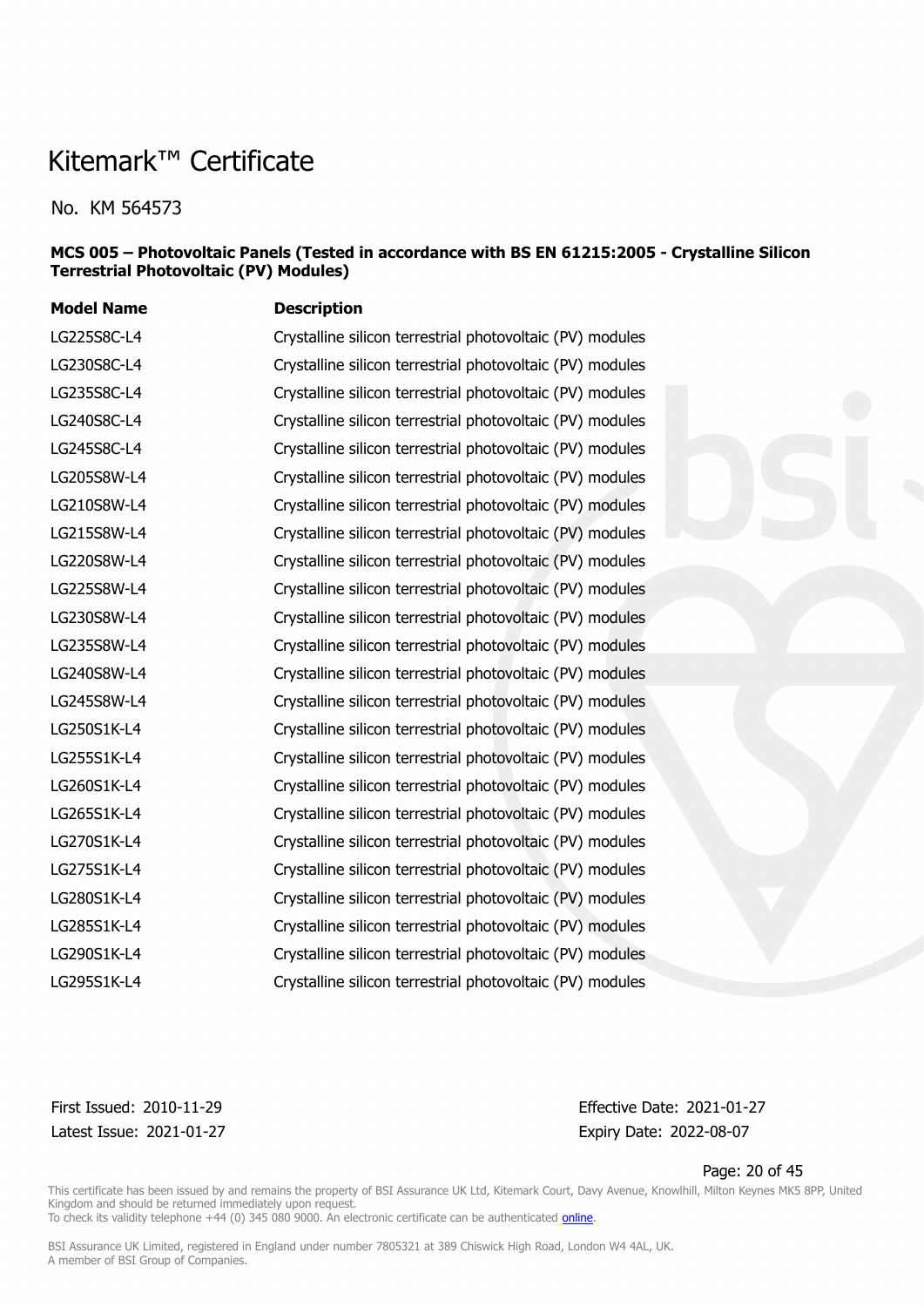No. KM 564573

#### **MCS 005 – Photovoltaic Panels (Tested in accordance with BS EN 61215:2005 - Crystalline Silicon Terrestrial Photovoltaic (PV) Modules)**

| <b>Model Name</b> | <b>Description</b>                                        |
|-------------------|-----------------------------------------------------------|
| LG250S1C-G4       | Crystalline silicon terrestrial photovoltaic (PV) modules |
| LG255S1C-G4       | Crystalline silicon terrestrial photovoltaic (PV) modules |
| LG260S1C-G4       | Crystalline silicon terrestrial photovoltaic (PV) modules |
| LG265S1C-G4       | Crystalline silicon terrestrial photovoltaic (PV) modules |
| LG270S1C-G4       | Crystalline silicon terrestrial photovoltaic (PV) modules |
| LG275S1C-G4       | Crystalline silicon terrestrial photovoltaic (PV) modules |
| LG280S1C-G4       | Crystalline silicon terrestrial photovoltaic (PV) modules |
| LG285S1C-G4       | Crystalline silicon terrestrial photovoltaic (PV) modules |
| LG290S1C-G4       | Crystalline silicon terrestrial photovoltaic (PV) modules |
| LG295S1C-G4       | Crystalline silicon terrestrial photovoltaic (PV) modules |
| LG300S1C-G4       | Crystalline silicon terrestrial photovoltaic (PV) modules |
| LG250S1W-G4       | Crystalline silicon terrestrial photovoltaic (PV) modules |
| LG255S1W-G4       | Crystalline silicon terrestrial photovoltaic (PV) modules |
| LG260S1W-G4       | Crystalline silicon terrestrial photovoltaic (PV) modules |
| LG265S1W-G4       | Crystalline silicon terrestrial photovoltaic (PV) modules |
| LG270S1W-G4       | Crystalline silicon terrestrial photovoltaic (PV) modules |
| LG275S1W-G4       | Crystalline silicon terrestrial photovoltaic (PV) modules |
| LG280S1W-G4       | Crystalline silicon terrestrial photovoltaic (PV) modules |
| LG285S1W-G4       | Crystalline silicon terrestrial photovoltaic (PV) modules |
| LG290S1W-G4       | Crystalline silicon terrestrial photovoltaic (PV) modules |
| LG295S1W-G4       | Crystalline silicon terrestrial photovoltaic (PV) modules |
| LG300S1W-G4       | Crystalline silicon terrestrial photovoltaic (PV) modules |
|                   |                                                           |

Latest Issue: 2021-01-27 Expiry Date: 2022-08-07

First Issued: 2010-11-29 Effective Date: 2021-01-27

Page: 21 of 45

This certificate has been issued by and remains the property of BSI Assurance UK Ltd, Kitemark Court, Davy Avenue, Knowlhill, Milton Keynes MK5 8PP, United Kingdom and should be returned immediately upon request. To check its validity telephone +44 (0) 345 080 9000. An electronic certificate can be authenticated *[online](https://pgplus.bsigroup.com/CertificateValidation/CertificateValidator.aspx?CertificateNumber=KM+564573&ReIssueDate=27%2f01%2f2021&Template=uk)*.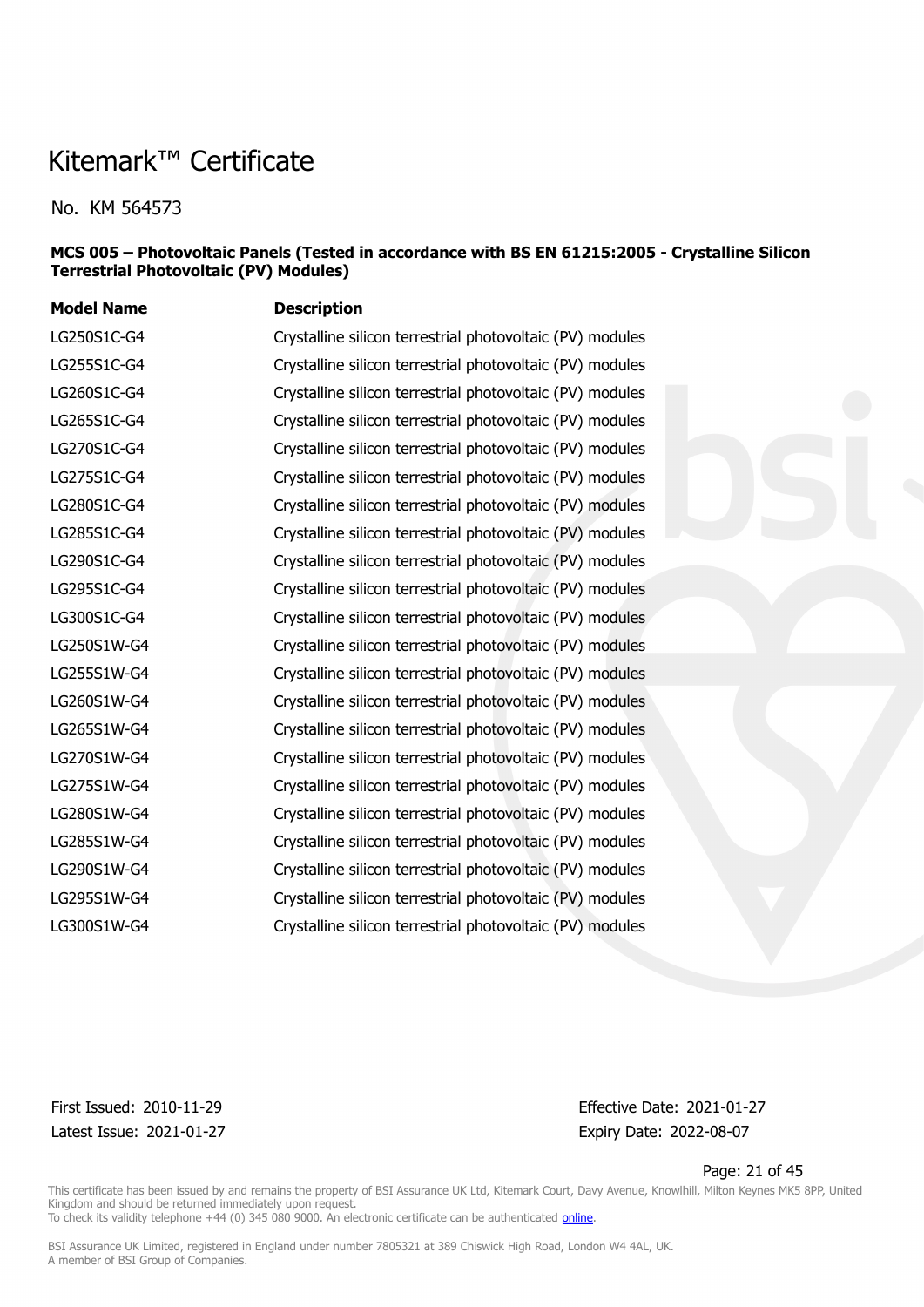No. KM 564573

#### **MCS 005 – Photovoltaic Panels (Tested in accordance with BS EN 61215:2005 - Crystalline Silicon Terrestrial Photovoltaic (PV) Modules)**

| <b>Model Name</b> | <b>Description</b>                                        |
|-------------------|-----------------------------------------------------------|
| LG360N2C-G4       | Crystalline silicon terrestrial photovoltaic (PV) modules |
| LG365N2C-G4       | Crystalline silicon terrestrial photovoltaic (PV) modules |
| LG370N2C-G4       | Crystalline silicon terrestrial photovoltaic (PV) modules |
| LG375N2C-G4       | Crystalline silicon terrestrial photovoltaic (PV) modules |
| LG380N2C-G4       | Crystalline silicon terrestrial photovoltaic (PV) modules |
| LG385N2C-G4       | Crystalline silicon terrestrial photovoltaic (PV) modules |
| LG390N2C-G4       | Crystalline silicon terrestrial photovoltaic (PV) modules |
| LG395N2C-G4       | Crystalline silicon terrestrial photovoltaic (PV) modules |
| LG360N2W-G4       | Crystalline silicon terrestrial photovoltaic (PV) modules |
| LG365N2W-G4       | Crystalline silicon terrestrial photovoltaic (PV) modules |
| LG370N2W-G4       | Crystalline silicon terrestrial photovoltaic (PV) modules |
| LG375N2W-G4       | Crystalline silicon terrestrial photovoltaic (PV) modules |
| LG380N2W-G4       | Crystalline silicon terrestrial photovoltaic (PV) modules |
| LG385N2W-G4       | Crystalline silicon terrestrial photovoltaic (PV) modules |
| LG390N2W-G4       | Crystalline silicon terrestrial photovoltaic (PV) modules |
| LG395N2W-G4       | Crystalline silicon terrestrial photovoltaic (PV) modules |
| LG360N2K-G4       | Crystalline silicon terrestrial photovoltaic (PV) modules |
| LG365N2K-G4       | Crystalline silicon terrestrial photovoltaic (PV) modules |
| LG370N2K-G4       | Crystalline silicon terrestrial photovoltaic (PV) modules |
| LG375N2K-G4       | Crystalline silicon terrestrial photovoltaic (PV) modules |
| LG380N2K-G4       | Crystalline silicon terrestrial photovoltaic (PV) modules |
| LG385N2K-G4       | Crystalline silicon terrestrial photovoltaic (PV) modules |
| LG390N2K-G4       | Crystalline silicon terrestrial photovoltaic (PV) modules |
| LG395N2K-G4       | Crystalline silicon terrestrial photovoltaic (PV) modules |

Latest Issue: 2021-01-27 Expiry Date: 2022-08-07

First Issued: 2010-11-29 Effective Date: 2021-01-27

Page: 22 of 45

This certificate has been issued by and remains the property of BSI Assurance UK Ltd, Kitemark Court, Davy Avenue, Knowlhill, Milton Keynes MK5 8PP, United Kingdom and should be returned immediately upon request.

To check its validity telephone +44 (0) 345 080 9000. An electronic certificate can be authenticated *[online](https://pgplus.bsigroup.com/CertificateValidation/CertificateValidator.aspx?CertificateNumber=KM+564573&ReIssueDate=27%2f01%2f2021&Template=uk)*.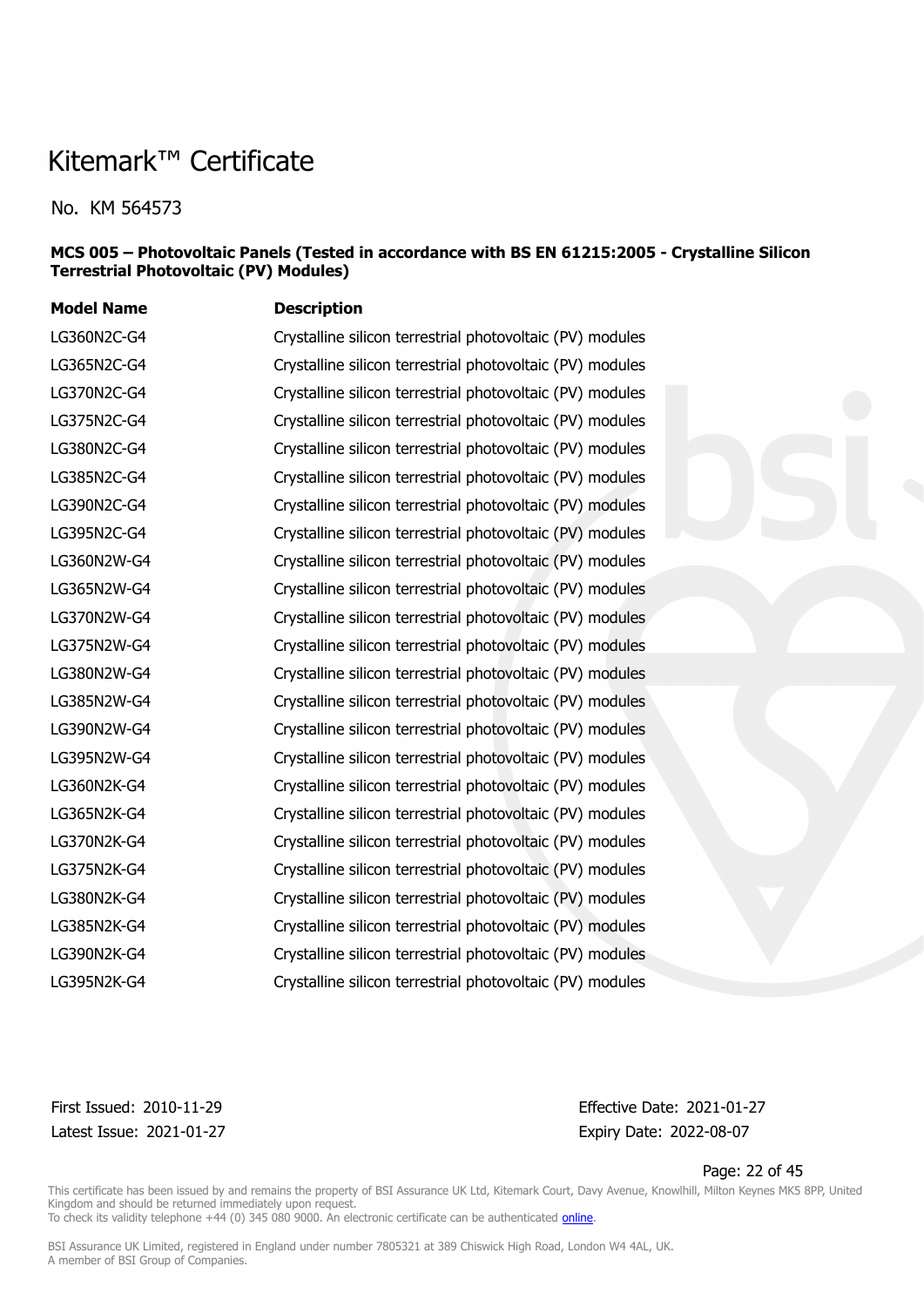No. KM 564573

#### **MCS 005 – Photovoltaic Panels (Tested in accordance with BS EN 61215:2005 - Crystalline Silicon Terrestrial Photovoltaic (PV) Modules)**

| <b>Description</b>                                        |
|-----------------------------------------------------------|
| Crystalline silicon terrestrial photovoltaic (PV) modules |
| Crystalline silicon terrestrial photovoltaic (PV) modules |
| Crystalline silicon terrestrial photovoltaic (PV) modules |
| Crystalline silicon terrestrial photovoltaic (PV) modules |
| Crystalline silicon terrestrial photovoltaic (PV) modules |
| Crystalline silicon terrestrial photovoltaic (PV) modules |
| Crystalline silicon terrestrial photovoltaic (PV) modules |
| Crystalline silicon terrestrial photovoltaic (PV) modules |
| Crystalline silicon terrestrial photovoltaic (PV) modules |
| Crystalline silicon terrestrial photovoltaic (PV) modules |
| Crystalline silicon terrestrial photovoltaic (PV) modules |
| Crystalline silicon terrestrial photovoltaic (PV) modules |
| Crystalline silicon terrestrial photovoltaic (PV) modules |
| Crystalline silicon terrestrial photovoltaic (PV) modules |
| Crystalline silicon terrestrial photovoltaic (PV) modules |
| Crystalline silicon terrestrial photovoltaic (PV) modules |
| Crystalline silicon terrestrial photovoltaic (PV) modules |
| Crystalline silicon terrestrial photovoltaic (PV) modules |
|                                                           |

Latest Issue: 2021-01-27 Expiry Date: 2022-08-07

First Issued: 2010-11-29 Effective Date: 2021-01-27

Page: 23 of 45

This certificate has been issued by and remains the property of BSI Assurance UK Ltd, Kitemark Court, Davy Avenue, Knowlhill, Milton Keynes MK5 8PP, United Kingdom and should be returned immediately upon request. To check its validity telephone +44 (0) 345 080 9000. An electronic certificate can be authenticated *[online](https://pgplus.bsigroup.com/CertificateValidation/CertificateValidator.aspx?CertificateNumber=KM+564573&ReIssueDate=27%2f01%2f2021&Template=uk)*.

BSI Assurance UK Limited, registered in England under number 7805321 at 389 Chiswick High Road, London W4 4AL, UK.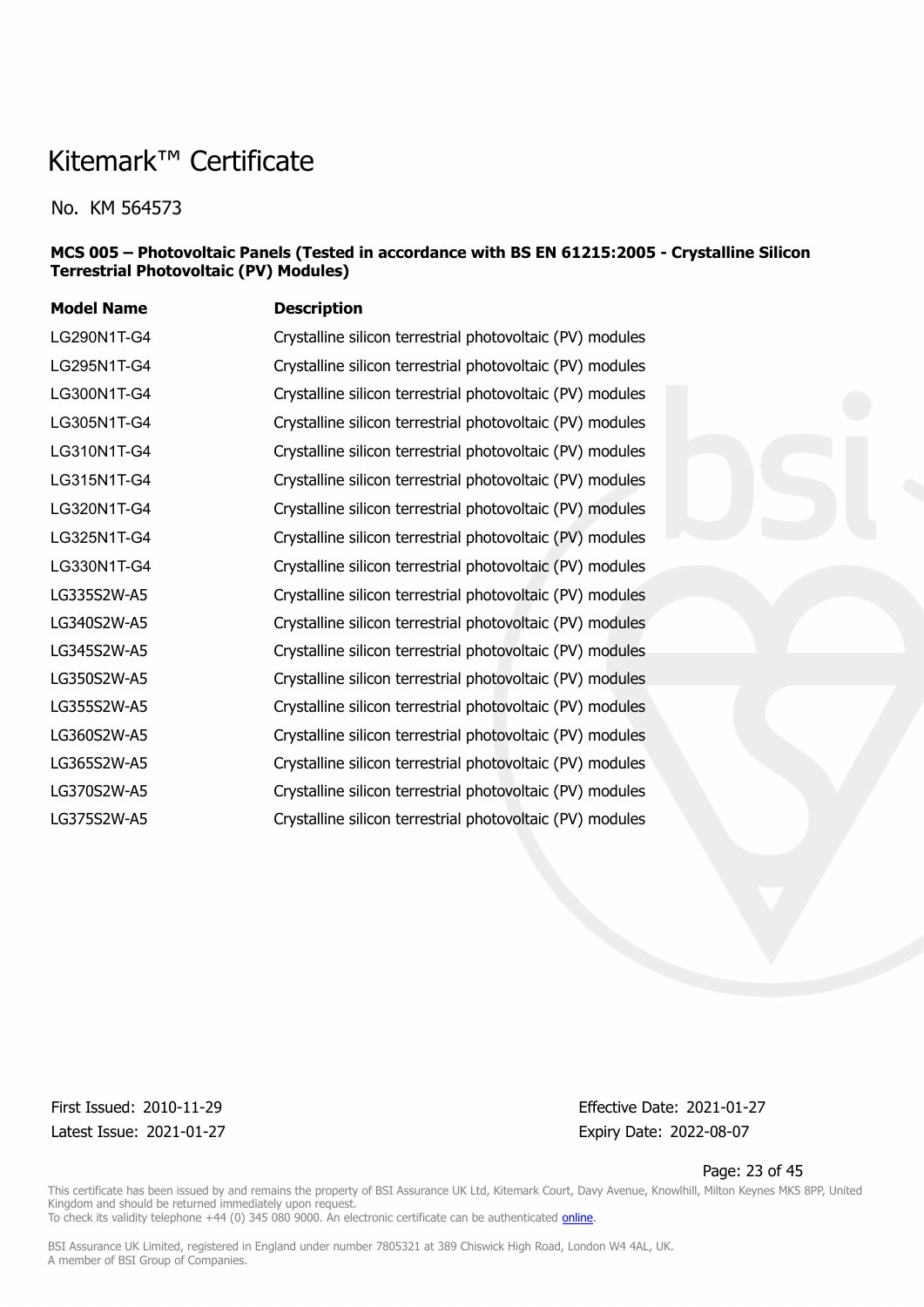No. KM 564573

#### **MCS 005 – Photovoltaic Panels (Tested in accordance with BS EN 61215:2005 - Crystalline Silicon Terrestrial Photovoltaic (PV) Modules)**

| <b>Model Name</b> | <b>Description</b>                                        |
|-------------------|-----------------------------------------------------------|
| LG280S1W-A5       | Crystalline silicon terrestrial photovoltaic (PV) modules |
| LG285S1W-A5       | Crystalline silicon terrestrial photovoltaic (PV) modules |
| LG290S1W-A5       | Crystalline silicon terrestrial photovoltaic (PV) modules |
| LG295S1W-A5       | Crystalline silicon terrestrial photovoltaic (PV) modules |
| LG300S1W-A5       | Crystalline silicon terrestrial photovoltaic (PV) modules |
| LG305S1W-A5       | Crystalline silicon terrestrial photovoltaic (PV) modules |
| LG310S1W-A5       | Crystalline silicon terrestrial photovoltaic (PV) modules |
| LG315S1W-A5       | Crystalline silicon terrestrial photovoltaic (PV) modules |
| LG320S1W-A5       | Crystalline silicon terrestrial photovoltaic (PV) modules |
| LG280S1C-A5       | Crystalline silicon terrestrial photovoltaic (PV) modules |
| LG285S1C-A5       | Crystalline silicon terrestrial photovoltaic (PV) modules |
| LG290S1C-A5       | Crystalline silicon terrestrial photovoltaic (PV) modules |
| LG295S1C-A5       | Crystalline silicon terrestrial photovoltaic (PV) modules |
| LG300S1C-A5       | Crystalline silicon terrestrial photovoltaic (PV) modules |
| LG305S1C-A5       | Crystalline silicon terrestrial photovoltaic (PV) modules |
| LG310S1C-A5       | Crystalline silicon terrestrial photovoltaic (PV) modules |
| LG315S1C-A5       | Crystalline silicon terrestrial photovoltaic (PV) modules |
| LG320S1C-A5       | Crystalline silicon terrestrial photovoltaic (PV) modules |
|                   |                                                           |

Latest Issue: 2021-01-27 Expiry Date: 2022-08-07

First Issued: 2010-11-29 Effective Date: 2021-01-27

Page: 24 of 45

This certificate has been issued by and remains the property of BSI Assurance UK Ltd, Kitemark Court, Davy Avenue, Knowlhill, Milton Keynes MK5 8PP, United Kingdom and should be returned immediately upon request. To check its validity telephone +44 (0) 345 080 9000. An electronic certificate can be authenticated *[online](https://pgplus.bsigroup.com/CertificateValidation/CertificateValidator.aspx?CertificateNumber=KM+564573&ReIssueDate=27%2f01%2f2021&Template=uk)*.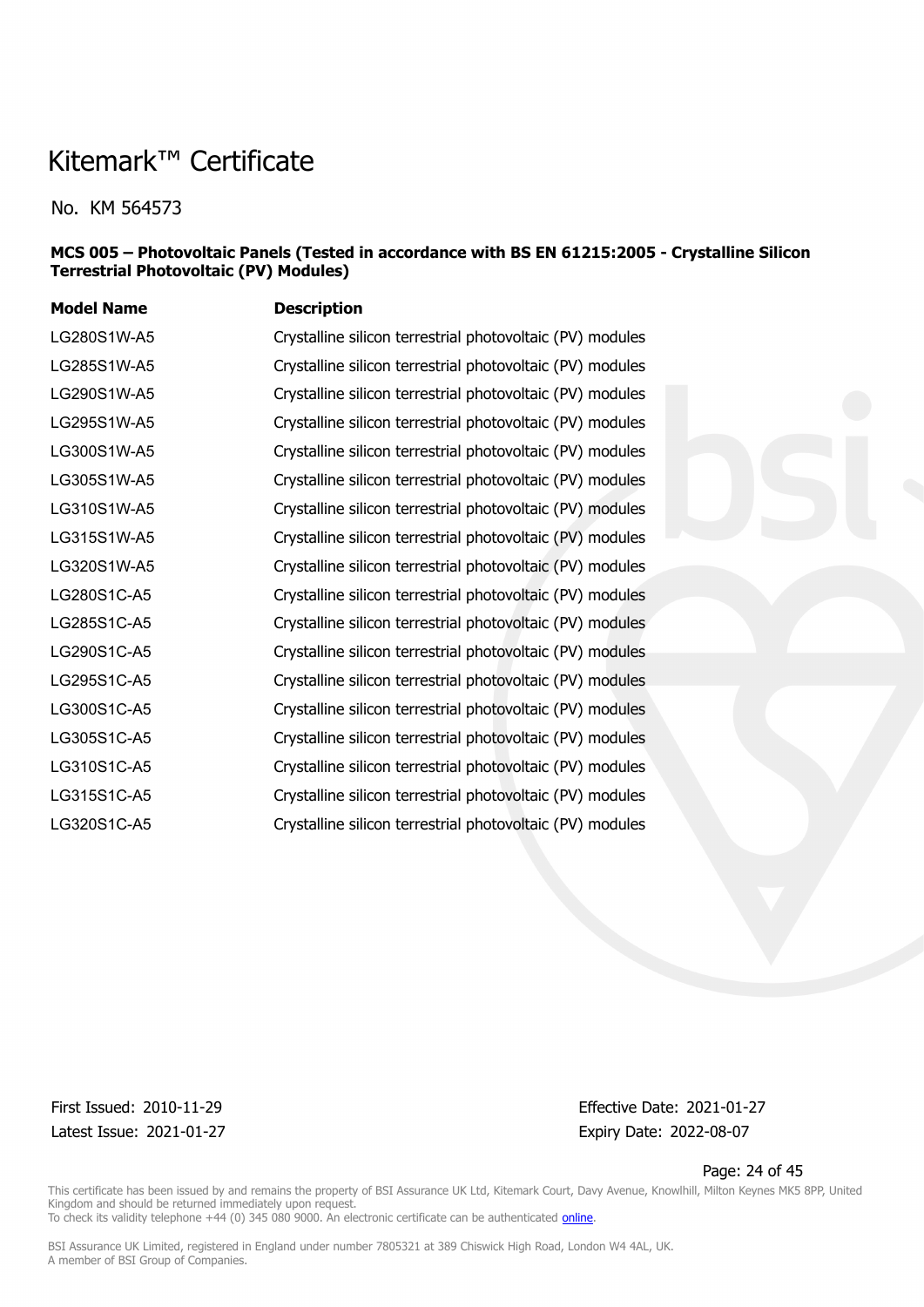No. KM 564573

#### **MCS 005 – Photovoltaic Panels (Tested in accordance with BS EN 61215:2005 - Crystalline Silicon Terrestrial Photovoltaic (PV) Modules)**

| <b>Model Name</b> | <b>Description</b>                                        |
|-------------------|-----------------------------------------------------------|
| LG340Q1C-A5       | Crystalline silicon terrestrial photovoltaic (PV) modules |
| LG345Q1C-A5       | Crystalline silicon terrestrial photovoltaic (PV) modules |
| LG350Q1C-A5       | Crystalline silicon terrestrial photovoltaic (PV) modules |
| LG355Q1C-A5       | Crystalline silicon terrestrial photovoltaic (PV) modules |
| LG360Q1C-A5       | Crystalline silicon terrestrial photovoltaic (PV) modules |
| LG365Q1C-A5       | Crystalline silicon terrestrial photovoltaic (PV) modules |
| LG370Q1C-A5       | Crystalline silicon terrestrial photovoltaic (PV) modules |
| LG375Q1C-A5       | Crystalline silicon terrestrial photovoltaic (PV) modules |
| LG380Q1C-A5       | Crystalline silicon terrestrial photovoltaic (PV) modules |
| LG385Q1C-A5       | Crystalline silicon terrestrial photovoltaic (PV) modules |
| LG315Q1K-A5       | Crystalline silicon terrestrial photovoltaic (PV) modules |
| LG320Q1K-A5       | Crystalline silicon terrestrial photovoltaic (PV) modules |
| LG325Q1K-A5       | Crystalline silicon terrestrial photovoltaic (PV) modules |
| LG330Q1K-A5       | Crystalline silicon terrestrial photovoltaic (PV) modules |
| LG335Q1K-A5       | Crystalline silicon terrestrial photovoltaic (PV) modules |
| LG340Q1K-A5       | Crystalline silicon terrestrial photovoltaic (PV) modules |
| LG345Q1K-A5       | Crystalline silicon terrestrial photovoltaic (PV) modules |
| LG350Q1K-A5       | Crystalline silicon terrestrial photovoltaic (PV) modules |
| LG355Q1K-A5       | Crystalline silicon terrestrial photovoltaic (PV) modules |
| LG360Q1K-A5       | Crystalline silicon terrestrial photovoltaic (PV) modules |
| LG365Q1K-A5       | Crystalline silicon terrestrial photovoltaic (PV) modules |
| LG370Q1K-A5       | Crystalline silicon terrestrial photovoltaic (PV) modules |
| LG375Q1K-A5       | Crystalline silicon terrestrial photovoltaic (PV) modules |
|                   |                                                           |

Latest Issue: 2021-01-27 Expiry Date: 2022-08-07

First Issued: 2010-11-29 Effective Date: 2021-01-27

Page: 25 of 45

This certificate has been issued by and remains the property of BSI Assurance UK Ltd, Kitemark Court, Davy Avenue, Knowlhill, Milton Keynes MK5 8PP, United Kingdom and should be returned immediately upon request.

To check its validity telephone +44 (0) 345 080 9000. An electronic certificate can be authenticated *[online](https://pgplus.bsigroup.com/CertificateValidation/CertificateValidator.aspx?CertificateNumber=KM+564573&ReIssueDate=27%2f01%2f2021&Template=uk)*.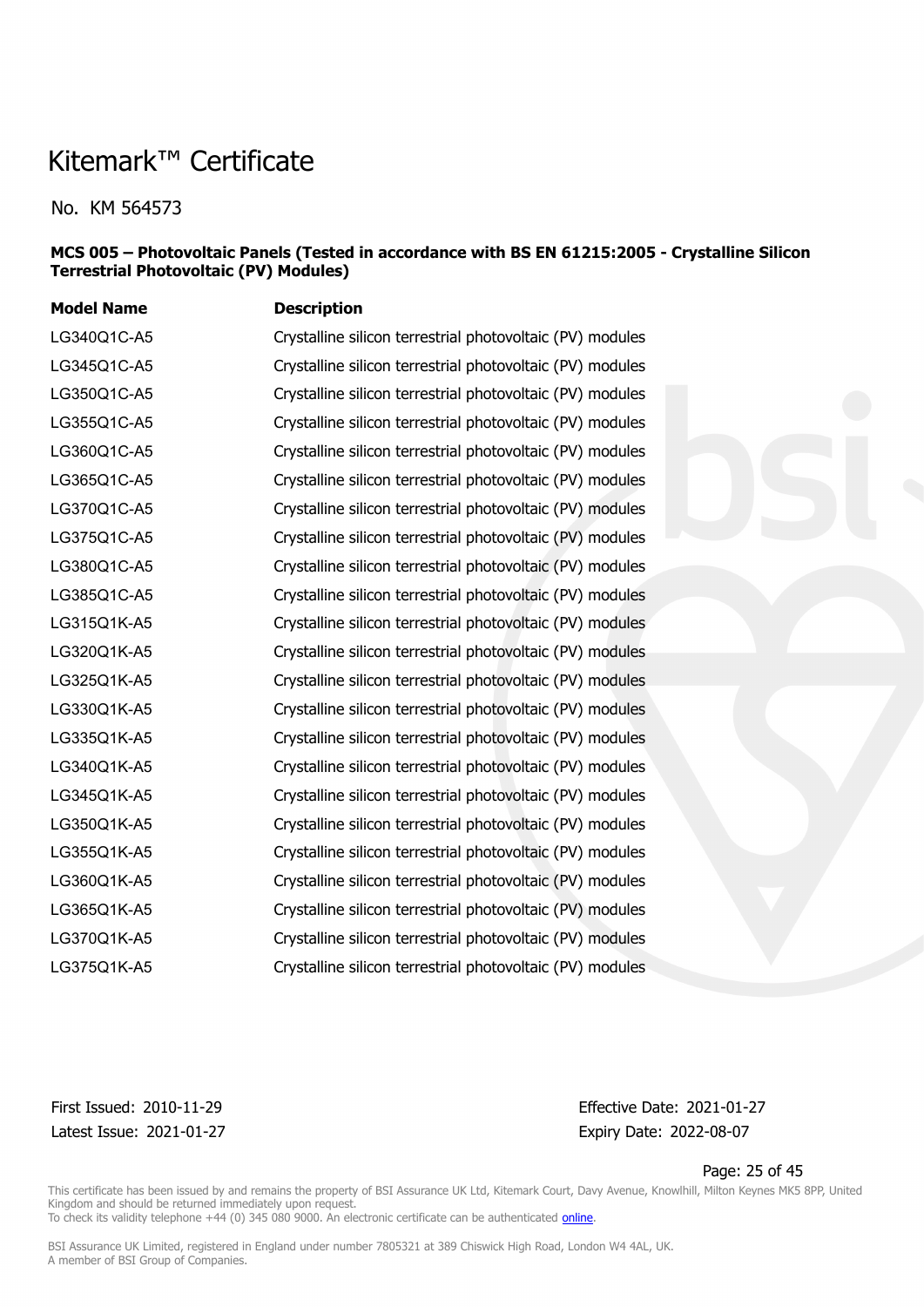No. KM 564573

#### **MCS 005 – Photovoltaic Panels (Tested in accordance with BS EN 61215:2005 - Crystalline Silicon Terrestrial Photovoltaic (PV) Modules)**

| <b>Model Name</b> | <b>Description</b>                                        |
|-------------------|-----------------------------------------------------------|
| LG305N1C-A5       | Crystalline silicon terrestrial photovoltaic (PV) modules |
| LG310N1C-A5       | Crystalline silicon terrestrial photovoltaic (PV) modules |
| LG315N1C-A5       | Crystalline silicon terrestrial photovoltaic (PV) modules |
| LG320N1C-A5       | Crystalline silicon terrestrial photovoltaic (PV) modules |
| LG325N1C-A5       | Crystalline silicon terrestrial photovoltaic (PV) modules |
| LG330N1C-A5       | Crystalline silicon terrestrial photovoltaic (PV) modules |
| LG333N1C-A5       | Crystalline silicon terrestrial photovoltaic (PV) modules |
| LG335N1C-A5       | Crystalline silicon terrestrial photovoltaic (PV) modules |
| LG340N1C-A5       | Crystalline silicon terrestrial photovoltaic (PV) modules |
| LG345N1C-A5       | Crystalline silicon terrestrial photovoltaic (PV) modules |
| LG350N1C-A5       | Crystalline silicon terrestrial photovoltaic (PV) modules |
| LG355N1C-A5       | Crystalline silicon terrestrial photovoltaic (PV) modules |
| LG305N1W-A5       | Crystalline silicon terrestrial photovoltaic (PV) modules |
| LG310N1W-A5       | Crystalline silicon terrestrial photovoltaic (PV) modules |
| LG315N1W-A5       | Crystalline silicon terrestrial photovoltaic (PV) modules |
| LG320N1W-A5       | Crystalline silicon terrestrial photovoltaic (PV) modules |
| LG325N1W-A5       | Crystalline silicon terrestrial photovoltaic (PV) modules |
| LG330N1W-A5       | Crystalline silicon terrestrial photovoltaic (PV) modules |
| LG333N1W-A5       | Crystalline silicon terrestrial photovoltaic (PV) modules |
| LG335N1W-A5       | Crystalline silicon terrestrial photovoltaic (PV) modules |
| LG340N1W-A5       | Crystalline silicon terrestrial photovoltaic (PV) modules |
| LG345N1W-A5       | Crystalline silicon terrestrial photovoltaic (PV) modules |
| LG350N1W-A5       | Crystalline silicon terrestrial photovoltaic (PV) modules |
| LG355N1W-A5       | Crystalline silicon terrestrial photovoltaic (PV) modules |

Latest Issue: 2021-01-27 Expiry Date: 2022-08-07

First Issued: 2010-11-29 Effective Date: 2021-01-27

Page: 26 of 45

This certificate has been issued by and remains the property of BSI Assurance UK Ltd, Kitemark Court, Davy Avenue, Knowlhill, Milton Keynes MK5 8PP, United Kingdom and should be returned immediately upon request.

To check its validity telephone +44 (0) 345 080 9000. An electronic certificate can be authenticated *[online](https://pgplus.bsigroup.com/CertificateValidation/CertificateValidator.aspx?CertificateNumber=KM+564573&ReIssueDate=27%2f01%2f2021&Template=uk)*.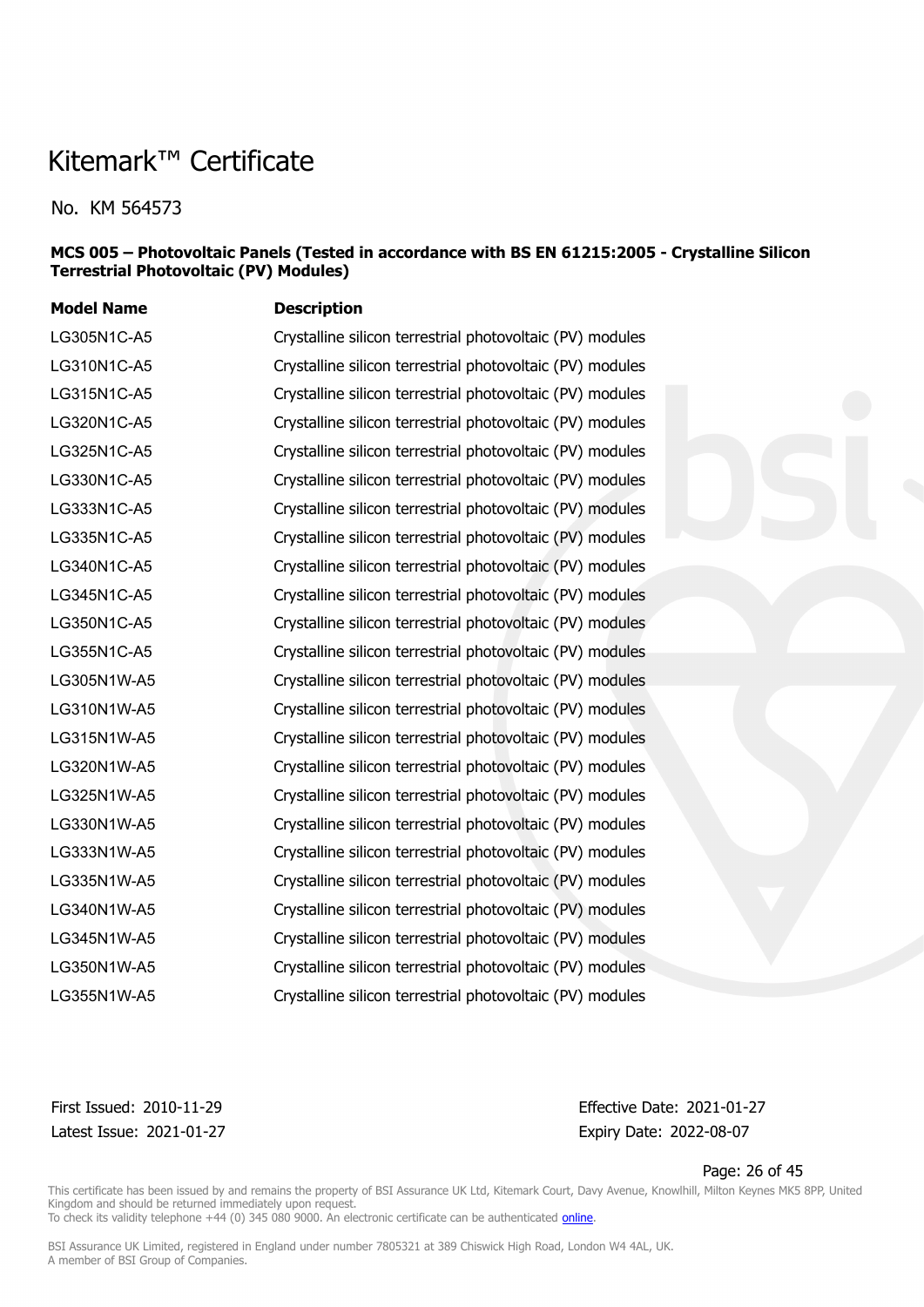No. KM 564573

#### **MCS 005 – Photovoltaic Panels (Tested in accordance with BS EN 61215:2005 - Crystalline Silicon Terrestrial Photovoltaic (PV) Modules)**

| <b>Description</b>                                        |
|-----------------------------------------------------------|
| Crystalline silicon terrestrial photovoltaic (PV) modules |
| Crystalline silicon terrestrial photovoltaic (PV) modules |
| Crystalline silicon terrestrial photovoltaic (PV) modules |
| Crystalline silicon terrestrial photovoltaic (PV) modules |
| Crystalline silicon terrestrial photovoltaic (PV) modules |
| Crystalline silicon terrestrial photovoltaic (PV) modules |
| Crystalline silicon terrestrial photovoltaic (PV) modules |
| Crystalline silicon terrestrial photovoltaic (PV) modules |
| Crystalline silicon terrestrial photovoltaic (PV) modules |
| Crystalline silicon terrestrial photovoltaic (PV) modules |
| Crystalline silicon terrestrial photovoltaic (PV) modules |
| Crystalline silicon terrestrial photovoltaic (PV) modules |
| Crystalline silicon terrestrial photovoltaic (PV) modules |
| Crystalline silicon terrestrial photovoltaic (PV) modules |
|                                                           |

Latest Issue: 2021-01-27 Expiry Date: 2022-08-07

First Issued: 2010-11-29 Effective Date: 2021-01-27

Page: 27 of 45

This certificate has been issued by and remains the property of BSI Assurance UK Ltd, Kitemark Court, Davy Avenue, Knowlhill, Milton Keynes MK5 8PP, United Kingdom and should be returned immediately upon request. To check its validity telephone +44 (0) 345 080 9000. An electronic certificate can be authenticated *[online](https://pgplus.bsigroup.com/CertificateValidation/CertificateValidator.aspx?CertificateNumber=KM+564573&ReIssueDate=27%2f01%2f2021&Template=uk)*.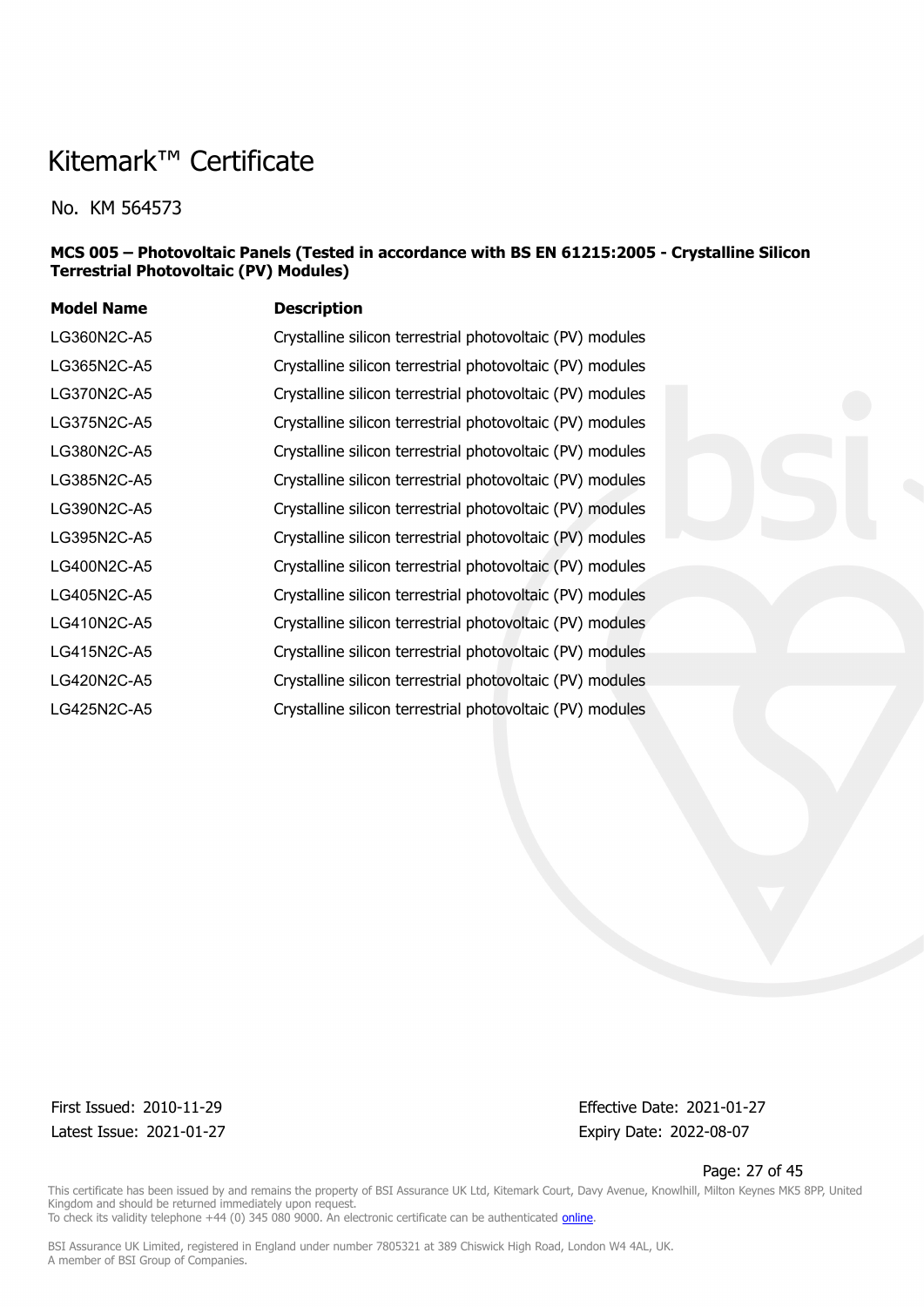No. KM 564573

#### **MCS 005 – Photovoltaic Panels (Tested in accordance with BS EN 61215:2005 - Crystalline Silicon Terrestrial Photovoltaic (PV) Modules)**

| <b>Description</b>                                        |
|-----------------------------------------------------------|
| Crystalline silicon terrestrial photovoltaic (PV) modules |
| Crystalline silicon terrestrial photovoltaic (PV) modules |
| Crystalline silicon terrestrial photovoltaic (PV) modules |
| Crystalline silicon terrestrial photovoltaic (PV) modules |
| Crystalline silicon terrestrial photovoltaic (PV) modules |
| Crystalline silicon terrestrial photovoltaic (PV) modules |
| Crystalline silicon terrestrial photovoltaic (PV) modules |
| Crystalline silicon terrestrial photovoltaic (PV) modules |
| Crystalline silicon terrestrial photovoltaic (PV) modules |
| Crystalline silicon terrestrial photovoltaic (PV) modules |
| Crystalline silicon terrestrial photovoltaic (PV) modules |
| Crystalline silicon terrestrial photovoltaic (PV) modules |
| Crystalline silicon terrestrial photovoltaic (PV) modules |
| Crystalline silicon terrestrial photovoltaic (PV) modules |
|                                                           |

Latest Issue: 2021-01-27 Expiry Date: 2022-08-07

First Issued: 2010-11-29 Effective Date: 2021-01-27

Page: 28 of 45

This certificate has been issued by and remains the property of BSI Assurance UK Ltd, Kitemark Court, Davy Avenue, Knowlhill, Milton Keynes MK5 8PP, United Kingdom and should be returned immediately upon request. To check its validity telephone +44 (0) 345 080 9000. An electronic certificate can be authenticated *[online](https://pgplus.bsigroup.com/CertificateValidation/CertificateValidator.aspx?CertificateNumber=KM+564573&ReIssueDate=27%2f01%2f2021&Template=uk)*.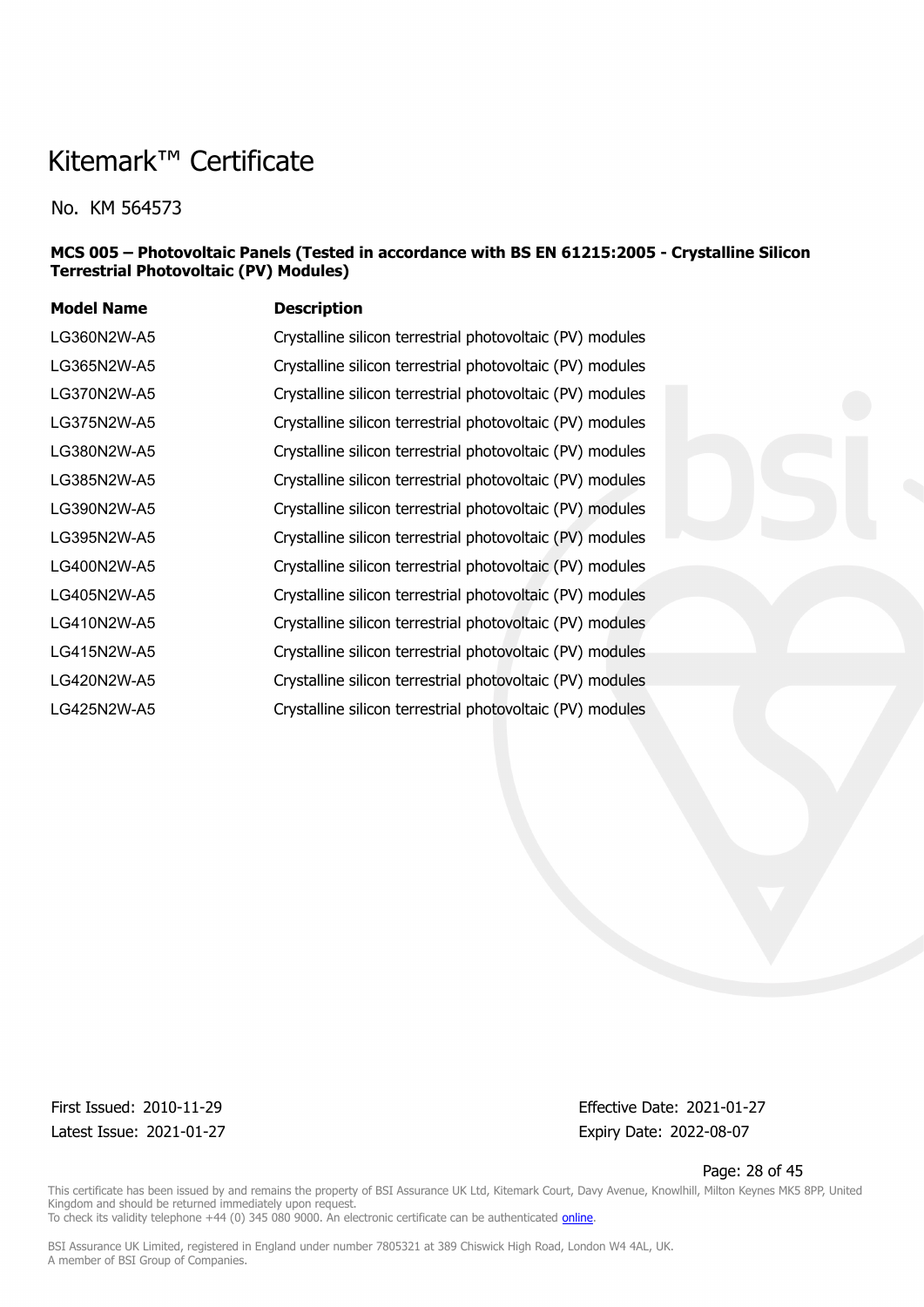No. KM 564573

#### **MCS 005 – Photovoltaic Panels (Tested in accordance with BS EN 61215:2005 - Crystalline Silicon Terrestrial Photovoltaic (PV) Modules)**

| <b>Model Name</b> | <b>Description</b>                                        |
|-------------------|-----------------------------------------------------------|
| LG300N1K-A5       | Crystalline silicon terrestrial photovoltaic (PV) modules |
| LG305N1K-A5       | Crystalline silicon terrestrial photovoltaic (PV) modules |
| LG310N1K-A5       | Crystalline silicon terrestrial photovoltaic (PV) modules |
| LG315N1K-A5       | Crystalline silicon terrestrial photovoltaic (PV) modules |
| LG320N1K-A5       | Crystalline silicon terrestrial photovoltaic (PV) modules |
| LG325N1K-A5       | Crystalline silicon terrestrial photovoltaic (PV) modules |
| LG330N1K-A5       | Crystalline silicon terrestrial photovoltaic (PV) modules |
| LG335N1K-A5       | Crystalline silicon terrestrial photovoltaic (PV) modules |
| LG340N1K-A5       | Crystalline silicon terrestrial photovoltaic (PV) modules |
| LG345N1K-A5       | Crystalline silicon terrestrial photovoltaic (PV) modules |
| LG360N2K-A5       | Crystalline silicon terrestrial photovoltaic (PV) modules |
| LG365N2K-A5       | Crystalline silicon terrestrial photovoltaic (PV) modules |
| LG370N2K-A5       | Crystalline silicon terrestrial photovoltaic (PV) modules |
| LG375N2K-A5       | Crystalline silicon terrestrial photovoltaic (PV) modules |
| LG380N2K-A5       | Crystalline silicon terrestrial photovoltaic (PV) modules |
| LG385N2K-A5       | Crystalline silicon terrestrial photovoltaic (PV) modules |
| LG390N2K-A5       | Crystalline silicon terrestrial photovoltaic (PV) modules |
| LG395N2K-A5       | Crystalline silicon terrestrial photovoltaic (PV) modules |
| LG400N2K-A5       | Crystalline silicon terrestrial photovoltaic (PV) modules |
| LG405N2K-A5       | Crystalline silicon terrestrial photovoltaic (PV) modules |
| LG410N2K-A5       | Crystalline silicon terrestrial photovoltaic (PV) modules |
| LG415N2K-A5       | Crystalline silicon terrestrial photovoltaic (PV) modules |
|                   |                                                           |

Latest Issue: 2021-01-27 Expiry Date: 2022-08-07

First Issued: 2010-11-29 Effective Date: 2021-01-27

Page: 29 of 45

This certificate has been issued by and remains the property of BSI Assurance UK Ltd, Kitemark Court, Davy Avenue, Knowlhill, Milton Keynes MK5 8PP, United Kingdom and should be returned immediately upon request. To check its validity telephone +44 (0) 345 080 9000. An electronic certificate can be authenticated *[online](https://pgplus.bsigroup.com/CertificateValidation/CertificateValidator.aspx?CertificateNumber=KM+564573&ReIssueDate=27%2f01%2f2021&Template=uk)*.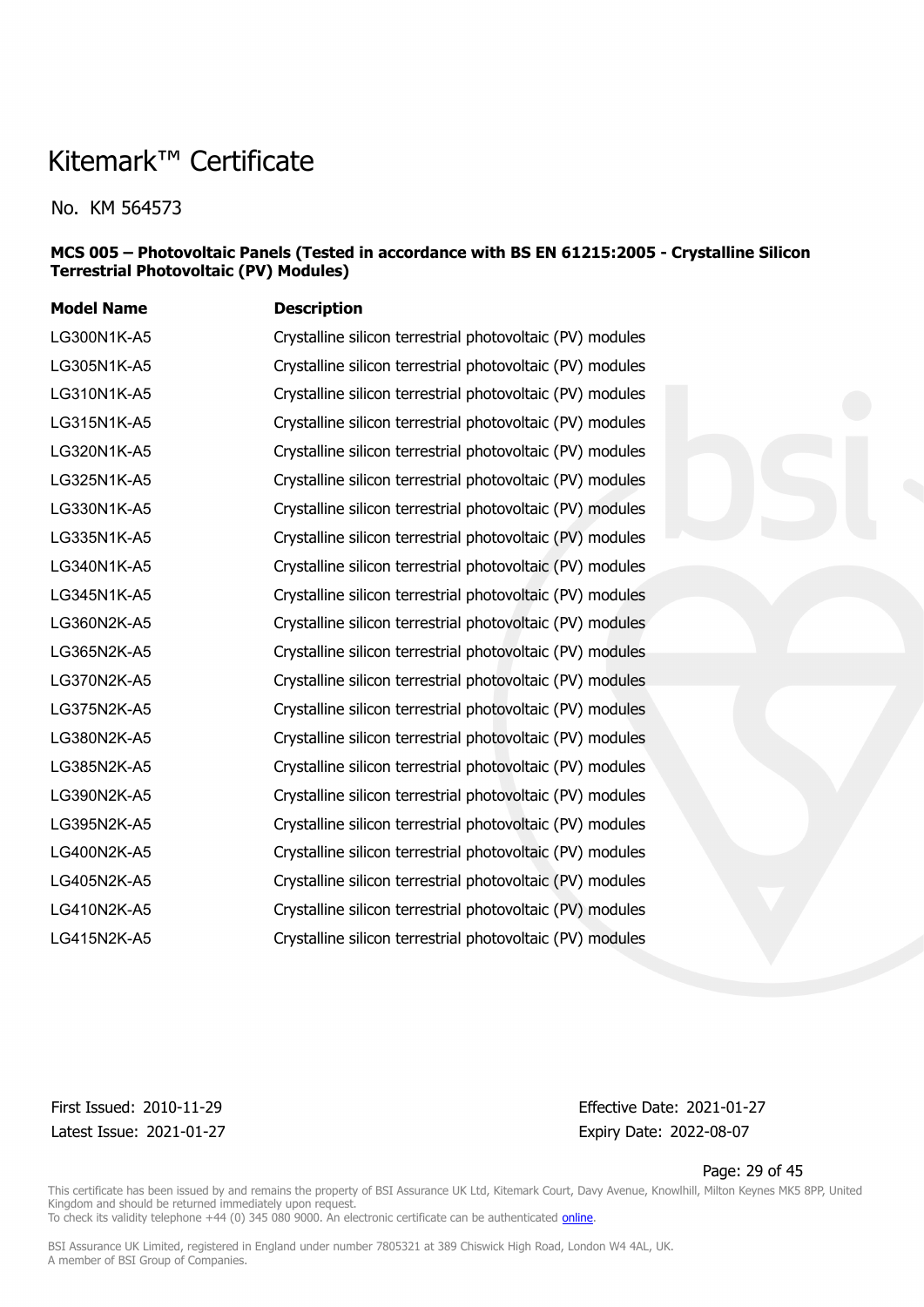No. KM 564573

#### **MCS 005 – Photovoltaic Panels (Tested in accordance with BS EN 61215:2005 - Crystalline Silicon Terrestrial Photovoltaic (PV) Modules)**

| <b>Model Name</b> | <b>Description</b>                                        |
|-------------------|-----------------------------------------------------------|
| LG360N2T-A5       | Crystalline silicon terrestrial photovoltaic (PV) modules |
| LG365N2T-A5       | Crystalline silicon terrestrial photovoltaic (PV) modules |
| LG370N2T-A5       | Crystalline silicon terrestrial photovoltaic (PV) modules |
| LG375N2T-A5       | Crystalline silicon terrestrial photovoltaic (PV) modules |
| LG380N2T-A5       | Crystalline silicon terrestrial photovoltaic (PV) modules |
| LG385N2T-A5       | Crystalline silicon terrestrial photovoltaic (PV) modules |
| LG390N2T-A5       | Crystalline silicon terrestrial photovoltaic (PV) modules |
| LG395N2T-A5       | Crystalline silicon terrestrial photovoltaic (PV) modules |
| LG400N2T-A5       | Crystalline silicon terrestrial photovoltaic (PV) modules |
| LG405N2T-A5       | Crystalline silicon terrestrial photovoltaic (PV) modules |
| LG410N2T-A5       | Crystalline silicon terrestrial photovoltaic (PV) modules |
| LG415N2T-A5       | Crystalline silicon terrestrial photovoltaic (PV) modules |
| LG420N2T-A5       | Crystalline silicon terrestrial photovoltaic (PV) modules |
| LG300N1T-A5       | Crystalline silicon terrestrial photovoltaic (PV) modules |
| LG305N1T-A5       | Crystalline silicon terrestrial photovoltaic (PV) modules |
| LG310N1T-A5       | Crystalline silicon terrestrial photovoltaic (PV) modules |
| LG315N1T-A5       | Crystalline silicon terrestrial photovoltaic (PV) modules |
| LG320N1T-A5       | Crystalline silicon terrestrial photovoltaic (PV) modules |
| LG325N1T-A5       | Crystalline silicon terrestrial photovoltaic (PV) modules |
| LG330N1T-A5       | Crystalline silicon terrestrial photovoltaic (PV) modules |
| LG335N1T-A5       | Crystalline silicon terrestrial photovoltaic (PV) modules |
| LG340N1T-A5       | Crystalline silicon terrestrial photovoltaic (PV) modules |
| LG345N1T-A5       | Crystalline silicon terrestrial photovoltaic (PV) modules |

Latest Issue: 2021-01-27 Expiry Date: 2022-08-07

First Issued: 2010-11-29 Effective Date: 2021-01-27

Page: 30 of 45

This certificate has been issued by and remains the property of BSI Assurance UK Ltd, Kitemark Court, Davy Avenue, Knowlhill, Milton Keynes MK5 8PP, United Kingdom and should be returned immediately upon request.

To check its validity telephone +44 (0) 345 080 9000. An electronic certificate can be authenticated *[online](https://pgplus.bsigroup.com/CertificateValidation/CertificateValidator.aspx?CertificateNumber=KM+564573&ReIssueDate=27%2f01%2f2021&Template=uk)*.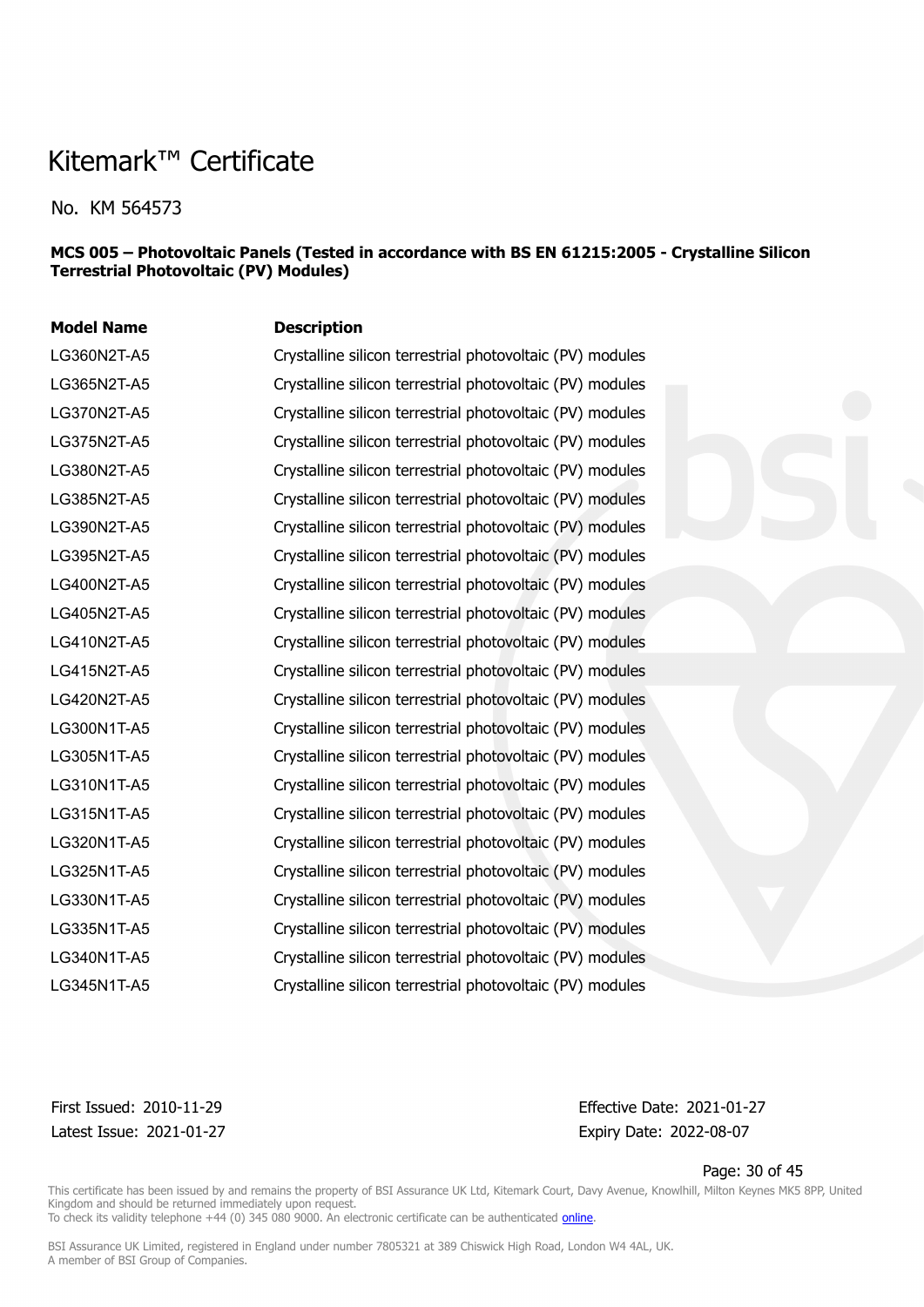No. KM 564573

#### **MCS 005 – Photovoltaic Panels (Tested in accordance with BS EN 61215:2016 - Crystalline Silicon Terrestrial Photovoltaic (PV) Modules)**

**Model Name Description** LG310N1C-V5 Crystalline silicon terrestrial photovoltaic (PV) modules LG315N1C-V5 Crystalline silicon terrestrial photovoltaic (PV) modules LG320N1C-V5 Crystalline silicon terrestrial photovoltaic (PV) modules LG325N1C-V5 Crystalline silicon terrestrial photovoltaic (PV) modules LG330N1C-V5 Crystalline silicon terrestrial photovoltaic (PV) modules LG335N1C-V5 Crystalline silicon terrestrial photovoltaic (PV) modules LG340N1C-V5 Crystalline silicon terrestrial photovoltaic (PV) modules LG345N1C-V5 Crystalline silicon terrestrial photovoltaic (PV) modules LG350N1C-V5 Crystalline silicon terrestrial photovoltaic (PV) modules LG355N1C-V5 Crystalline silicon terrestrial photovoltaic (PV) modules LG310N1W-V5 Crystalline silicon terrestrial photovoltaic (PV) modules LG315N1W-V5 Crystalline silicon terrestrial photovoltaic (PV) modules LG320N1W-V5 Crystalline silicon terrestrial photovoltaic (PV) modules LG325N1W-V5 Crystalline silicon terrestrial photovoltaic (PV) modules LG330N1W-V5 Crystalline silicon terrestrial photovoltaic (PV) modules LG335N1W-V5 Crystalline silicon terrestrial photovoltaic (PV) modules LG340N1W-V5 Crystalline silicon terrestrial photovoltaic (PV) modules LG345N1W-V5 Crystalline silicon terrestrial photovoltaic (PV) modules LG350N1W-V5 Crystalline silicon terrestrial photovoltaic (PV) modules LG355N1W-V5 Crystalline silicon terrestrial photovoltaic (PV) modules LG310N1K-V5 Crystalline silicon terrestrial photovoltaic (PV) modules LG315N1K-V5 Crystalline silicon terrestrial photovoltaic (PV) modules LG320N1K-V5 Crystalline silicon terrestrial photovoltaic (PV) modules LG325N1K-V5 Crystalline silicon terrestrial photovoltaic (PV) modules LG330N1K-V5 Crystalline silicon terrestrial photovoltaic (PV) modules LG335N1K-V5 Crystalline silicon terrestrial photovoltaic (PV) modules LG340N1K-V5 Crystalline silicon terrestrial photovoltaic (PV) modules

Latest Issue: 2021-01-27 Expiry Date: 2022-08-07

First Issued: 2010-11-29 Effective Date: 2021-01-27

Page: 31 of 45

This certificate has been issued by and remains the property of BSI Assurance UK Ltd, Kitemark Court, Davy Avenue, Knowlhill, Milton Keynes MK5 8PP, United Kingdom and should be returned immediately upon request. To check its validity telephone +44 (0) 345 080 9000. An electronic certificate can be authenticated [online](https://pgplus.bsigroup.com/CertificateValidation/CertificateValidator.aspx?CertificateNumber=KM+564573&ReIssueDate=27%2f01%2f2021&Template=uk).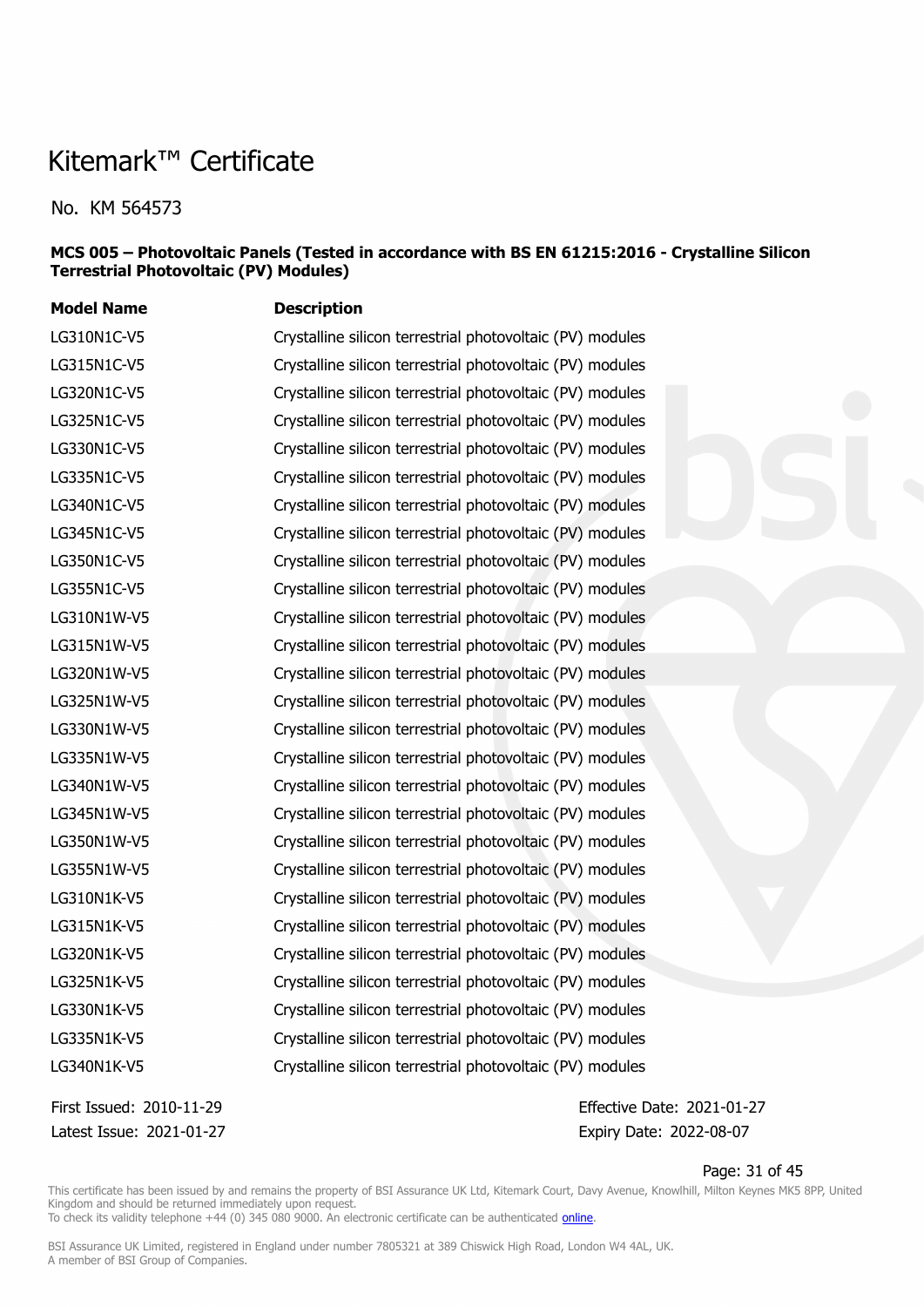No. KM 564573

#### **MCS 005 – Photovoltaic Panels (Tested in accordance with BS EN 61215:2005 - Crystalline Silicon Terrestrial Photovoltaic (PV) Modules)**

| <b>Model Name</b><br>LG345N1K-V5 | <b>Description</b><br>Crystalline silicon terrestrial photovoltaic (PV) modules |
|----------------------------------|---------------------------------------------------------------------------------|
| LG350N1K-V5                      | Crystalline silicon terrestrial photovoltaic (PV) modules                       |
| LG355N1K-V5                      | Crystalline silicon terrestrial photovoltaic (PV) modules                       |
| LG380N2W-V5                      | Crystalline silicon terrestrial photovoltaic (PV) modules                       |
| LG385N2W-V5                      | Crystalline silicon terrestrial photovoltaic (PV) modules                       |
| LG390N2W-V5                      | Crystalline silicon terrestrial photovoltaic (PV) modules                       |
| LG395N2W-V5                      | Crystalline silicon terrestrial photovoltaic (PV) modules                       |
| LG400N2W-V5                      | Crystalline silicon terrestrial photovoltaic (PV) modules                       |
| LG405N2W-V5                      | Crystalline silicon terrestrial photovoltaic (PV) modules                       |
| LG410N2W-V5                      | Crystalline silicon terrestrial photovoltaic (PV) modules                       |
| LG415N2W-V5                      | Crystalline silicon terrestrial photovoltaic (PV) modules                       |
| LG420N2W-V5                      | Crystalline silicon terrestrial photovoltaic (PV) modules                       |
| LG425N2W-V5                      | Crystalline silicon terrestrial photovoltaic (PV) modules                       |
| LG410N2T-V5                      | Crystalline silicon terrestrial photovoltaic (PV) modules                       |
| LG415N2T-V5                      | Crystalline silicon terrestrial photovoltaic (PV) modules                       |
| LG420N2T-V5                      | Crystalline silicon terrestrial photovoltaic (PV) modules                       |
| LG425N2T-V5                      | Crystalline silicon terrestrial photovoltaic (PV) modules                       |
| LG430N2T-V5                      | Crystalline silicon terrestrial photovoltaic (PV) modules                       |
| LG310N1T-V5                      | Crystalline silicon terrestrial photovoltaic (PV) modules                       |
| LG315N1T-V5                      | Crystalline silicon terrestrial photovoltaic (PV) modules                       |
| LG320N1T-V5                      | Crystalline silicon terrestrial photovoltaic (PV) modules                       |
| LG325N1T-V5                      | Crystalline silicon terrestrial photovoltaic (PV) modules                       |
| LG330N1T-V5                      | Crystalline silicon terrestrial photovoltaic (PV) modules                       |
| LG335N1T-V5                      | Crystalline silicon terrestrial photovoltaic (PV) modules                       |
| LG340N1T-V5                      | Crystalline silicon terrestrial photovoltaic (PV) modules                       |

Latest Issue: 2021-01-27 Expiry Date: 2022-08-07

First Issued: 2010-11-29 Effective Date: 2021-01-27

Page: 32 of 45

This certificate has been issued by and remains the property of BSI Assurance UK Ltd, Kitemark Court, Davy Avenue, Knowlhill, Milton Keynes MK5 8PP, United Kingdom and should be returned immediately upon request.

To check its validity telephone +44 (0) 345 080 9000. An electronic certificate can be authenticated *[online](https://pgplus.bsigroup.com/CertificateValidation/CertificateValidator.aspx?CertificateNumber=KM+564573&ReIssueDate=27%2f01%2f2021&Template=uk)*.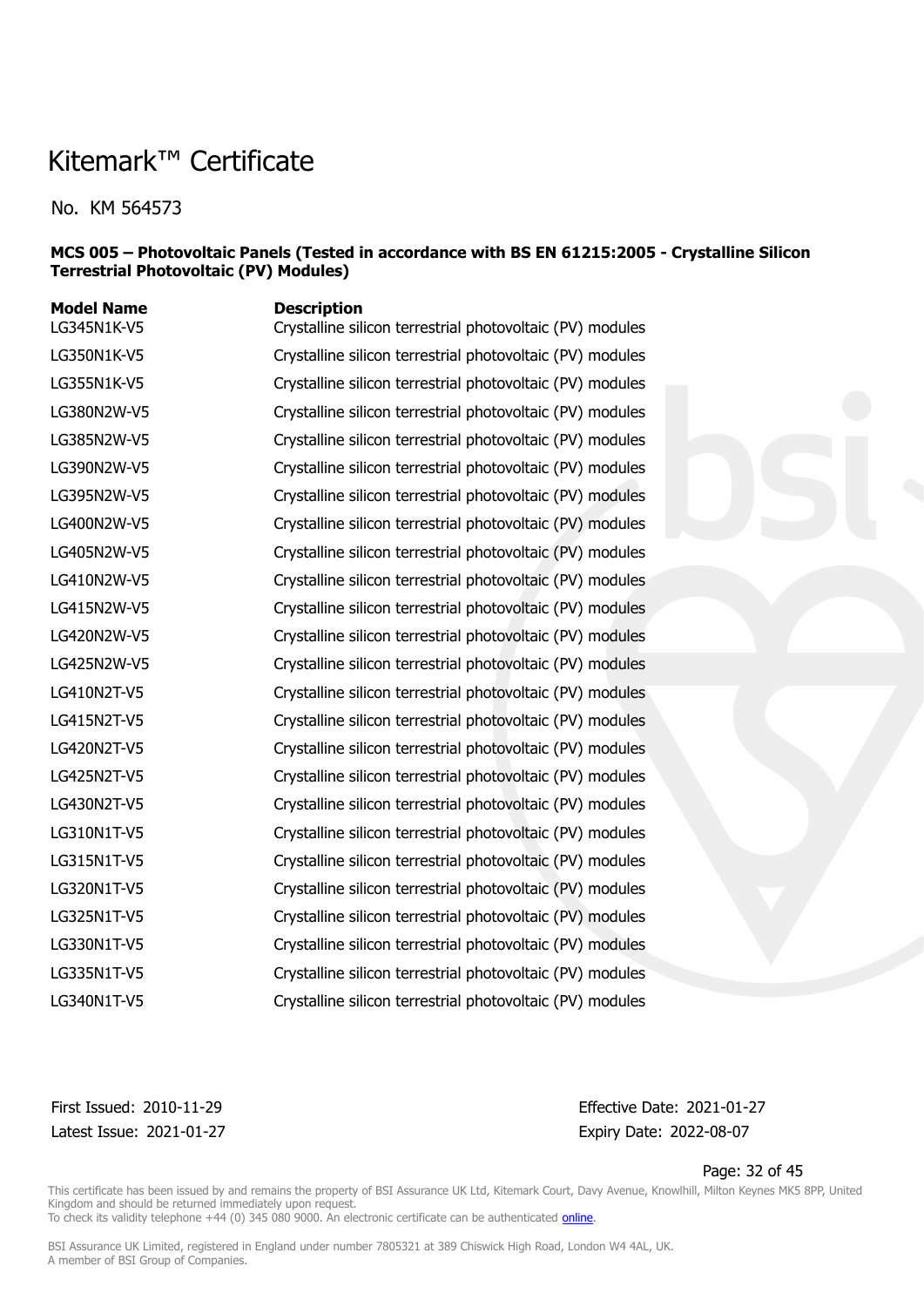No. KM 564573

#### **MCS 005 – Photovoltaic Panels (Tested in accordance with BS EN 61215:2016 - Crystalline Silicon Terrestrial Photovoltaic (PV) Modules)**

| <b>Model Name</b> | <b>Description</b>                                        |
|-------------------|-----------------------------------------------------------|
| LG330Q1C-V5       | Crystalline silicon terrestrial photovoltaic (PV) modules |
| LG335Q1C-V5       | Crystalline silicon terrestrial photovoltaic (PV) modules |
| LG340Q1C-V5       | Crystalline silicon terrestrial photovoltaic (PV) modules |
| LG345Q1C-V5       | Crystalline silicon terrestrial photovoltaic (PV) modules |
| LG350Q1C-V5       | Crystalline silicon terrestrial photovoltaic (PV) modules |
| LG355Q1C-V5       | Crystalline silicon terrestrial photovoltaic (PV) modules |
| LG360Q1C-V5       | Crystalline silicon terrestrial photovoltaic (PV) modules |
| LG365Q1C-V5       | Crystalline silicon terrestrial photovoltaic (PV) modules |
| LG370Q1C-V5       | Crystalline silicon terrestrial photovoltaic (PV) modules |
| LG375Q1C-V5       | Crystalline silicon terrestrial photovoltaic (PV) modules |
| LG380Q1C-V5       | Crystalline silicon terrestrial photovoltaic (PV) modules |
| LG385N2T-J5       | Crystalline silicon terrestrial photovoltaic (PV) modules |
| LG390N2T-J5       | Crystalline silicon terrestrial photovoltaic (PV) modules |
| LG395N2T-J5       | Crystalline silicon terrestrial photovoltaic (PV) modules |
| LG400N2T-J5       | Crystalline silicon terrestrial photovoltaic (PV) modules |
| LG405N2T-J5       | Crystalline silicon terrestrial photovoltaic (PV) modules |
| LG410N2T-J5       | Crystalline silicon terrestrial photovoltaic (PV) modules |
| LG330Q1K-V5       | Crystalline silicon terrestrial photovoltaic (PV) modules |
| LG335Q1K-V5       | Crystalline silicon terrestrial photovoltaic (PV) modules |
| LG340Q1K-V5       | Crystalline silicon terrestrial photovoltaic (PV) modules |
| LG345Q1K-V5       | Crystalline silicon terrestrial photovoltaic (PV) modules |
| LG350Q1K-V5       | Crystalline silicon terrestrial photovoltaic (PV) modules |
| LG355Q1K-V5       | Crystalline silicon terrestrial photovoltaic (PV) modules |
| LG360Q1K-V5       | Crystalline silicon terrestrial photovoltaic (PV) modules |
| LG365Q1K-V5       | Crystalline silicon terrestrial photovoltaic (PV) modules |
| LG370Q1K-V5       | Crystalline silicon terrestrial photovoltaic (PV) modules |
| LG375Q1K-V5       | Crystalline silicon terrestrial photovoltaic (PV) modules |

Latest Issue: 2021-01-27 Expiry Date: 2022-08-07

First Issued: 2010-11-29 Effective Date: 2021-01-27

Page: 33 of 45

This certificate has been issued by and remains the property of BSI Assurance UK Ltd, Kitemark Court, Davy Avenue, Knowlhill, Milton Keynes MK5 8PP, United Kingdom and should be returned immediately upon request.

To check its validity telephone +44 (0) 345 080 9000. An electronic certificate can be authenticated *[online](https://pgplus.bsigroup.com/CertificateValidation/CertificateValidator.aspx?CertificateNumber=KM+564573&ReIssueDate=27%2f01%2f2021&Template=uk)*.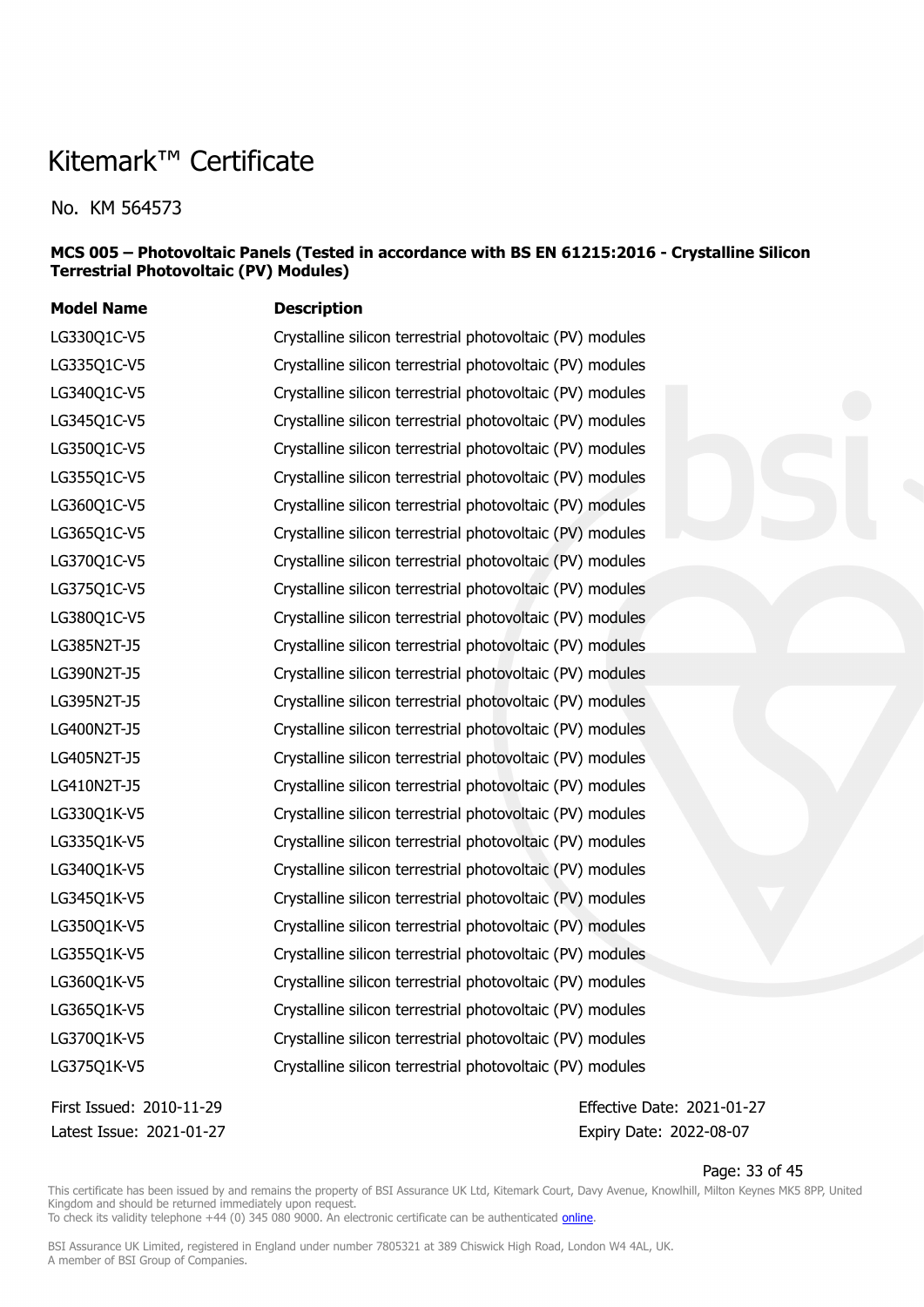No. KM 564573

#### **MCS 005 – Photovoltaic Panels (Tested in accordance with BS EN 61215:2016 - Crystalline Silicon Terrestrial Photovoltaic (PV) Modules)**

**Model Name Description** LG310N1C-N5 Crystalline silicon terrestrial photovoltaic (PV) modules LG315N1C-N5 Crystalline silicon terrestrial photovoltaic (PV) modules LG320N1C-N5 Crystalline silicon terrestrial photovoltaic (PV) modules LG325N1C-N5 Crystalline silicon terrestrial photovoltaic (PV) modules LG330N1C-N5 Crystalline silicon terrestrial photovoltaic (PV) modules LG335N1C-N5 Crystalline silicon terrestrial photovoltaic (PV) modules LG340N1C-N5 Crystalline silicon terrestrial photovoltaic (PV) modules LG345N1C-N5 Crystalline silicon terrestrial photovoltaic (PV) modules LG350N1C-N5 Crystalline silicon terrestrial photovoltaic (PV) modules LG355N1C-N5 Crystalline silicon terrestrial photovoltaic (PV) modules LG360N1C-N5 Crystalline silicon terrestrial photovoltaic (PV) modules LG310N1W-N5 Crystalline silicon terrestrial photovoltaic (PV) modules LG315N1W-N5 Crystalline silicon terrestrial photovoltaic (PV) modules LG320N1W-N5 Crystalline silicon terrestrial photovoltaic (PV) modules LG325N1W-N5 Crystalline silicon terrestrial photovoltaic (PV) modules LG330N1W-N5 Crystalline silicon terrestrial photovoltaic (PV) modules LG335N1W-N5 Crystalline silicon terrestrial photovoltaic (PV) modules LG340N1W-N5 Crystalline silicon terrestrial photovoltaic (PV) modules LG345N1W-N5 Crystalline silicon terrestrial photovoltaic (PV) modules LG350N1W-N5 Crystalline silicon terrestrial photovoltaic (PV) modules LG355N1W-N5 Crystalline silicon terrestrial photovoltaic (PV) modules LG360N1W-N5 Crystalline silicon terrestrial photovoltaic (PV) modules

Latest Issue: 2021-01-27 Expiry Date: 2022-08-07

First Issued: 2010-11-29 Effective Date: 2021-01-27

Page: 34 of 45

This certificate has been issued by and remains the property of BSI Assurance UK Ltd, Kitemark Court, Davy Avenue, Knowlhill, Milton Keynes MK5 8PP, United Kingdom and should be returned immediately upon request. To check its validity telephone +44 (0) 345 080 9000. An electronic certificate can be authenticated [online](https://pgplus.bsigroup.com/CertificateValidation/CertificateValidator.aspx?CertificateNumber=KM+564573&ReIssueDate=27%2f01%2f2021&Template=uk).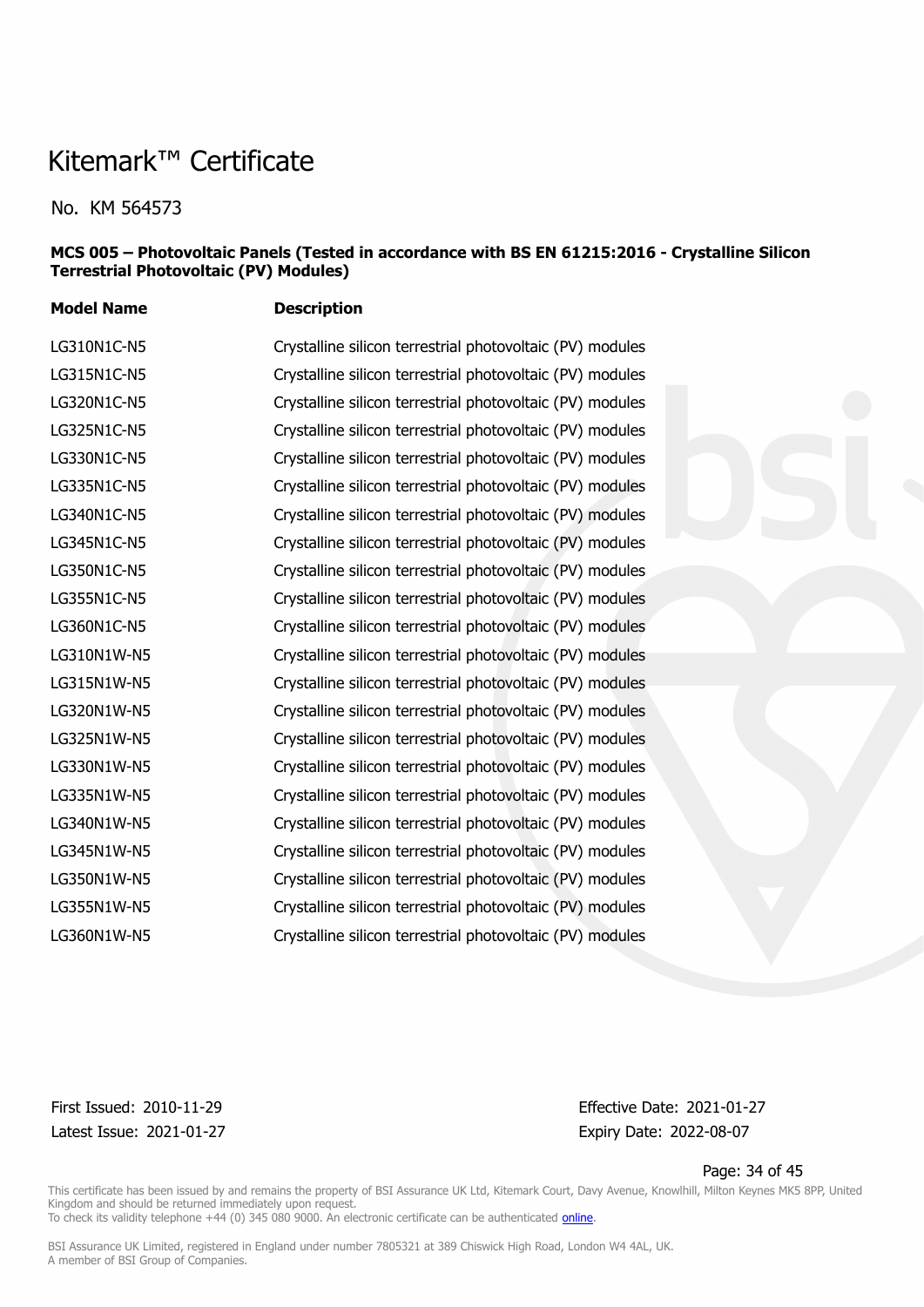**Model Name Description**

No. KM 564573

#### **MCS 005 – Photovoltaic Panels (Tested in accordance with BS EN 61215:2016 - Crystalline Silicon Terrestrial Photovoltaic (PV) Modules)**

LG310N1K-L5 Crystalline silicon terrestrial photovoltaic (PV) modules LG315N1K-L5 Crystalline silicon terrestrial photovoltaic (PV) modules LG320N1K-L5 Crystalline silicon terrestrial photovoltaic (PV) modules LG325N1K-L5 Crystalline silicon terrestrial photovoltaic (PV) modules LG330N1K-L5 Crystalline silicon terrestrial photovoltaic (PV) modules LG335N1K-L5 Crystalline silicon terrestrial photovoltaic (PV) modules LG340N1K-L5 Crystalline silicon terrestrial photovoltaic (PV) modules LG345N1K-L5 Crystalline silicon terrestrial photovoltaic (PV) modules LG350N1K-L5 Crystalline silicon terrestrial photovoltaic (PV) modules LG355N1K-L5 Crystalline silicon terrestrial photovoltaic (PV) modules LG360N1K-L5 Crystalline silicon terrestrial photovoltaic (PV) modules LG310N1C-L5 Crystalline silicon terrestrial photovoltaic (PV) modules LG315N1C-L5 Crystalline silicon terrestrial photovoltaic (PV) modules LG320N1C-L5 Crystalline silicon terrestrial photovoltaic (PV) modules LG325N1C-L5 Crystalline silicon terrestrial photovoltaic (PV) modules LG330N1C-L5 Crystalline silicon terrestrial photovoltaic (PV) modules LG335N1C-L5 Crystalline silicon terrestrial photovoltaic (PV) modules LG340N1C-L5 Crystalline silicon terrestrial photovoltaic (PV) modules LG345N1C-L5 Crystalline silicon terrestrial photovoltaic (PV) modules LG350N1C-L5 Crystalline silicon terrestrial photovoltaic (PV) modules LG355N1C-L5 Crystalline silicon terrestrial photovoltaic (PV) modules LG360N1C-L5 Crystalline silicon terrestrial photovoltaic (PV) modules

First Issued: 2010-11-29 Effective Date: 2021-01-27 Latest Issue: 2021-01-27 Expiry Date: 2022-08-07

Page: 35 of 45

This certificate has been issued by and remains the property of BSI Assurance UK Ltd, Kitemark Court, Davy Avenue, Knowlhill, Milton Keynes MK5 8PP, United Kingdom and should be returned immediately upon request. To check its validity telephone +44 (0) 345 080 9000. An electronic certificate can be authenticated [online](https://pgplus.bsigroup.com/CertificateValidation/CertificateValidator.aspx?CertificateNumber=KM+564573&ReIssueDate=27%2f01%2f2021&Template=uk).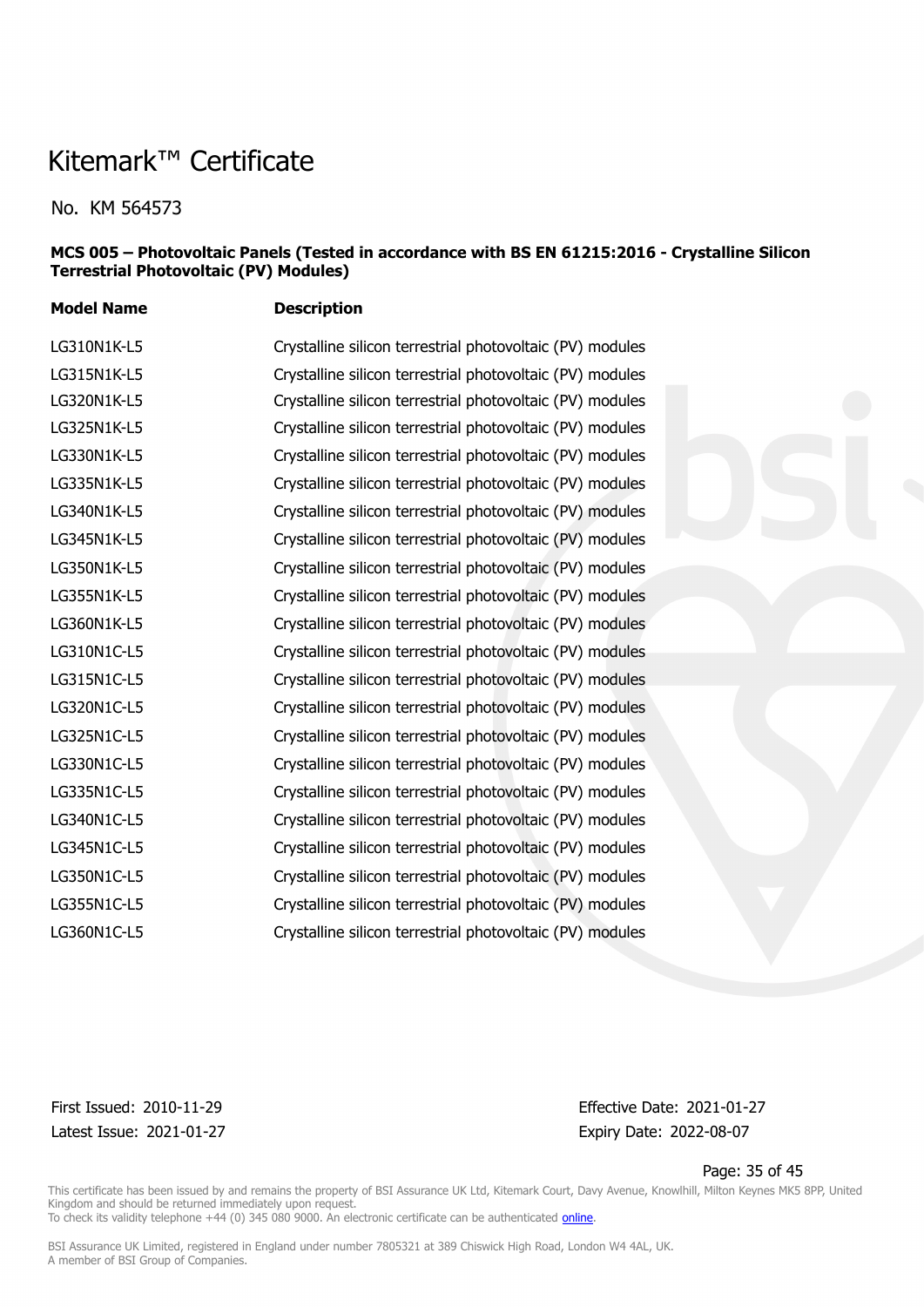No. KM 564573

#### **MCS 005 – Photovoltaic Panels (Tested in accordance with BS EN 61215:2016 - Crystalline Silicon Terrestrial Photovoltaic (PV) Modules)**

| <b>Model Name</b> | <b>Description</b>                                        |
|-------------------|-----------------------------------------------------------|
| LG310N1W-L5       | Crystalline silicon terrestrial photovoltaic (PV) modules |
| LG315N1W-L5       | Crystalline silicon terrestrial photovoltaic (PV) modules |
| LG320N1W-L5       | Crystalline silicon terrestrial photovoltaic (PV) modules |
| LG325N1W-L5       | Crystalline silicon terrestrial photovoltaic (PV) modules |
| LG330N1W-L5       | Crystalline silicon terrestrial photovoltaic (PV) modules |
| LG335N1W-L5       | Crystalline silicon terrestrial photovoltaic (PV) modules |
| LG340N1W-L5       | Crystalline silicon terrestrial photovoltaic (PV) modules |
| LG345N1W-L5       | Crystalline silicon terrestrial photovoltaic (PV) modules |
| LG350N1W-L5       | Crystalline silicon terrestrial photovoltaic (PV) modules |
| LG355N1W-L5       | Crystalline silicon terrestrial photovoltaic (PV) modules |
| LG360N1W-L5       | Crystalline silicon terrestrial photovoltaic (PV) modules |

Latest Issue: 2021-01-27 Expiry Date: 2022-08-07

First Issued: 2010-11-29 Effective Date: 2021-01-27

Page: 36 of 45

This certificate has been issued by and remains the property of BSI Assurance UK Ltd, Kitemark Court, Davy Avenue, Knowlhill, Milton Keynes MK5 8PP, United Kingdom and should be returned immediately upon request. To check its validity telephone +44 (0) 345 080 9000. An electronic certificate can be authenticated *[online](https://pgplus.bsigroup.com/CertificateValidation/CertificateValidator.aspx?CertificateNumber=KM+564573&ReIssueDate=27%2f01%2f2021&Template=uk)*.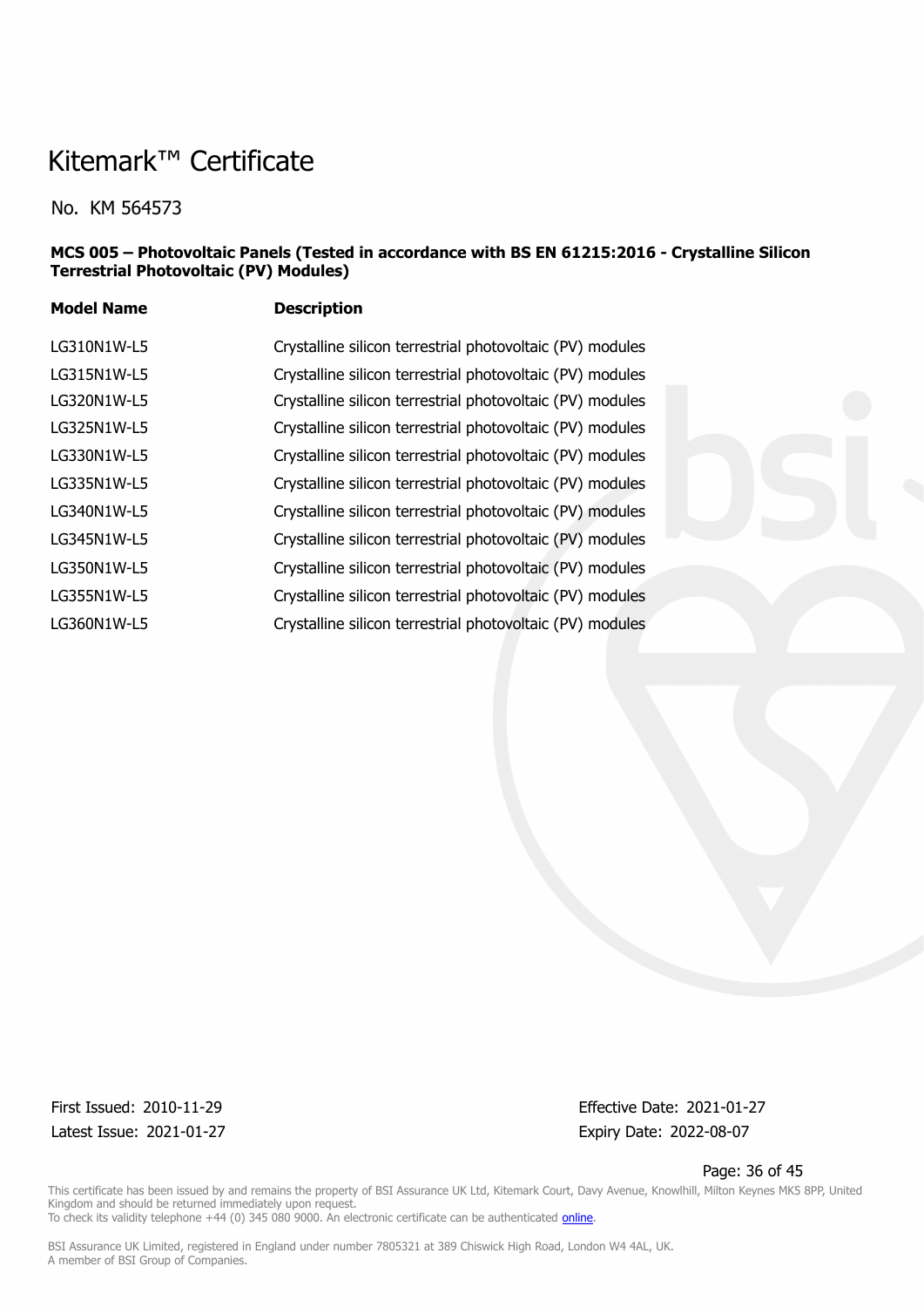No. KM 564573

#### **MCS 005 – Photovoltaic Panels (Tested in accordance with BS EN 61215:2016 - Crystalline Silicon Terrestrial Photovoltaic (PV) Modules)**

**Model Name Description**

| LG390N2W-L5 |                                                           |
|-------------|-----------------------------------------------------------|
|             | Crystalline silicon terrestrial photovoltaic (PV) modules |
| LG400N2W-L5 | Crystalline silicon terrestrial photovoltaic (PV) modules |
| LG405N2W-L5 | Crystalline silicon terrestrial photovoltaic (PV) modules |
| LG410N2W-L5 | Crystalline silicon terrestrial photovoltaic (PV) modules |
| LG415N2W-L5 | Crystalline silicon terrestrial photovoltaic (PV) modules |
| LG420N2W-L5 | Crystalline silicon terrestrial photovoltaic (PV) modules |
| LG425N2W-L5 | Crystalline silicon terrestrial photovoltaic (PV) modules |
| LG430N2W-L5 | Crystalline silicon terrestrial photovoltaic (PV) modules |
|             |                                                           |
| LG390N2W-N5 | Crystalline silicon terrestrial photovoltaic (PV) modules |
| LG400N2W-N5 | Crystalline silicon terrestrial photovoltaic (PV) modules |
| LG405N2W-N5 | Crystalline silicon terrestrial photovoltaic (PV) modules |
| LG410N2W-N5 | Crystalline silicon terrestrial photovoltaic (PV) modules |
| LG415N2W-N5 | Crystalline silicon terrestrial photovoltaic (PV) modules |
| LG420N2W-N5 | Crystalline silicon terrestrial photovoltaic (PV) modules |
|             |                                                           |

LG425N2W-N5 Crystalline silicon terrestrial photovoltaic (PV) modules LG430N2W-N5 Crystalline silicon terrestrial photovoltaic (PV) modules

Latest Issue: 2021-01-27 Expiry Date: 2022-08-07

First Issued: 2010-11-29 Effective Date: 2021-01-27

Page: 37 of 45

This certificate has been issued by and remains the property of BSI Assurance UK Ltd, Kitemark Court, Davy Avenue, Knowlhill, Milton Keynes MK5 8PP, United Kingdom and should be returned immediately upon request. To check its validity telephone +44 (0) 345 080 9000. An electronic certificate can be authenticated *[online](https://pgplus.bsigroup.com/CertificateValidation/CertificateValidator.aspx?CertificateNumber=KM+564573&ReIssueDate=27%2f01%2f2021&Template=uk)*.

BSI Assurance UK Limited, registered in England under number 7805321 at 389 Chiswick High Road, London W4 4AL, UK.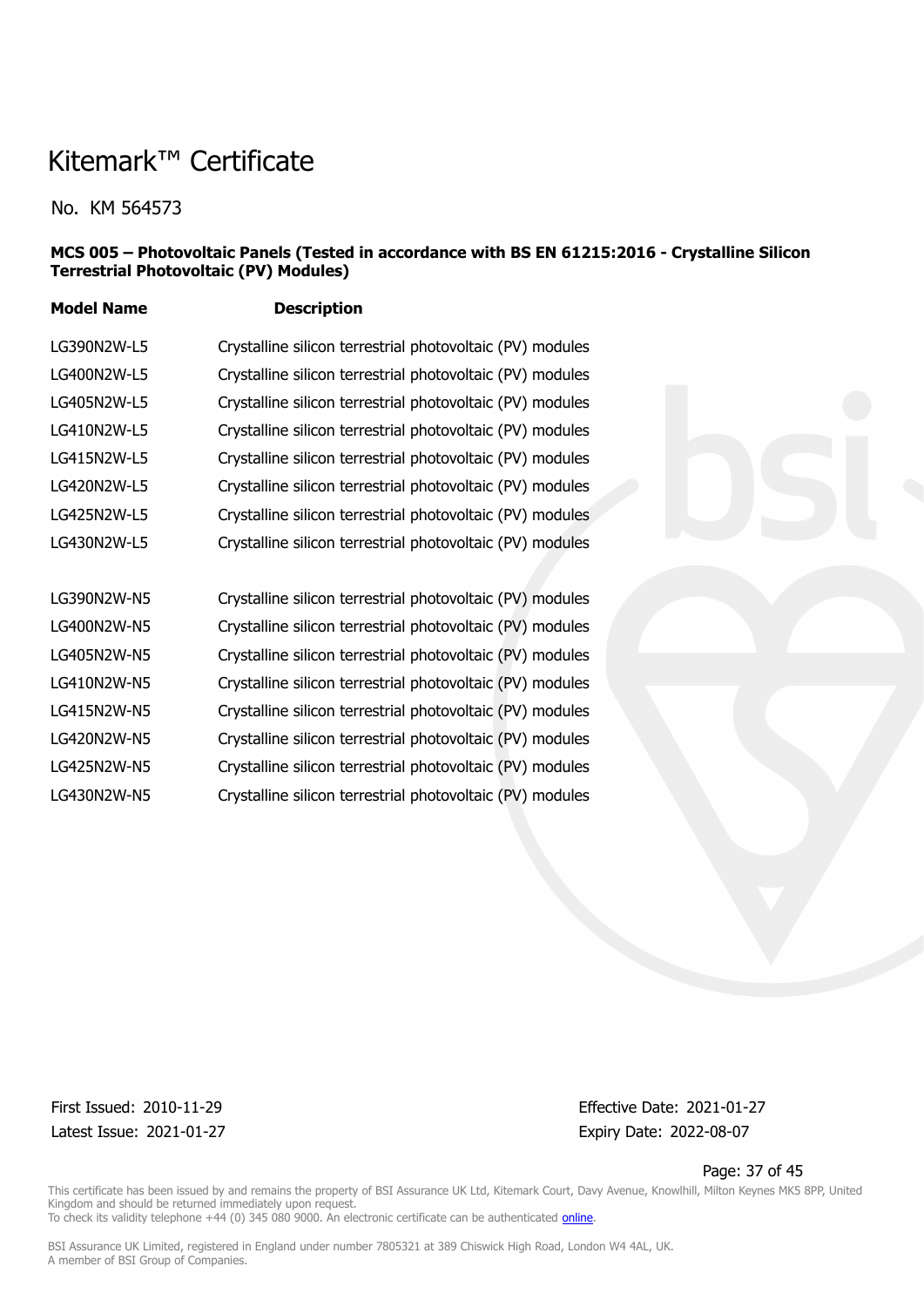No. KM 564573

#### **MCS 005 – Photovoltaic Panels (Tested in accordance with BS EN 61215:2016 - Crystalline Silicon Terrestrial Photovoltaic (PV) Modules)**

**Model Name Description**

| LG310N1C-L5 | Crystalline silicon terrestrial photovoltaic (PV) modules |
|-------------|-----------------------------------------------------------|
| LG315N1C-L5 | Crystalline silicon terrestrial photovoltaic (PV) modules |
| LG320N1C-L5 | Crystalline silicon terrestrial photovoltaic (PV) modules |
| LG325N1C-L5 | Crystalline silicon terrestrial photovoltaic (PV) modules |
| LG330N1C-L5 | Crystalline silicon terrestrial photovoltaic (PV) modules |
| LG335N1C-L5 | Crystalline silicon terrestrial photovoltaic (PV) modules |
| LG340N1C-L5 | Crystalline silicon terrestrial photovoltaic (PV) modules |
| LG345N1C-L5 | Crystalline silicon terrestrial photovoltaic (PV) modules |
| LG350N1C-L5 | Crystalline silicon terrestrial photovoltaic (PV) modules |
| LG355N1C-L5 | Crystalline silicon terrestrial photovoltaic (PV) modules |
| LG360N1C-L5 | Crystalline silicon terrestrial photovoltaic (PV) modules |
| LG365N1C-L5 | Crystalline silicon terrestrial photovoltaic (PV) modules |
| LG370N1C-L5 | Crystalline silicon terrestrial photovoltaic (PV) modules |

| LG310N1W-L5 | Crystalline silicon terrestrial photovoltaic (PV) modules |
|-------------|-----------------------------------------------------------|
| LG315N1W-L5 | Crystalline silicon terrestrial photovoltaic (PV) modules |
| LG320N1W-L5 | Crystalline silicon terrestrial photovoltaic (PV) modules |
| LG325N1W-L5 | Crystalline silicon terrestrial photovoltaic (PV) modules |
| LG330N1W-L5 | Crystalline silicon terrestrial photovoltaic (PV) modules |
| LG335N1W-L5 | Crystalline silicon terrestrial photovoltaic (PV) modules |
| LG340N1W-L5 | Crystalline silicon terrestrial photovoltaic (PV) modules |
| LG345N1W-L5 | Crystalline silicon terrestrial photovoltaic (PV) modules |
| LG350N1W-L5 | Crystalline silicon terrestrial photovoltaic (PV) modules |
| LG355N1W-L5 | Crystalline silicon terrestrial photovoltaic (PV) modules |
| LG360N1W-L5 | Crystalline silicon terrestrial photovoltaic (PV) modules |
| LG365N1W-L5 | Crystalline silicon terrestrial photovoltaic (PV) modules |
| LG370N1W-L5 | Crystalline silicon terrestrial photovoltaic (PV) modules |

Latest Issue: 2021-01-27 Expiry Date: 2022-08-07

First Issued: 2010-11-29 Effective Date: 2021-01-27

Page: 38 of 45

This certificate has been issued by and remains the property of BSI Assurance UK Ltd, Kitemark Court, Davy Avenue, Knowlhill, Milton Keynes MK5 8PP, United Kingdom and should be returned immediately upon request. To check its validity telephone +44 (0) 345 080 9000. An electronic certificate can be authenticated *[online](https://pgplus.bsigroup.com/CertificateValidation/CertificateValidator.aspx?CertificateNumber=KM+564573&ReIssueDate=27%2f01%2f2021&Template=uk)*.

BSI Assurance UK Limited, registered in England under number 7805321 at 389 Chiswick High Road, London W4 4AL, UK.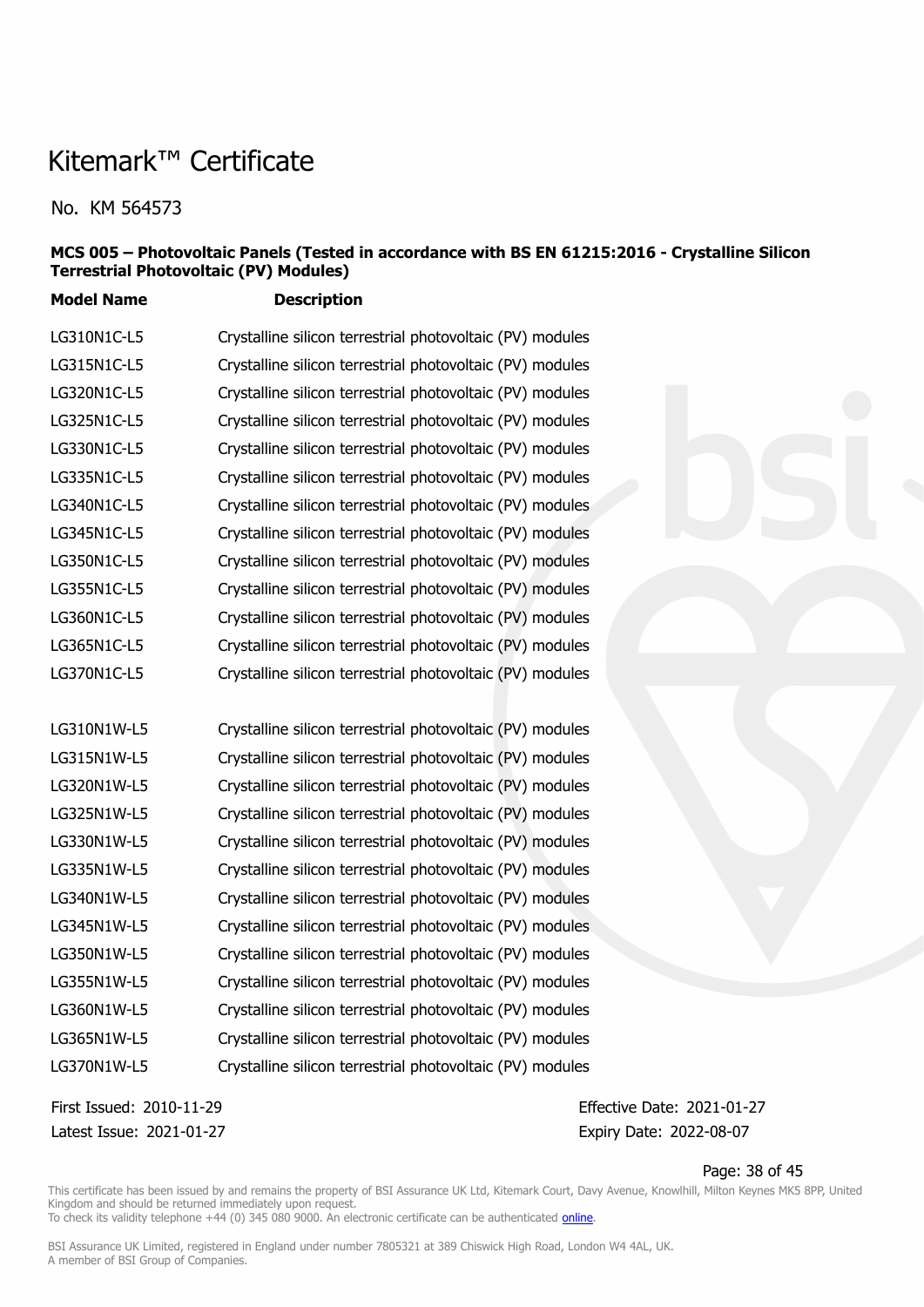No. KM 564573

#### **MCS 005 – Photovoltaic Panels (Tested in accordance with BS EN 61215:2016 - Crystalline Silicon Terrestrial Photovoltaic (PV) Modules)**

**Model Name Description**

LG310N1C-N5 Crystalline silicon terrestrial photovoltaic (PV) modules LG315N1C-N5 Crystalline silicon terrestrial photovoltaic (PV) modules LG320N1C-N5 Crystalline silicon terrestrial photovoltaic (PV) modules LG325N1C-N5 Crystalline silicon terrestrial photovoltaic (PV) modules LG330N1C-N5 Crystalline silicon terrestrial photovoltaic (PV) modules LG335N1C-N5 Crystalline silicon terrestrial photovoltaic (PV) modules LG340N1C-N5 Crystalline silicon terrestrial photovoltaic (PV) modules LG345N1C-N5 Crystalline silicon terrestrial photovoltaic (PV) modules LG350N1C-N5 Crystalline silicon terrestrial photovoltaic (PV) modules LG355N1C-N5 Crystalline silicon terrestrial photovoltaic (PV) modules LG360N1C-N5 Crystalline silicon terrestrial photovoltaic (PV) modules LG365N1C-N5 Crystalline silicon terrestrial photovoltaic (PV) modules LG370N1C-N5 Crystalline silicon terrestrial photovoltaic (PV) modules LG310N1W-N5 Crystalline silicon terrestrial photovoltaic (PV) modules LG315N1W-N5 Crystalline silicon terrestrial photovoltaic (PV) modules LG320N1W-N5 Crystalline silicon terrestrial photovoltaic (PV) modules LG325N1W-N5 Crystalline silicon terrestrial photovoltaic (PV) modules LG330N1W-N5 Crystalline silicon terrestrial photovoltaic (PV) modules LG335N1W-N5 Crystalline silicon terrestrial photovoltaic (PV) modules LG340N1W-N5 Crystalline silicon terrestrial photovoltaic (PV) modules LG345N1W-N5 Crystalline silicon terrestrial photovoltaic (PV) modules LG350N1W-N5 Crystalline silicon terrestrial photovoltaic (PV) modules LG355N1W-N5 Crystalline silicon terrestrial photovoltaic (PV) modules LG360N1W-N5 Crystalline silicon terrestrial photovoltaic (PV) modules LG365N1W-N5 Crystalline silicon terrestrial photovoltaic (PV) modules LG370N1W-N5 Crystalline silicon terrestrial photovoltaic (PV) modules

Latest Issue: 2021-01-27 Expiry Date: 2022-08-07

First Issued: 2010-11-29 Effective Date: 2021-01-27

Page: 39 of 45

This certificate has been issued by and remains the property of BSI Assurance UK Ltd, Kitemark Court, Davy Avenue, Knowlhill, Milton Keynes MK5 8PP, United Kingdom and should be returned immediately upon request. To check its validity telephone +44 (0) 345 080 9000. An electronic certificate can be authenticated *[online](https://pgplus.bsigroup.com/CertificateValidation/CertificateValidator.aspx?CertificateNumber=KM+564573&ReIssueDate=27%2f01%2f2021&Template=uk)*.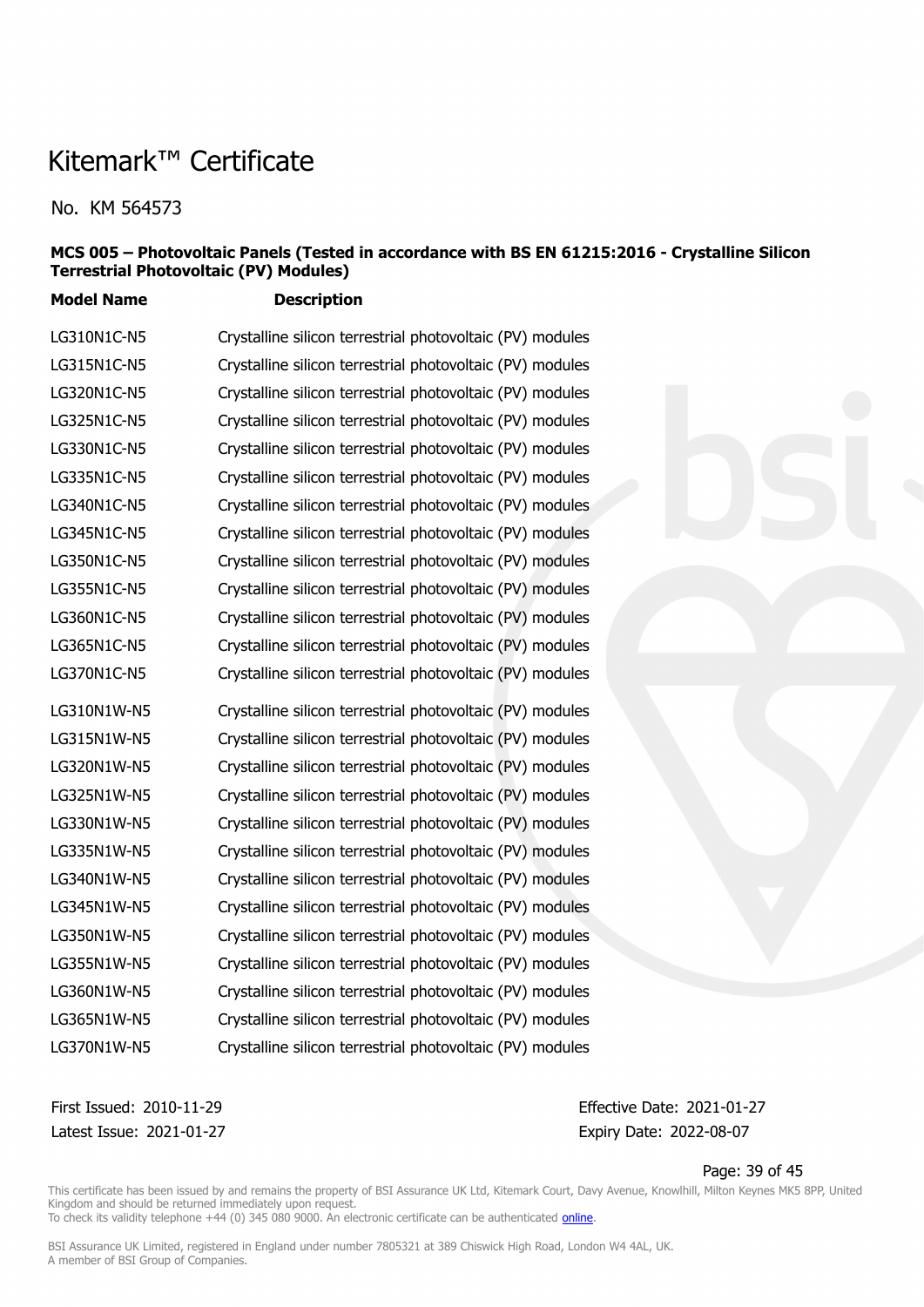No. KM 564573

### **MCS 005 – Photovoltaic Panels (Tested in accordance with BS EN 61215:2016 - Crystalline Silicon Terrestrial Photovoltaic (PV) Modules)**

**Model Name Description**

| LG310N1K-L5 | Crystalline silicon terrestrial photovoltaic (PV) modules |
|-------------|-----------------------------------------------------------|
| LG315N1K-L5 | Crystalline silicon terrestrial photovoltaic (PV) modules |
| LG320N1K-L5 | Crystalline silicon terrestrial photovoltaic (PV) modules |
| LG325N1K-L5 | Crystalline silicon terrestrial photovoltaic (PV) modules |
| LG330N1K-L5 | Crystalline silicon terrestrial photovoltaic (PV) modules |
| LG335N1K-L5 | Crystalline silicon terrestrial photovoltaic (PV) modules |
| LG340N1K-L5 | Crystalline silicon terrestrial photovoltaic (PV) modules |
| LG345N1K-L5 | Crystalline silicon terrestrial photovoltaic (PV) modules |
| LG350N1K-L5 | Crystalline silicon terrestrial photovoltaic (PV) modules |
| LG355N1K-L5 | Crystalline silicon terrestrial photovoltaic (PV) modules |
| LG360N1K-L5 | Crystalline silicon terrestrial photovoltaic (PV) modules |
| LG365N1K-L5 | Crystalline silicon terrestrial photovoltaic (PV) modules |
| LG370N1K-L5 | Crystalline silicon terrestrial photovoltaic (PV) modules |

Latest Issue: 2021-01-27 Expiry Date: 2022-08-07

First Issued: 2010-11-29 Effective Date: 2021-01-27

Page: 40 of 45

This certificate has been issued by and remains the property of BSI Assurance UK Ltd, Kitemark Court, Davy Avenue, Knowlhill, Milton Keynes MK5 8PP, United Kingdom and should be returned immediately upon request. To check its validity telephone +44 (0) 345 080 9000. An electronic certificate can be authenticated *[online](https://pgplus.bsigroup.com/CertificateValidation/CertificateValidator.aspx?CertificateNumber=KM+564573&ReIssueDate=27%2f01%2f2021&Template=uk)*.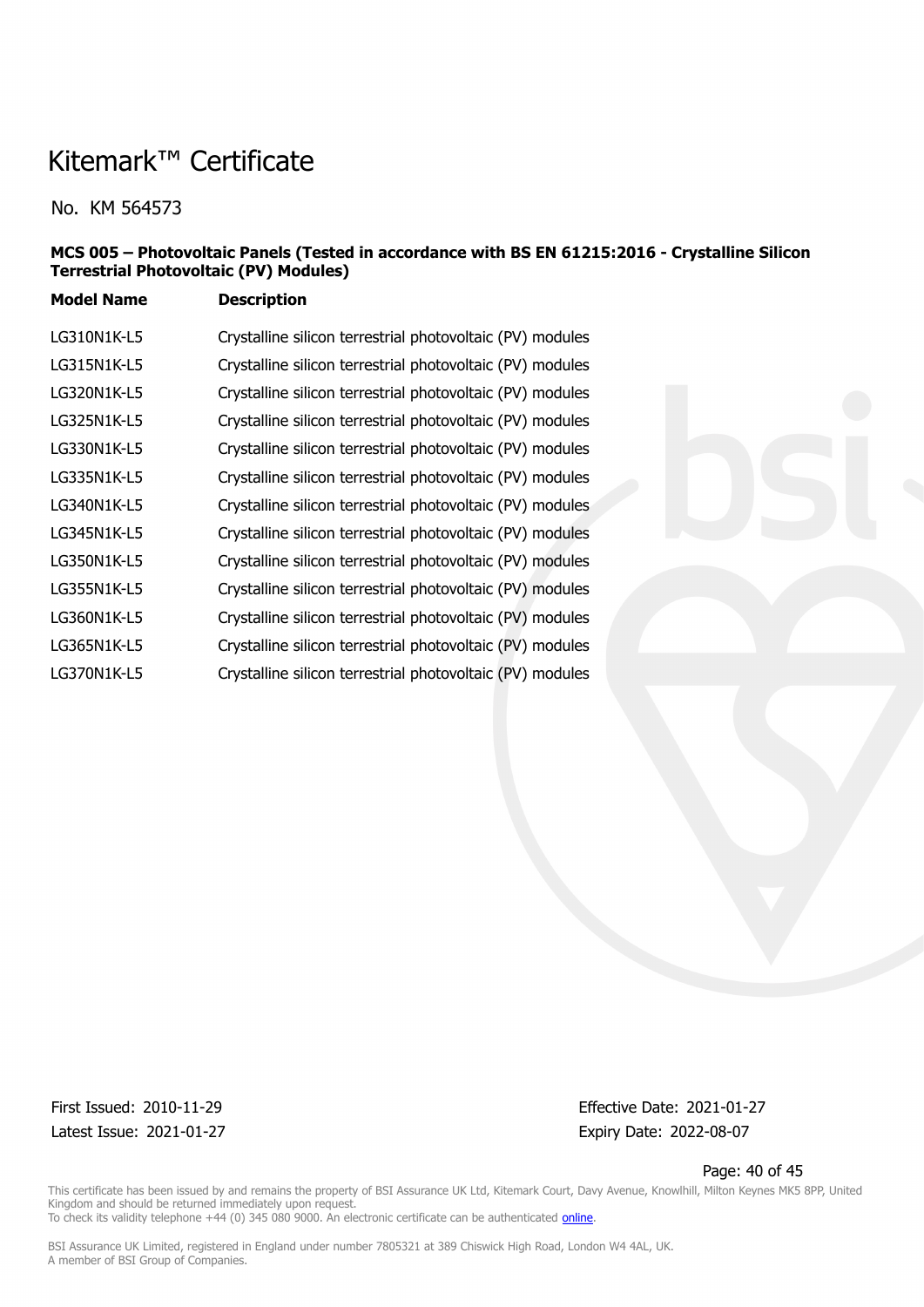No. KM 564573

### **MCS 005 – Photovoltaic Panels (Tested in accordance with BS EN 61215:2016 - Crystalline Silicon Terrestrial Photovoltaic (PV) Modules)**

**Model Name Description**

| LG345N1K-N5 | Crystalline silicon terrestrial photovoltaic (PV) modules |
|-------------|-----------------------------------------------------------|
| LG350N1K-N5 | Crystalline silicon terrestrial photovoltaic (PV) modules |
| LG355N1K-N5 | Crystalline silicon terrestrial photovoltaic (PV) modules |
| LG360N1K-N5 | Crystalline silicon terrestrial photovoltaic (PV) modules |
| LG365N1K-N5 | Crystalline silicon terrestrial photovoltaic (PV) modules |
| LG370N1K-N5 | Crystalline silicon terrestrial photovoltaic (PV) modules |
| LG310N1T-L5 | Crystalline silicon terrestrial photovoltaic (PV) modules |
| LG315N1T-L5 | Crystalline silicon terrestrial photovoltaic (PV) modules |
| LG320N1T-L5 | Crystalline silicon terrestrial photovoltaic (PV) modules |
| LG325N1T-L5 | Crystalline silicon terrestrial photovoltaic (PV) modules |
| LG330N1T-L5 | Crystalline silicon terrestrial photovoltaic (PV) modules |
| LG335N1T-L5 | Crystalline silicon terrestrial photovoltaic (PV) modules |
| LG340N1T-L5 | Crystalline silicon terrestrial photovoltaic (PV) modules |
| LG345N1T-L5 | Crystalline silicon terrestrial photovoltaic (PV) modules |

Latest Issue: 2021-01-27 Expiry Date: 2022-08-07

First Issued: 2010-11-29 Effective Date: 2021-01-27

Page: 41 of 45

This certificate has been issued by and remains the property of BSI Assurance UK Ltd, Kitemark Court, Davy Avenue, Knowlhill, Milton Keynes MK5 8PP, United Kingdom and should be returned immediately upon request. To check its validity telephone +44 (0) 345 080 9000. An electronic certificate can be authenticated *[online](https://pgplus.bsigroup.com/CertificateValidation/CertificateValidator.aspx?CertificateNumber=KM+564573&ReIssueDate=27%2f01%2f2021&Template=uk)*.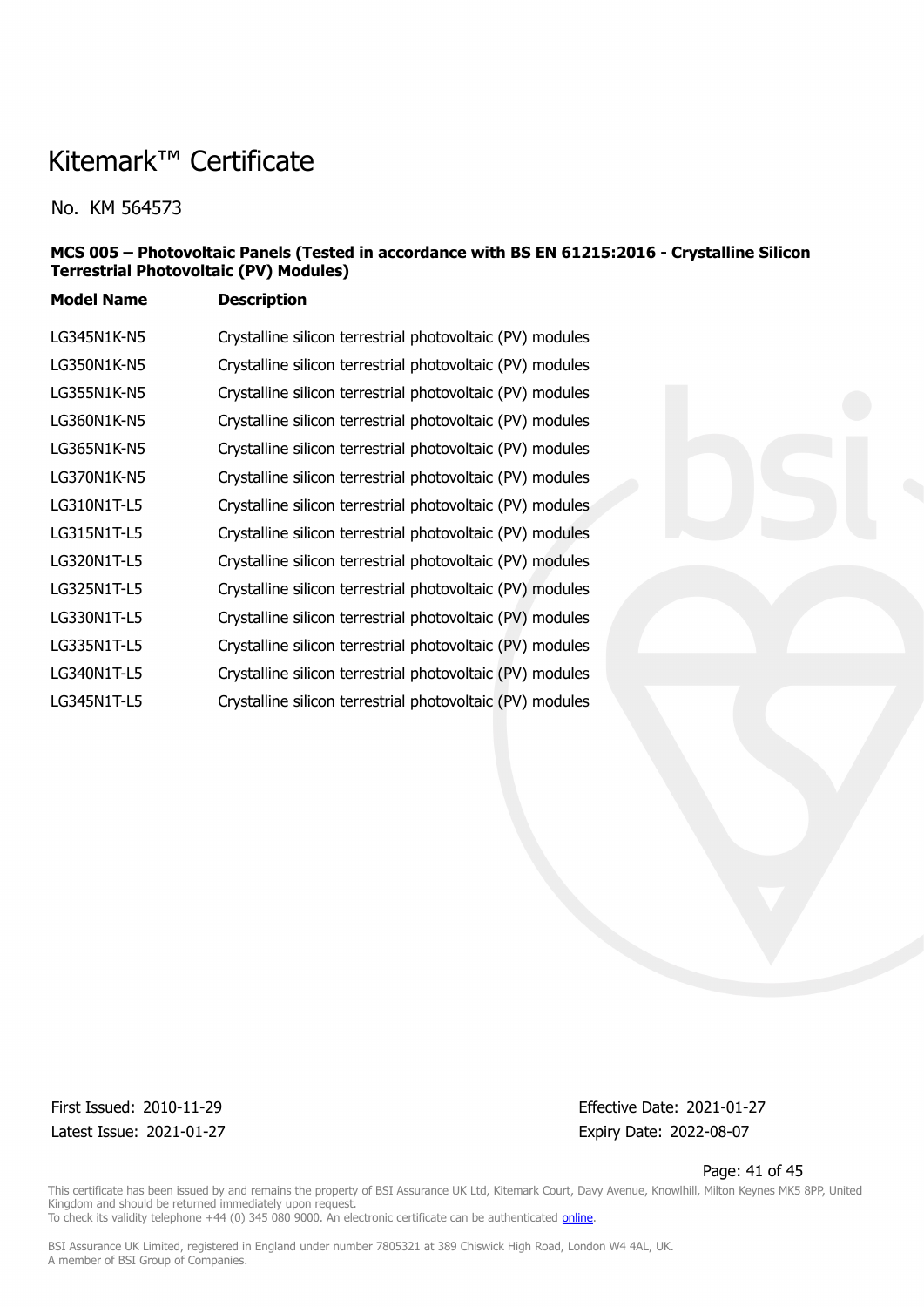No. KM 564573

### **MCS 005 – Photovoltaic Panels (Tested in accordance with BS EN 61215:2016 - Crystalline Silicon Terrestrial Photovoltaic (PV) Modules)**

| <b>Model Name</b> | <b>Description</b> |
|-------------------|--------------------|
|-------------------|--------------------|

| LG400N2T-L5 | Crystalline silicon terrestrial photovoltaic (PV) modules |
|-------------|-----------------------------------------------------------|
| LG405N2T-L5 | Crystalline silicon terrestrial photovoltaic (PV) modules |
| LG410N2T-L5 | Crystalline silicon terrestrial photovoltaic (PV) modules |
| LG415N2T-L5 | Crystalline silicon terrestrial photovoltaic (PV) modules |
| LG425N2T-B5 | Crystalline silicon terrestrial photovoltaic (PV) modules |
| LG430N2T-B5 | Crystalline silicon terrestrial photovoltaic (PV) modules |
| LG435N2T-B5 | Crystalline silicon terrestrial photovoltaic (PV) modules |
| LG440N2T-B5 | Crystalline silicon terrestrial photovoltaic (PV) modules |
|             |                                                           |

Latest Issue: 2021-01-27 Expiry Date: 2022-08-07

First Issued: 2010-11-29 Effective Date: 2021-01-27

Page: 42 of 45

This certificate has been issued by and remains the property of BSI Assurance UK Ltd, Kitemark Court, Davy Avenue, Knowlhill, Milton Keynes MK5 8PP, United Kingdom and should be returned immediately upon request. To check its validity telephone +44 (0) 345 080 9000. An electronic certificate can be authenticated *[online](https://pgplus.bsigroup.com/CertificateValidation/CertificateValidator.aspx?CertificateNumber=KM+564573&ReIssueDate=27%2f01%2f2021&Template=uk)*.

BSI Assurance UK Limited, registered in England under number 7805321 at 389 Chiswick High Road, London W4 4AL, UK.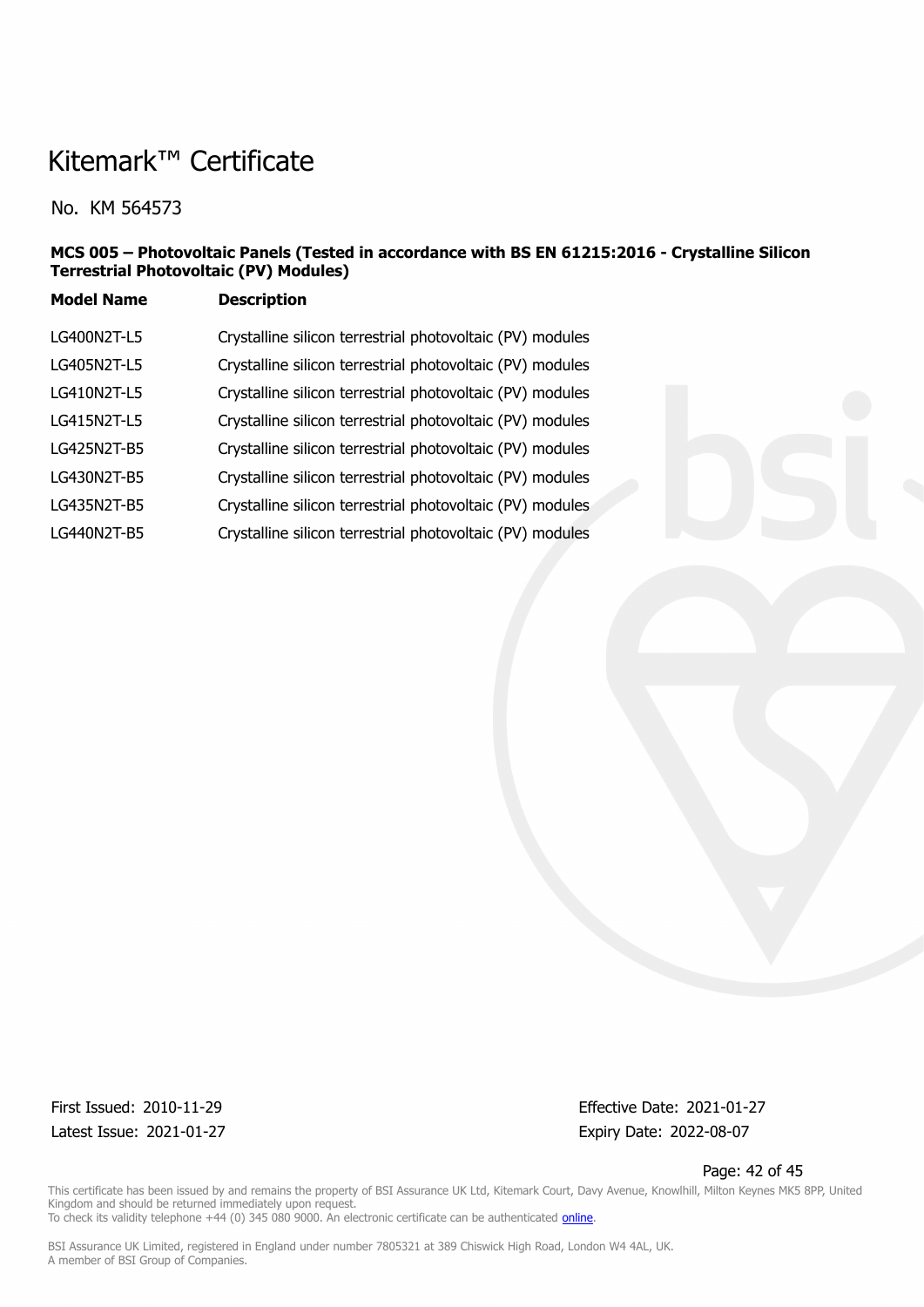No. KM 564573

#### **MCS 005 – Photovoltaic Panels (Tested in accordance with BS EN 61215:2016 - Crystalline Silicon Terrestrial Photovoltaic (PV) Modules)**

**Model Name Description**

LG390Q1C-A6 Crystalline silicon terrestrial photovoltaic (PV) modules LG395Q1C-A6 Crystalline silicon terrestrial photovoltaic (PV) modules LG400Q1C-A6 Crystalline silicon terrestrial photovoltaic (PV) modules LG405Q1C-A6 Crystalline silicon terrestrial photovoltaic (PV) modules LG375Q1K-A6 Crystalline silicon terrestrial photovoltaic (PV) modules LG380Q1K-A6 Crystalline silicon terrestrial photovoltaic (PV) modules LG385Q1K-A6 Crystalline silicon terrestrial photovoltaic (PV) modules LG390Q1K-A6 Crystalline silicon terrestrial photovoltaic (PV) modules LG355N1W-A6 Crystalline silicon terrestrial photovoltaic (PV) modules LG360N1W-A6 Crystalline silicon terrestrial photovoltaic (PV) modules LG365N1W-A6 Crystalline silicon terrestrial photovoltaic (PV) modules LG370N1W-A6 Crystalline silicon terrestrial photovoltaic (PV) modules LG375N1W-A6 Crystalline silicon terrestrial photovoltaic (PV) modules LG380N1W-A6 Crystalline silicon terrestrial photovoltaic (PV) modules LG385N1W-A6 Crystalline silicon terrestrial photovoltaic (PV) modules LG355N1C-A6 Crystalline silicon terrestrial photovoltaic (PV) modules LG360N1C-A6 Crystalline silicon terrestrial photovoltaic (PV) modules LG365N1C-A6 Crystalline silicon terrestrial photovoltaic (PV) modules LG370N1C-A6 Crystalline silicon terrestrial photovoltaic (PV) modules LG375N1C-A6 Crystalline silicon terrestrial photovoltaic (PV) modules LG380N1C-A6 Crystalline silicon terrestrial photovoltaic (PV) modules LG385N1C-A6 Crystalline silicon terrestrial photovoltaic (PV) modules



Latest Issue: 2021-01-27 Expiry Date: 2022-08-07

First Issued: 2010-11-29 Effective Date: 2021-01-27

Page: 43 of 45

This certificate has been issued by and remains the property of BSI Assurance UK Ltd, Kitemark Court, Davy Avenue, Knowlhill, Milton Keynes MK5 8PP, United Kingdom and should be returned immediately upon request. To check its validity telephone +44 (0) 345 080 9000. An electronic certificate can be authenticated *[online](https://pgplus.bsigroup.com/CertificateValidation/CertificateValidator.aspx?CertificateNumber=KM+564573&ReIssueDate=27%2f01%2f2021&Template=uk)*.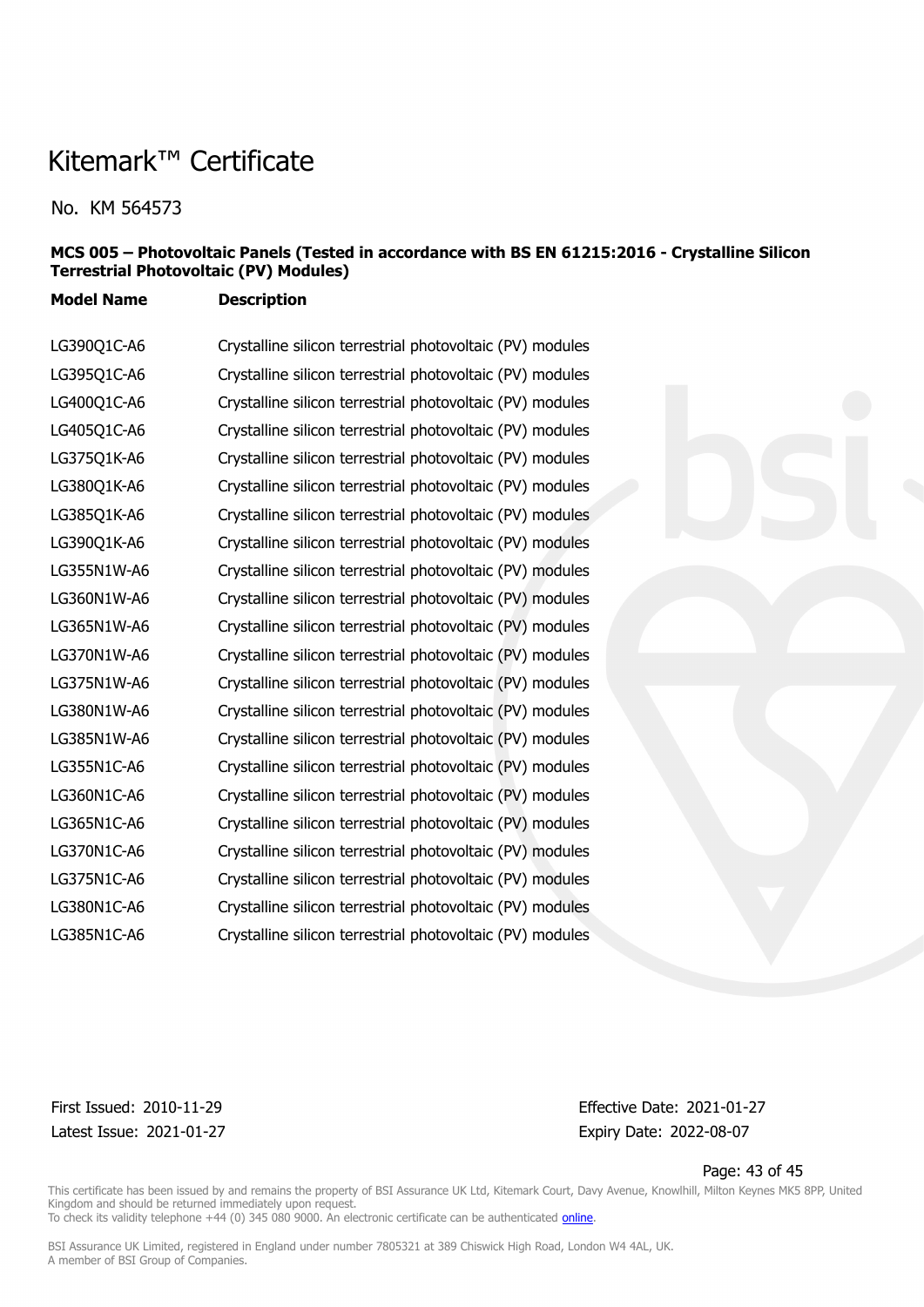No. KM 564573

### **MCS 005 – Photovoltaic Panels (Tested in accordance with BS EN 61215:2016 - Crystalline Silicon Terrestrial Photovoltaic (PV) Modules)**

**Model Name Description**

| LG345N1K-A6 | Crystalline silicon terrestrial photovoltaic (PV) modules |
|-------------|-----------------------------------------------------------|
| LG350N1K-A6 | Crystalline silicon terrestrial photovoltaic (PV) modules |
| LG355N1K-A6 | Crystalline silicon terrestrial photovoltaic (PV) modules |
| LG360N1K-A6 | Crystalline silicon terrestrial photovoltaic (PV) modules |
| LG365N1K-A6 | Crystalline silicon terrestrial photovoltaic (PV) modules |
| LG370N1K-A6 | Crystalline silicon terrestrial photovoltaic (PV) modules |
| LG345N1K-B6 | Crystalline silicon terrestrial photovoltaic (PV) modules |
| LG350N1K-B6 | Crystalline silicon terrestrial photovoltaic (PV) modules |
| LG355N1K-B6 | Crystalline silicon terrestrial photovoltaic (PV) modules |
| LG360N1K-B6 | Crystalline silicon terrestrial photovoltaic (PV) modules |
| LG365N1K-B6 | Crystalline silicon terrestrial photovoltaic (PV) modules |
| LG370N1K-B6 | Crystalline silicon terrestrial photovoltaic (PV) modules |

Latest Issue: 2021-01-27 Expiry Date: 2022-08-07

First Issued: 2010-11-29 Effective Date: 2021-01-27

Page: 44 of 45

This certificate has been issued by and remains the property of BSI Assurance UK Ltd, Kitemark Court, Davy Avenue, Knowlhill, Milton Keynes MK5 8PP, United Kingdom and should be returned immediately upon request. To check its validity telephone +44 (0) 345 080 9000. An electronic certificate can be authenticated *[online](https://pgplus.bsigroup.com/CertificateValidation/CertificateValidator.aspx?CertificateNumber=KM+564573&ReIssueDate=27%2f01%2f2021&Template=uk)*.